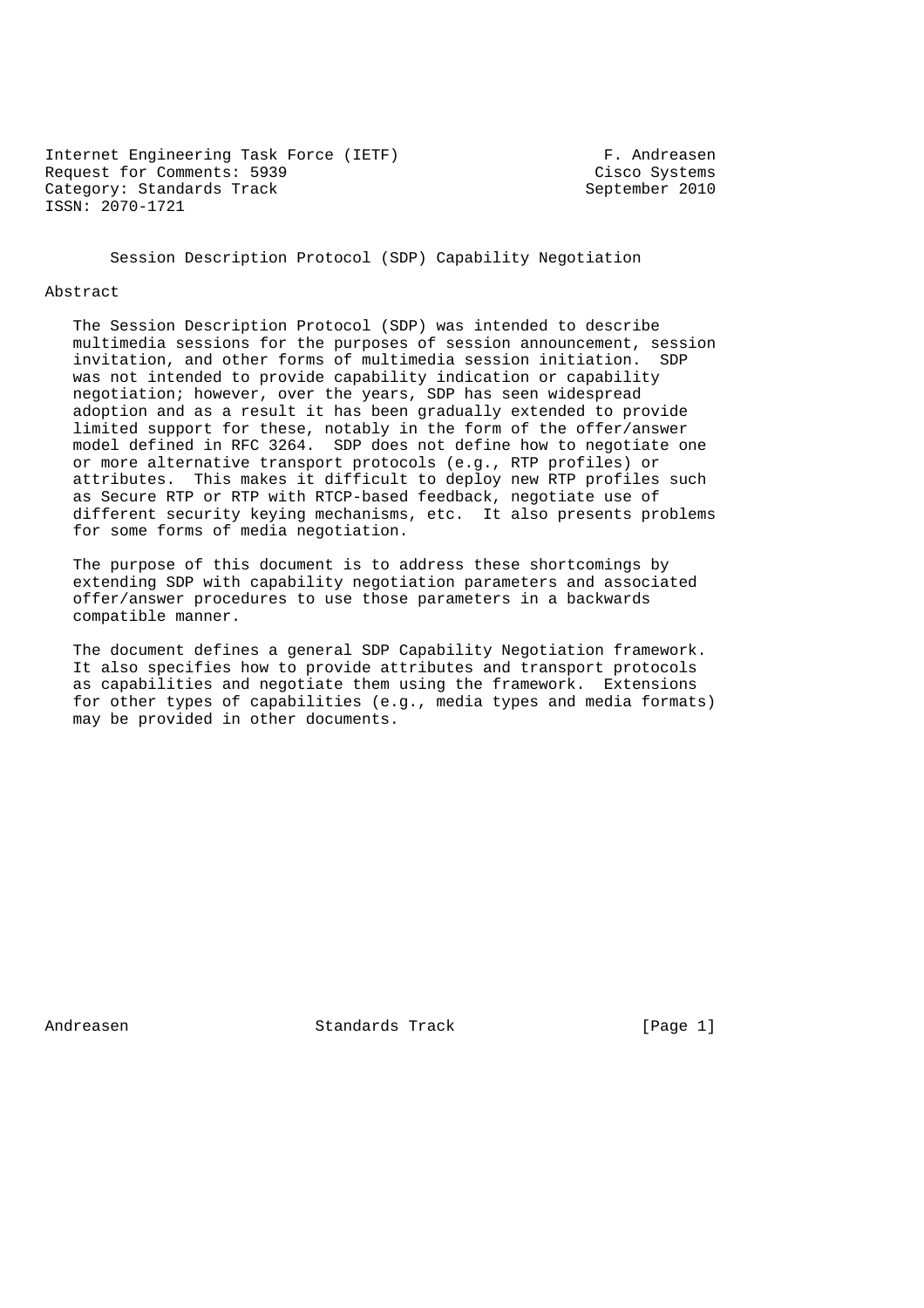Status of This Memo

This is an Internet Standards Track document.

 This document is a product of the Internet Engineering Task Force (IETF). It represents the consensus of the IETF community. It has received public review and has been approved for publication by the Internet Engineering Steering Group (IESG). Further information on Internet Standards is available in Section 2 of RFC 5741.

 Information about the current status of this document, any errata, and how to provide feedback on it may be obtained at http://www.rfc-editor.org/info/rfc5939.

Copyright Notice

 Copyright (c) 2010 IETF Trust and the persons identified as the document authors. All rights reserved.

 This document is subject to BCP 78 and the IETF Trust's Legal Provisions Relating to IETF Documents (http://trustee.ietf.org/license-info) in effect on the date of publication of this document. Please review these documents carefully, as they describe your rights and restrictions with respect to this document. Code Components extracted from this document must include Simplified BSD License text as described in Section 4.e of the Trust Legal Provisions and are provided without warranty as described in the Simplified BSD License.

 This document may contain material from IETF Documents or IETF Contributions published or made publicly available before November 10, 2008. The person(s) controlling the copyright in some of this material may not have granted the IETF Trust the right to allow modifications of such material outside the IETF Standards Process. Without obtaining an adequate license from the person(s) controlling the copyright in such materials, this document may not be modified outside the IETF Standards Process, and derivative works of it may not be created outside the IETF Standards Process, except to format it for publication as an RFC or to translate it into languages other than English.

Andreasen and Standards Track (Page 2)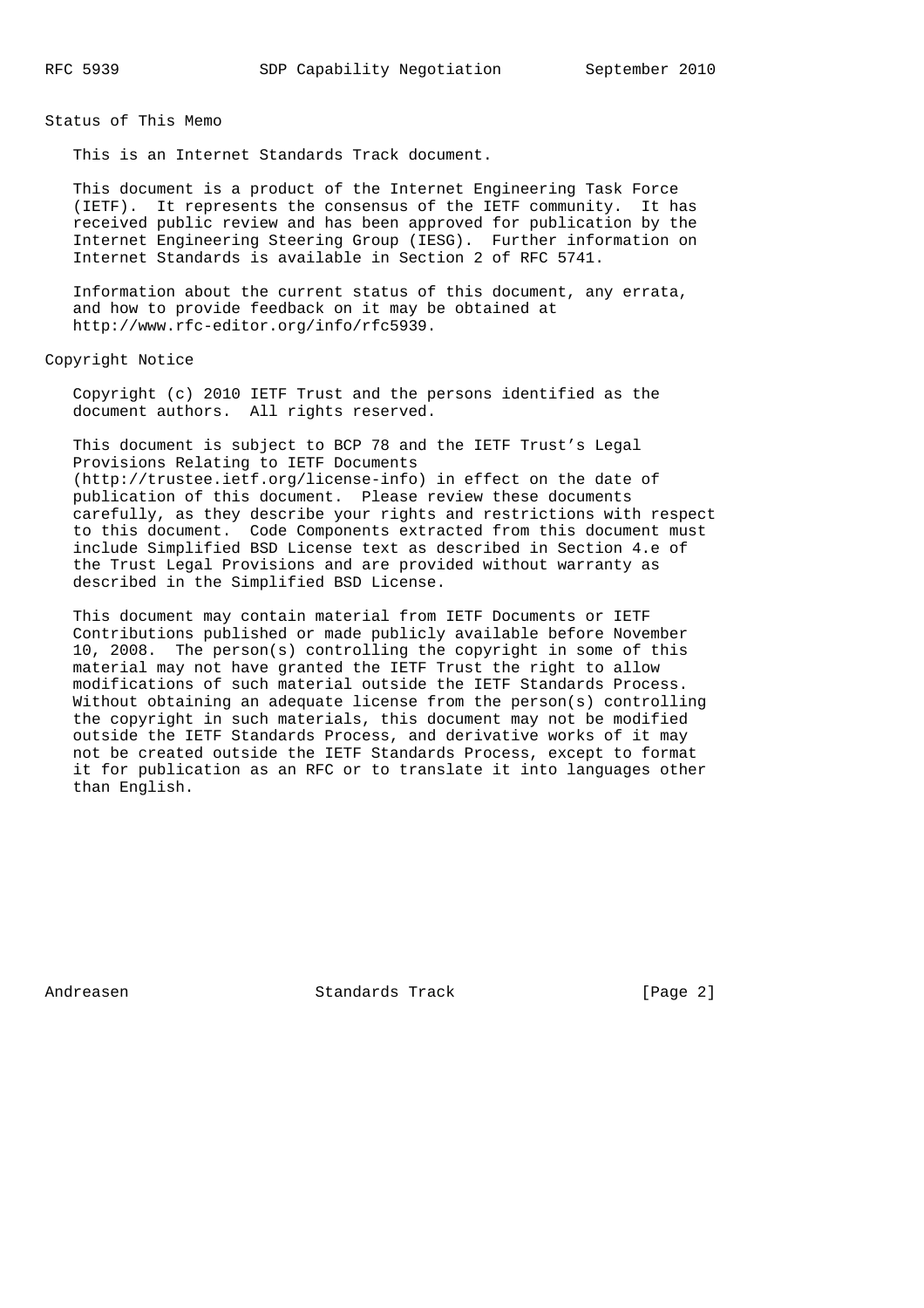# Table of Contents

|  | 3.3. Version and Extension Indication Attributes 14                                                                    |
|--|------------------------------------------------------------------------------------------------------------------------|
|  |                                                                                                                        |
|  |                                                                                                                        |
|  | 3.6. Offer/Answer Model Extensions 32                                                                                  |
|  |                                                                                                                        |
|  | 3.8. Interactions with SIP Option Tags 47                                                                              |
|  |                                                                                                                        |
|  | 3.9. Processing Media before Answer 48                                                                                 |
|  | 3.11. Dealing with Large Number of Potential Configurations  50                                                        |
|  |                                                                                                                        |
|  | 3.12. SDP Capability Negotiation and Intermediaries 51<br>3.13. Considerations for Specific Attribute Capabilities  52 |
|  |                                                                                                                        |
|  |                                                                                                                        |
|  | 4.1. Multiple Transport Protocols 54                                                                                   |
|  | 4.2. DTLS-SRTP or SRTP with Media-Level Security Descriptions58                                                        |
|  | 4.3. Best-Effort SRTP with Session-Level MIKEY and Media-Level                                                         |
|  |                                                                                                                        |
|  | 4.4. SRTP with Session-Level MIKEY and Media-Level Security                                                            |
|  |                                                                                                                        |
|  |                                                                                                                        |
|  |                                                                                                                        |
|  |                                                                                                                        |
|  | 6.2. New SDP Capability Negotiation Option Tag Registry  73                                                            |
|  | 6.3. New SDP Capability Negotiation Potential                                                                          |
|  | Configuration Parameter Registry 74                                                                                    |
|  |                                                                                                                        |
|  |                                                                                                                        |
|  |                                                                                                                        |
|  |                                                                                                                        |
|  |                                                                                                                        |

Andreasen Standards Track [Page 3]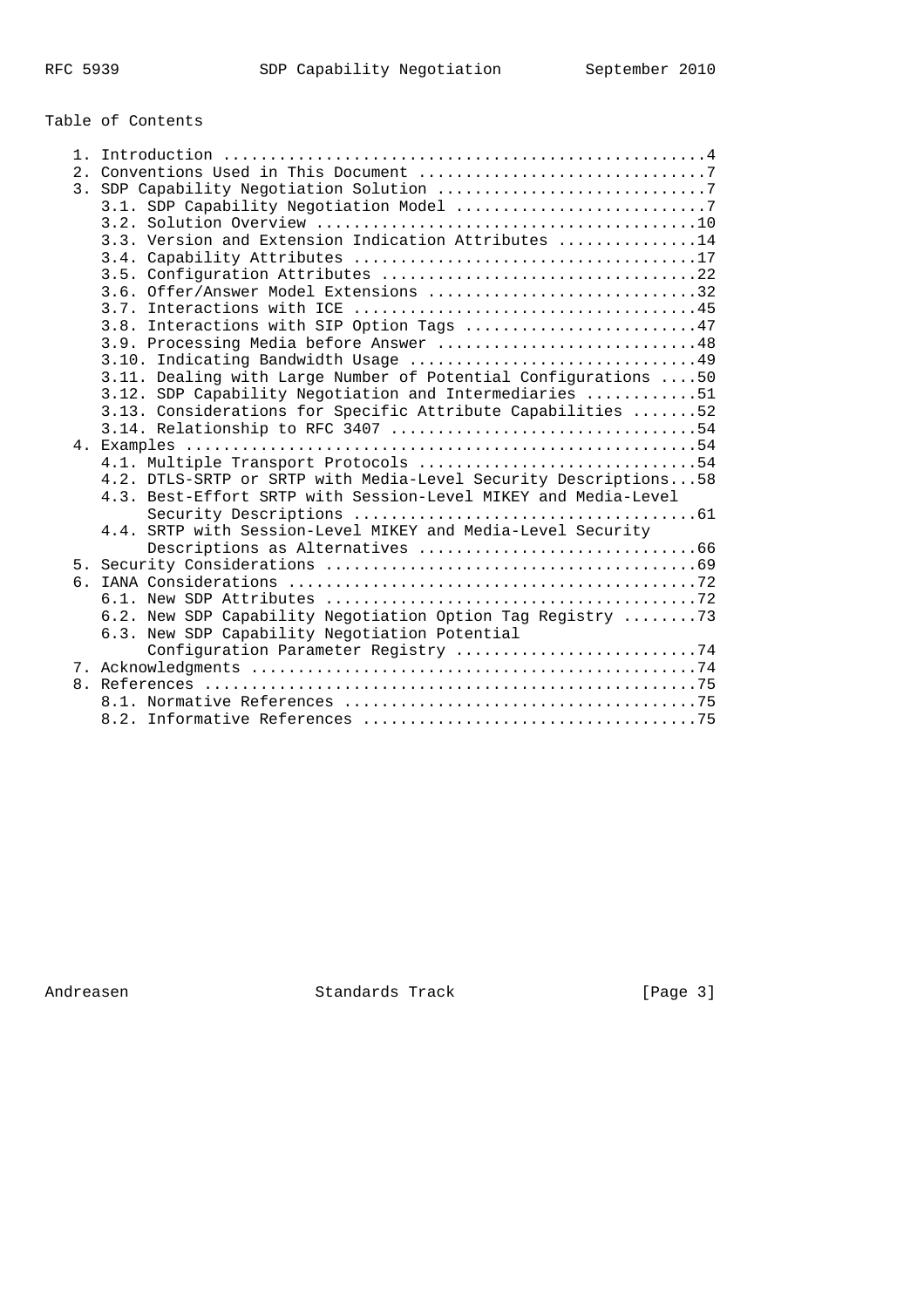### 1. Introduction

 The Session Description Protocol (SDP) was intended to describe multimedia sessions for the purposes of session announcement, session invitation, and other forms of multimedia session initiation. An SDP session description contains one or more media stream descriptions with information such as IP address and port, type of media stream (e.g., audio or video), transport protocol (possibly including profile information, e.g., RTP/AVP or RTP/SAVP), media formats (e.g., codecs), and various other session and media stream parameters that define the session.

 Simply providing media stream descriptions is sufficient for session announcements for a broadcast application, where the media stream parameters are fixed for all participants. When a participant wants to join the session, he obtains the session announcement and uses the media descriptions provided, e.g., joins a multicast group and receives media packets in the encoding format specified. If the media stream description is not supported by the participant, he is unable to receive the media.

 Such restrictions are not generally acceptable to multimedia session invitations, where two or more entities attempt to establish a media session, that uses a set of media stream parameters acceptable to all participants. First of all, each entity must inform the other of its receive address, and secondly, the entities need to agree on the media stream parameters to use for the session, e.g., transport protocols and codecs. To solve this, RFC 3264 [RFC3264] defined the offer/answer model, whereby an offerer constructs an offer SDP session description that lists the media streams, codecs, and other SDP parameters that the offerer is willing to use. This offer session description is sent to the answerer, which chooses from among the media streams, codecs and other session description parameters provided, and generates an answer session description with his parameters, based on that choice. The answer session description is sent back to the offerer thereby completing the session negotiation and enabling the establishment of the negotiated media streams.

 Taking a step back, we can make a distinction between the capabilities supported by each participant, the way in which those capabilities can be supported, and the parameters that can actually be used for the session. More generally, we can say that we have the following:

 o A set of capabilities for the session and its associated media stream components, supported by each side. The capability indications by themselves do not imply a commitment to use the capabilities in the session.

Andreasen Standards Track [Page 4]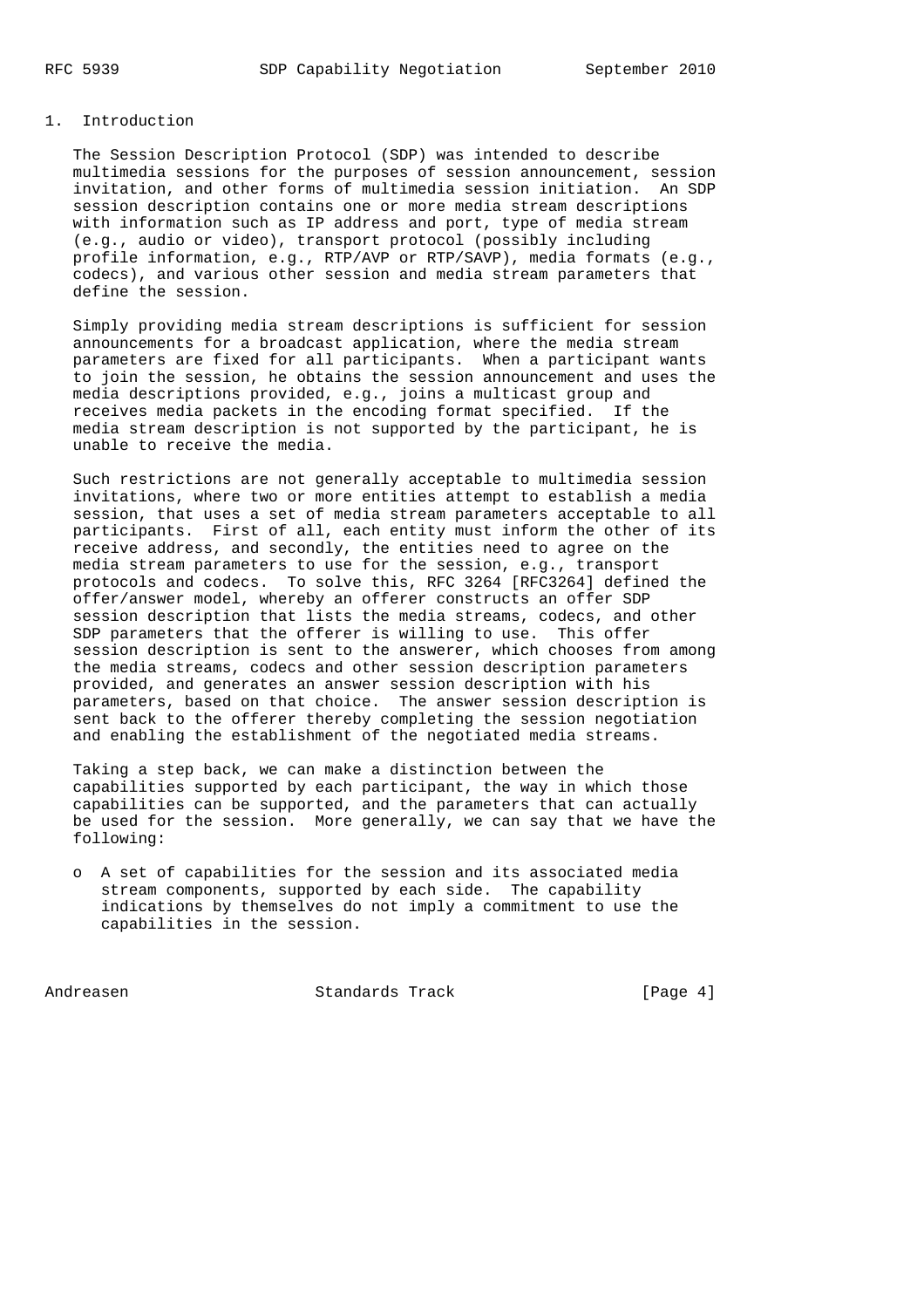Capabilities can, for example, be that the "RTP/SAVP" profile is supported, that the "PCMU" (Pulse Code Modulation mu-law) codec is supported, or that the "crypto" attribute is supported with a particular value.

 o A set of potential configurations indicating which combinations of those capabilities can be used for the session and its associated media stream components. Potential configurations are not ready for use. Instead, they provide an alternative that may be used, subject to further negotiation.

 A potential configuration can, for example, indicate that the "PCMU" codec and the "RTP/SAVP" transport protocol are not only supported (i.e., listed as capabilities), but they are offered for potential use in the session.

 o An actual configuration for the session and its associated media stream components, that specifies which combinations of session parameters and media stream components can be used currently and with what parameters. Use of an actual configuration does not require any further negotiation.

 An actual configuration can, for example, be that the "PCMU" codec and the "RTP/SAVP" transport protocol are offered for use currently.

 o A negotiation process that takes the set of actual and potential configurations (combinations of capabilities) as input and provides the negotiated actual configurations as output.

 SDP by itself was designed to provide only one of these, namely listing of the actual configurations; however, over the years, use of SDP has been extended beyond its original scope. Of particular importance are the session negotiation semantics that were defined by the offer/answer model in RFC 3264. In this model, both the offer and the answer contain actual configurations; separate capabilities and potential configurations are not supported.

 Other relevant extensions have been defined as well. RFC 3407 [RFC3407] defined simple capability declarations, which extends SDP with a simple and limited set of capability descriptions. Grouping of media lines, which defines how media lines in SDP can have other semantics than the traditional "simultaneous media streams" semantics, was defined in RFC 5888 [RFC5888], etc.

 Each of these extensions was designed to solve a specific limitation of SDP. Since SDP had already been stretched beyond its original intent, a more comprehensive capability declaration and negotiation

Andreasen Standards Track [Page 5]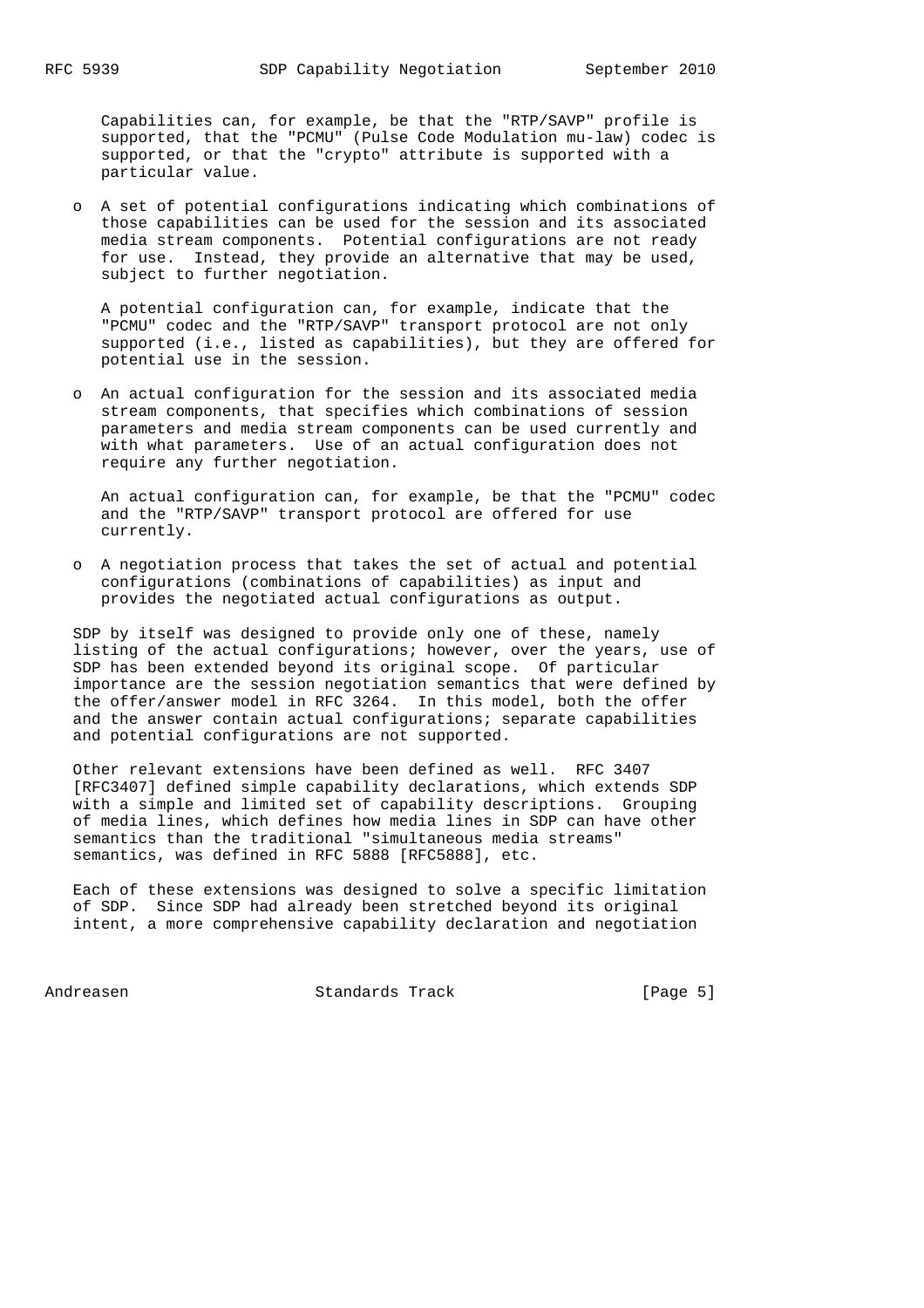process was intentionally not defined. Instead, work on a "next generation" of a protocol to provide session description and capability negotiation was initiated [SDPng]. SDPng defined a comprehensive capability negotiation framework and protocol that was not bound by existing SDP constraints. SDPng was not designed to be backwards compatible with existing SDP and hence required both sides to support it, with a graceful fallback to legacy operation when needed. This, combined with lack of ubiquitous multipart MIME support in the protocols that would carry SDP or SDPng, made it challenging to migrate towards SDPng. In practice, SDPng has not gained traction and, as of the time of publication of this document, work on SDPng has stopped. Existing real-time multimedia communication protocols such as SIP, Real Time Streaming Protocol (RTSP), Megaco, and Media Gateway Control Protocol (MGCP) continue to use SDP. However, SDP does not address an increasingly important problem: the ability to negotiate one or more alternative transport protocols (e.g., RTP profiles) and associated parameters (e.g., SDP attributes). This makes it difficult to deploy new RTP profiles such as Secure RTP (SRTP) [RFC3711], RTP with RTCP-based feedback [RFC4585], etc. The problem is exacerbated by the fact that RTP profiles are defined independently. When a new profile is defined and N other profiles already exist, there is a potential need for defining N additional profiles, since profiles cannot be combined automatically. For example, in order to support the plain and Secure RTP version of RTP with and without RTCP-based feedback, four separate profiles (and hence profile definitions) are needed: RTP/AVP [RFC3551], RTP/SAVP [RFC3711], RTP/AVPF [RFC4585], and RTP/SAVPF [RFC5124]. In addition to the pressing profile negotiation problem, other important real-life limitations have been found as well. Keying material and other parameters, for example, need to be negotiated with some of the transport protocols, but not others. Similarly, some media formats and types of media streams need to negotiate a variety of different parameters.

 The purpose of this document is to define a mechanism that enables SDP to provide limited support for indicating capabilities and their associated potential configurations, and negotiate the use of those potential configurations as actual configurations. It is not the intent to provide a full-fledged capability indication and negotiation mechanism along the lines of SDPng or ITU-T H.245. Instead, the focus is on addressing a set of well-known real-life limitations. More specifically, the solution provided in this document provides a general SDP Capability Negotiation framework that is backwards compatible with existing SDP. It also defines specifically how to provide attributes and transport protocols as capabilities and negotiate them using the framework. Extensions for other types of capabilities (e.g., media types and formats) may be provided in other documents.

Andreasen and Standards Track (Page 6)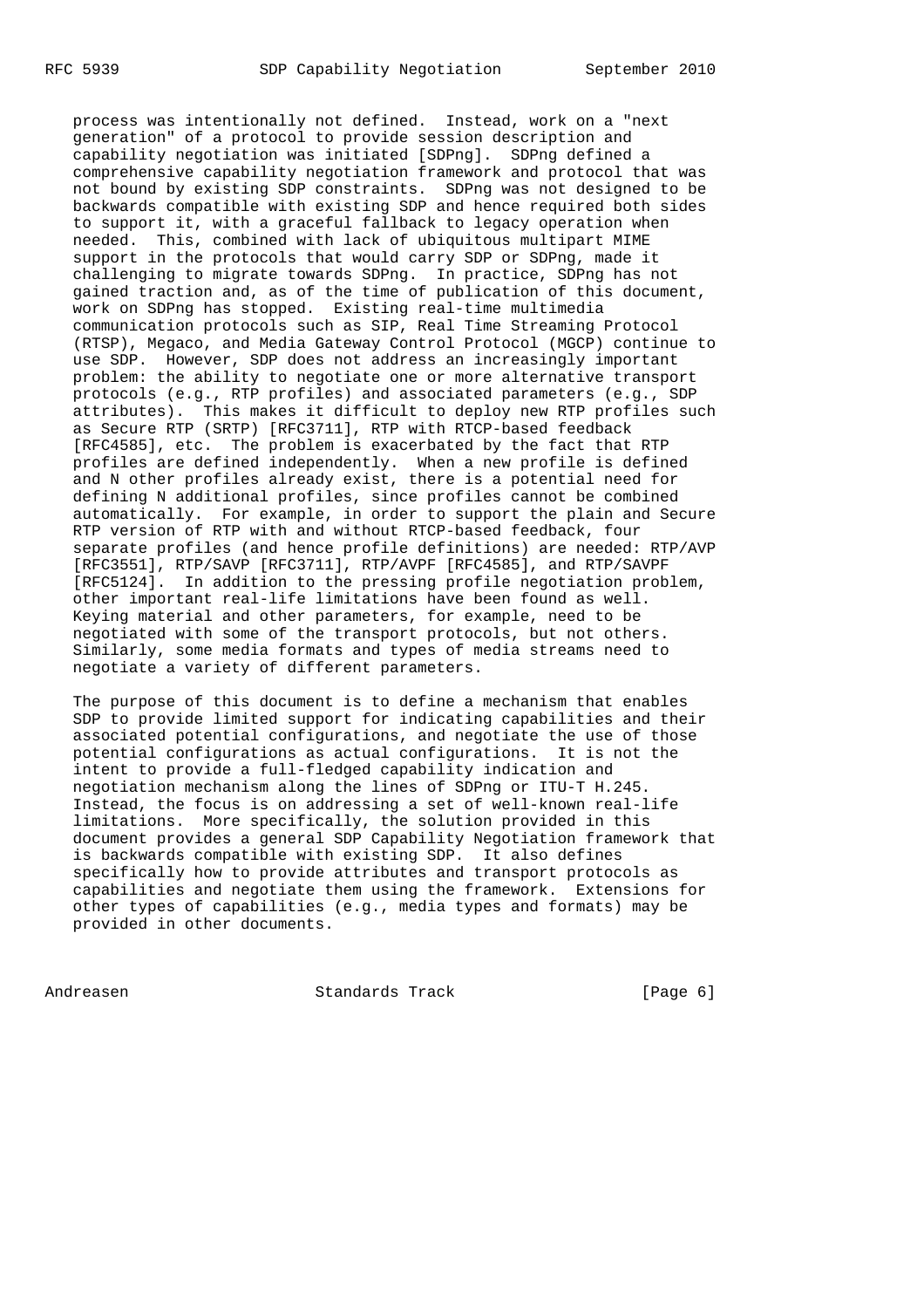As mentioned above, SDP is used by several protocols, and hence the mechanism should be usable by all of these. One particularly important protocol for this problem is the Session Initiation Protocol (SIP) [RFC3261]. SIP uses the offer/answer model [RFC3264] (which is not specific to SIP) to negotiate sessions and hence the mechanism defined here provides the offer/answer procedures to use for the capability negotiation framework.

 The rest of the document is structured as follows. In Section 3, we present the SDP Capability Negotiation solution, which consists of new SDP attributes and associated offer/answer procedures. In Section 4, we provide examples illustrating its use. In Section 5, we provide the security considerations.

2. Conventions Used in This Document

 The key words "MUST", "MUST NOT", "REQUIRED", "SHALL", "SHALL NOT", "SHOULD", "SHOULD NOT", "RECOMMENDED", "MAY", and "OPTIONAL" in this document are to be interpreted as described in [RFC2119].

3. SDP Capability Negotiation Solution

 In this section, we first present the conceptual model behind the SDP Capability Negotiation framework followed by an overview of the SDP Capability Negotiation solution. We then define new SDP attributes for the solution and provide its associated updated offer/answer procedures.

3.1. SDP Capability Negotiation Model

Our model uses the concepts of

- o Capabilities
- o Potential Configurations
- o Actual Configurations
- o Negotiation Process

 as defined in Section 1. Conceptually, we want to offer not just the actual configuration SDP session description (which is done with the offer/answer model defined in [RFC3264]), but the actual configuration SDP session description as well as one or more alternative SDP session descriptions, i.e., potential configurations. The answerer must choose either the actual configuration or one of the potential configurations, and generate an answer SDP session description based on that. The offerer may need to perform

Andreasen and Standards Track (Page 7)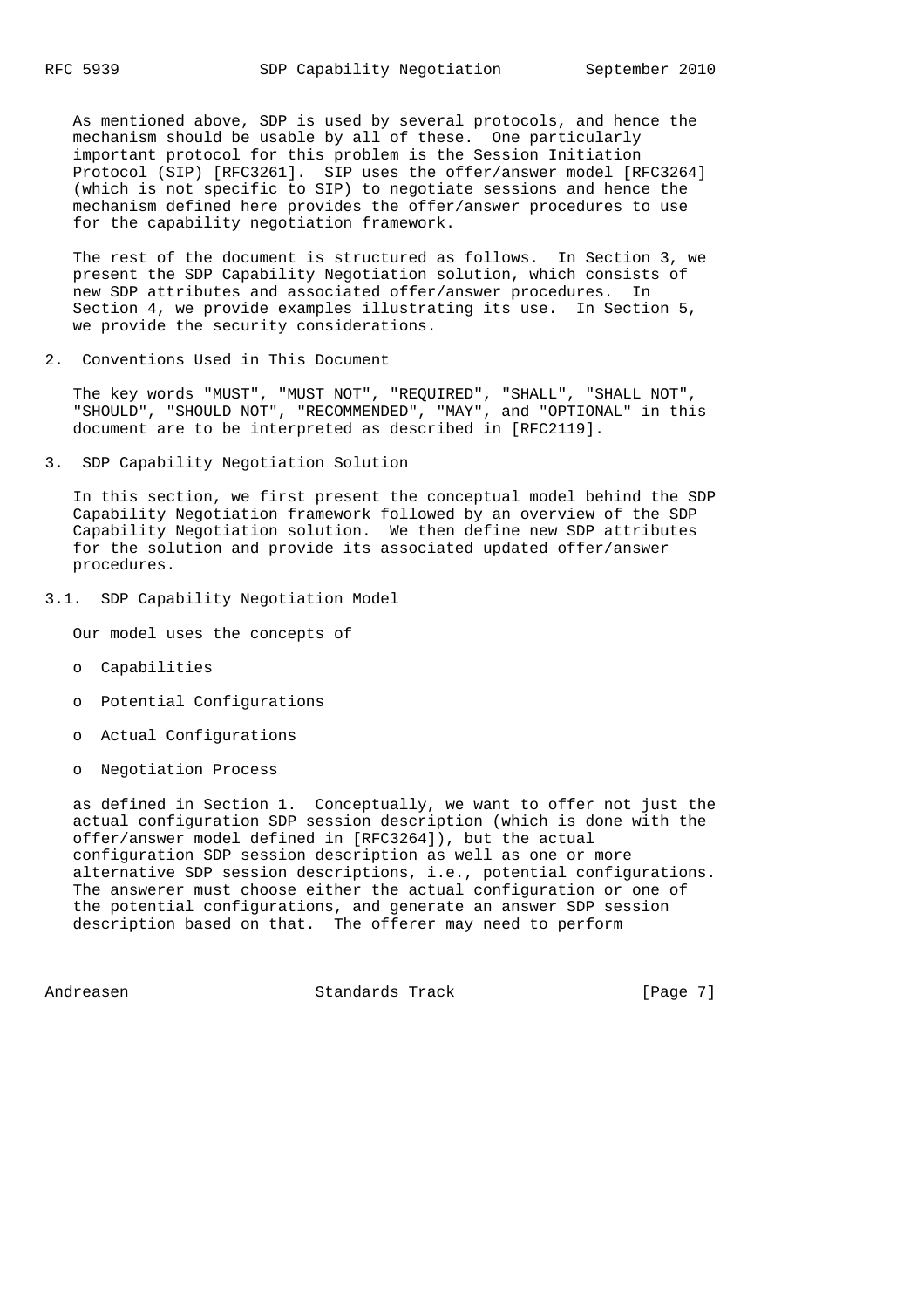processing on the answer, which depends on the offer that was chosen (actual or potential configuration). The answerer therefore informs the offerer which configuration the answerer chose. The process can be viewed \*conceptually\* as follows:

Offerer answerer ======= ======== 1) Generate offer with actual configuration and alternative potential configurations 2) Send offer with all configurations +------------+ | SDP o1 | | (actual | config | |-+ Offer ----------+ | -----> 3) Process offered configurations<br>| SDP o2 | in order of preference indicated | SDP o2 | in order of preference indicated | (potential | 4) Generate answer based on chosen | config 1) |-+ configuration (e.g., o2), and<br>+-----------+ | inform offerer which one was inform offerer which one was | SDP o3 | chosen | (potential | | config 2)  $|-+$  +------------+ |  $\vert$  SDP  $\ldots$   $\vert$ in the second control of the second second +------------+ | SDP a1 | Answer | (actual |  $\leftarrow \leftarrow \left\{ \text{config}, o2 \right\}$  | | 5) Process answer based on +------------+

 the configuration that was chosen (o2), as indicated in the answer

 The above illustrates the conceptual model: the actual solution uses a single SDP session description, which contains the actual configuration (as with existing SDP session descriptions and the offer/answer model defined in [RFC3264]) and several new attributes and associated procedures, that encode the capabilities and potential configurations. A more accurate depiction of the actual offer SDP session description is therefore as follows:

Andreasen and Standards Track (Page 8)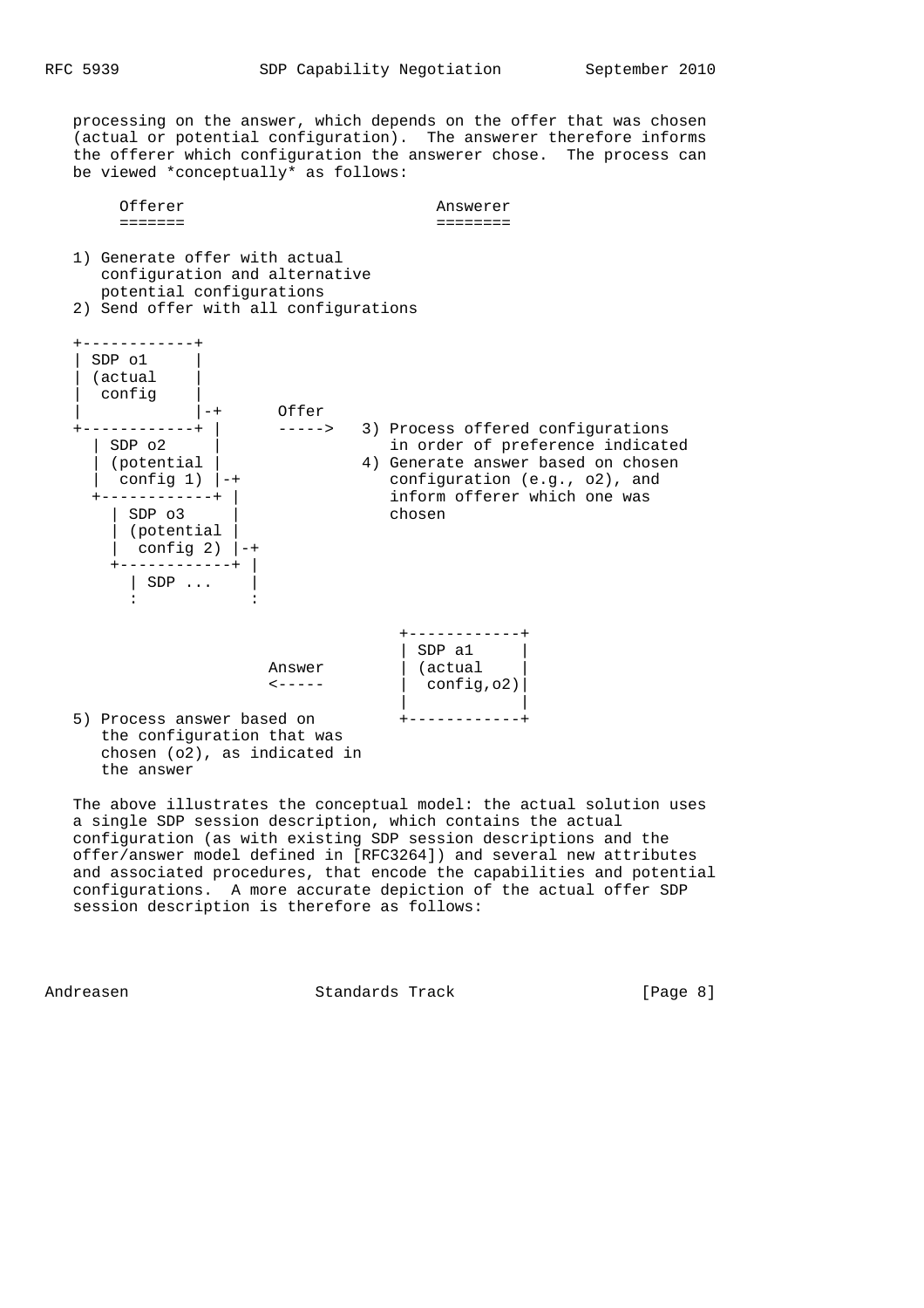

The above structure is used for two reasons:

- o Backwards compatibility: As noted above, support for multipart MIME is not ubiquitous. By encoding both capabilities and potential configurations in SDP attributes, we can represent everything in a single SDP session description thereby avoiding any multipart MIME support issues. Furthermore, since unknown SDP attributes are ignored by the SDP recipient, we ensure that entities that do not support the framework simply perform the regular RFC 3264 offer/answer procedures. This provides us with seamless backwards compatibility.
- o Message size efficiency: When we have multiple media streams, each of which may potentially use two or more different transport protocols with a variety of different associated parameters, the number of potential configurations can be large. If each possible alternative is represented as a complete SDP session description in an offer, we can easily end up with large messages. By providing a more compact encoding, we get more efficient message sizes.

 In the next section, we describe the exact structure and specific SDP parameters used to represent this.

Andreasen Standards Track [Page 9]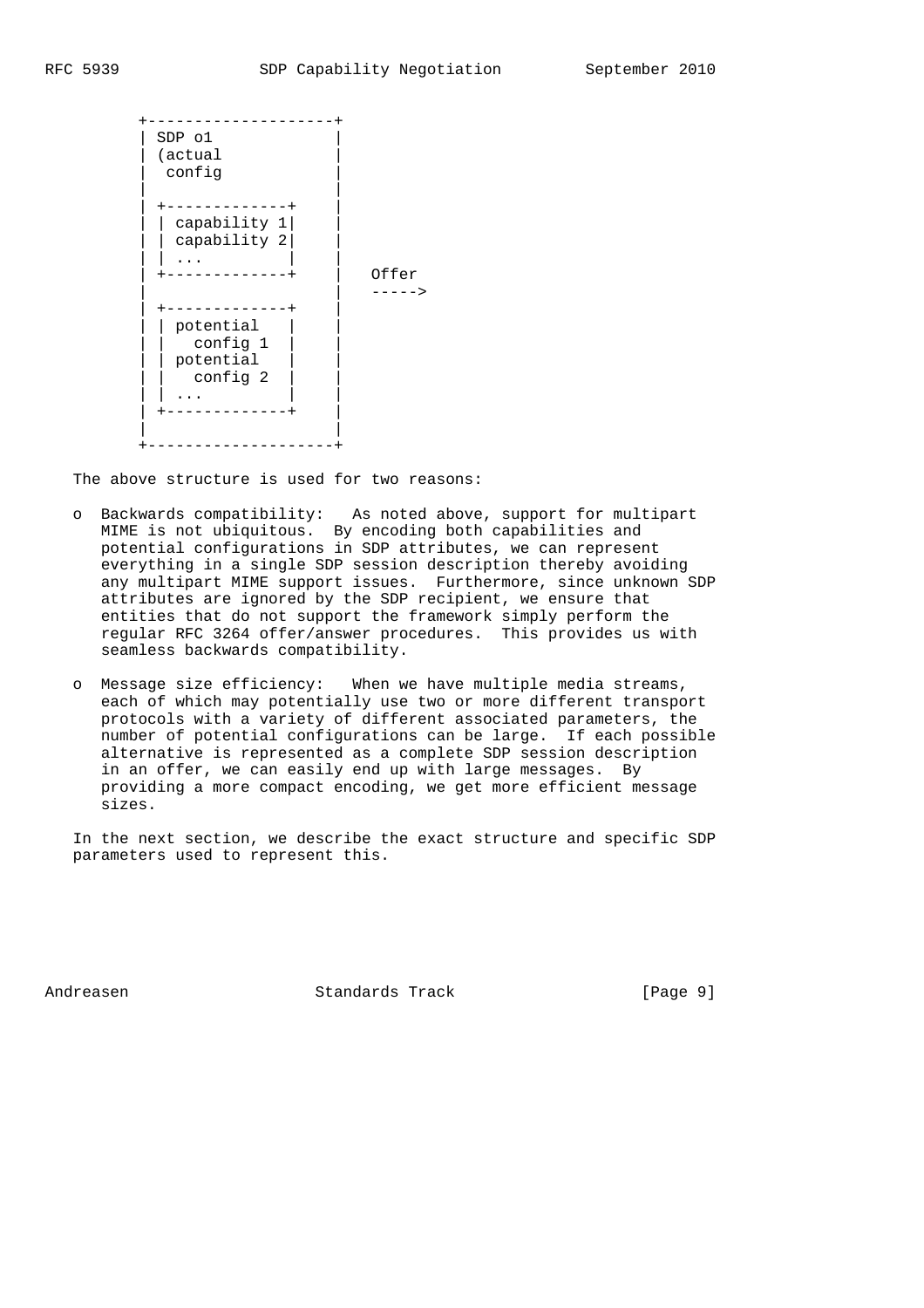#### 3.2. Solution Overview

The solution consists of the following:

- o Two new SDP attributes to support extensions to the framework itself as follows:
	- o A new attribute ("a=csup") that lists the supported base (optionally) and any supported extension options to the framework.
	- o A new attribute ("a=creq") that lists the extensions to the framework that are required to be supported by the entity receiving the SDP session description in order to do capability negotiation.
- o Two new SDP attributes used to express capabilities as follows (additional attributes can be defined as extensions):
	- o A new attribute ("a=acap") that defines how to list an attribute name and its associated value (if any) as a capability.
	- o A new attribute ("a=tcap") that defines how to list transport protocols (e.g., "RTP/AVP") as capabilities.
- o Two new SDP attributes to negotiate configurations as follows:
	- o A new attribute ("a=pcfg") that lists potential configurations supported. This is done by reference to the capabilities from the SDP session description in question. Extension capabilities can be defined and referenced in the potential configurations. Alternative potential configurations have an explicit ordering associated with them. Also, potential configurations are by default preferred over the actual configuration included in the "m=" line and its associated parameters.

 This preference order was chosen to provide maximum backwards compatibility for the capability negotiation framework and the possible values offered for a session. For example, an entity that wants to establish a Secure RTP media stream but is willing to accept a plain RTP media stream (assumed to be the least common denominator for most endpoints), can offer plain RTP in the actual configuration and use the capability negotiation extensions to indicate the preference for Secure RTP. Entities that do not support the capability negotiation extensions or Secure RTP will then default to plain RTP.

Andreasen Standards Track [Page 10]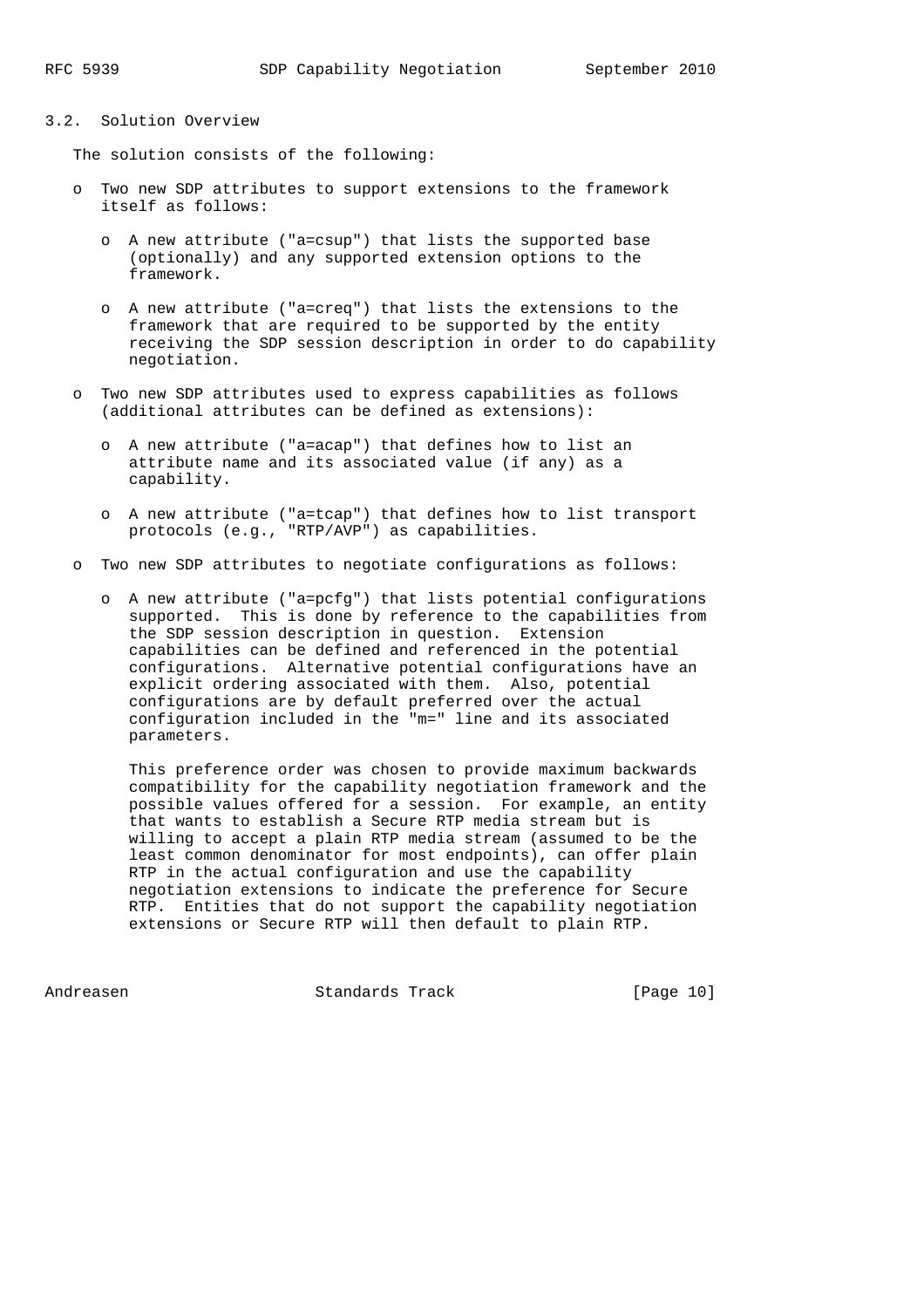- o A new attribute ("a=acfg") to be used in an answer SDP session description. The attribute identifies a potential configuration from an offer SDP session description that was used as an actual configuration to form the answer SDP session description. Extension capabilities can be included as well.
- o Extensions to the offer/answer model that allow for capabilities and potential configurations to be included in an offer. Capabilities can be provided at the session level and the media level. Potential configurations can be included only at the media level, where they constitute alternative offers that may be accepted by the answerer instead of the actual configuration(s) included in the "m=" line(s) and associated parameters. The mechanisms defined in this document enable potential configurations to change the transport protocol, add new attributes, as well as remove all existing attributes from the actual configuration. The answerer indicates which (if any) of the potential configurations it used to form the answer by including the actual configuration attribute ("a=acfg") in the answer. Capabilities may be included in answers as well, where they can aid in guiding a subsequent new offer.

 The mechanism is illustrated by the offer/answer exchange below, where Alice sends an offer to Bob:

#### Alice Bob

```
(1) Offer (SRTP and RTP)
           |--------------------------------->|
 | |
          (2) Answer (SRTP)
           |<---------------------------------|
 | |
          (3) Offer (SRTP)
           |--------------------------------->|
 | |
          (4) Answer (SRTP)
           |<---------------------------------|
 | |
```
Andreasen Standards Track [Page 11]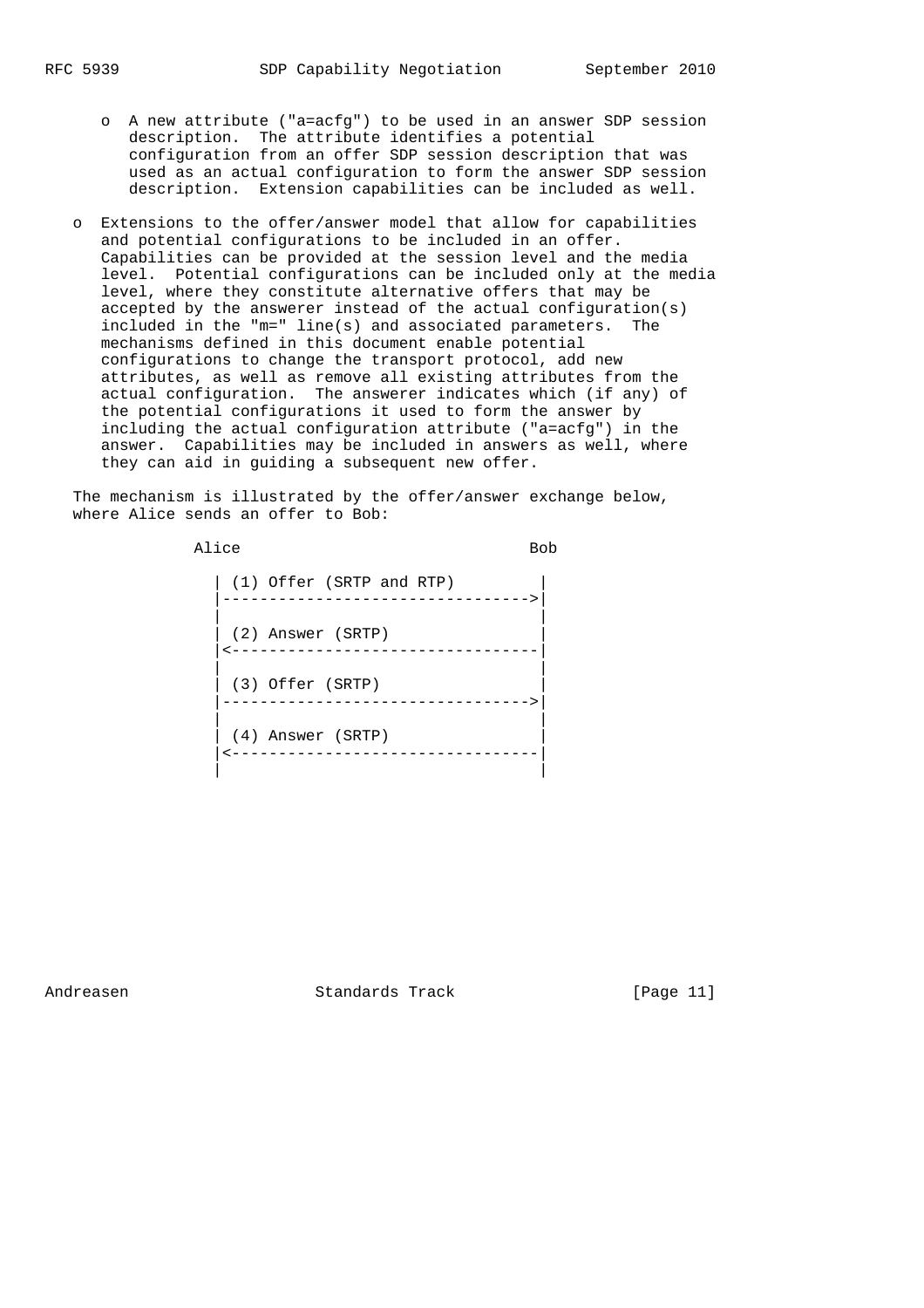Alice's offer includes RTP and SRTP as alternatives, where RTP is the default (actual configuration), but SRTP is the preferred one (potential configuration):

```
v=0 o=- 25678 753849 IN IP4 192.0.2.1
s= c=IN IP4 192.0.2.1
t=0 0
 m=audio 53456 RTP/AVP 0 18
 a=tcap:1 RTP/SAVP
a=acap:1 crypto:1 AES CM 128 HMAC SHA1 80
   inline:WVNfX19zZW1jdGwgKCkgewkyMjA7fQp9CnVubGVz|2^20|1:4
a = pcfq:1 t = 1 a = 1
```
 The "m=" line indicates that Alice is offering to use plain RTP with PCMU or G.729. The capabilities are provided by the "a=tcap" and "a=acap" attributes. The transport capability attribute ("a=tcap") indicates that Secure RTP under the AVP profile ("RTP/SAVP") is supported with an associated transport capability handle of 1. The "acap" attribute provides an attribute capability with a handle of 1. The attribute capability is a "crypto" attribute, which provides the keying material for SRTP using SDP security descriptions [RFC4568]. The "a=pcfg" attribute provides the potential configuration included in the offer by reference to the capability parameters. One alternative is provided; it has a configuration number of 1 and it consists of transport protocol capability 1 (i.e., the RTP/SAVP profile -- Secure RTP), and the attribute capability 1 (i.e., the "crypto" attribute provided). Potential configurations are preferred over the actual configuration included in the offer SDP session description, and hence Alice is expressing a preference for using Secure RTP.

 Bob receives the SDP session description offer from Alice. Bob supports SRTP and the SDP Capability Negotiation framework, and hence he accepts the (preferred) potential configuration for Secure RTP provided by Alice and generates the following answer SDP session description:

```
v=0 o=- 24351 621814 IN IP4 192.0.2.2
s= c=IN IP4 192.0.2.2
t=0 0
 m=audio 54568 RTP/SAVP 0 18
 a=crypto:1 AES_CM_128_HMAC_SHA1_80
       inline:PS1uQCVeeCFCanVmcjkpPywjNWhcYD0mXXtxaVBR|2^20|1:4
a = acfg:1 t=1 a=1
```
Andreasen Standards Track [Page 12]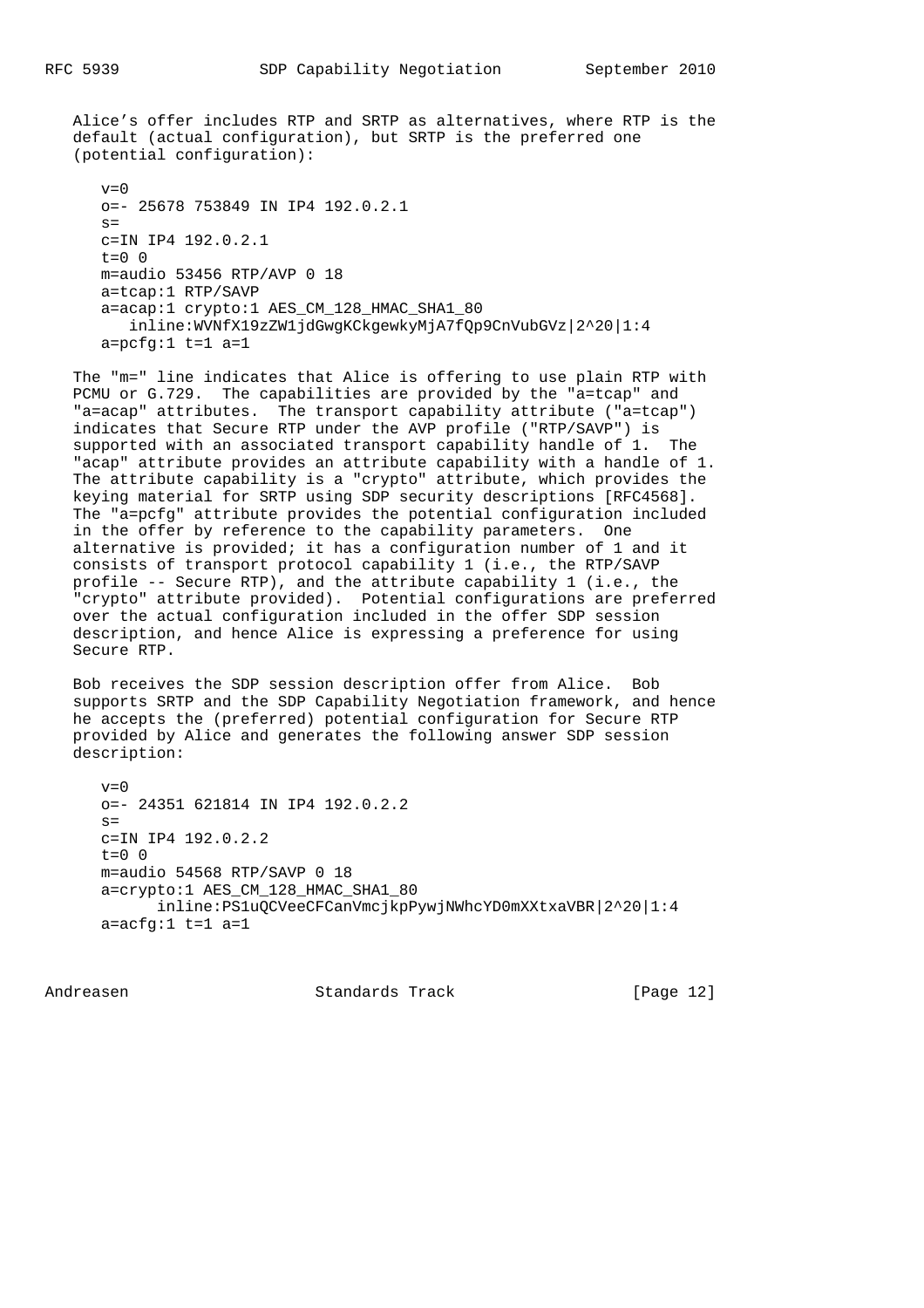Bob includes the "a=acfg" attribute in the answer to inform Alice that he based his answer on an offer using potential configuration 1 with transport protocol capability 1 and attribute capability 1 from the offer SDP session description (i.e., the RTP/SAVP profile using the keying material provided). Bob also includes his keying material in a "crypto" attribute. If Bob supported one or more extensions to the Capability Negotiation framework, he would have included option tags for those in the answer as well (in an "a=csup" attribute).

When Alice receives Bob's answer, session negotiation has completed; however, Alice nevertheless generates a new offer using the negotiated configuration as the actual configuration. This is done purely to assist any intermediaries that may reside between Alice and Bob but do not support the SDP Capability Negotiation framework, and hence may not understand the negotiation that just took place.

 Alice's updated offer includes only SRTP, and it is not using the SDP Capability Negotiation framework (Alice could have included the capabilities as well if she wanted):

 $v=0$  o=- 25678 753850 IN IP4 192.0.2.1  $s=$  c=IN IP4 192.0.2.1 t=0 0 m=audio 53456 RTP/SAVP 0 18 a=crypto:1 AES\_CM\_128\_HMAC\_SHA1\_80 inline:WVNfX19zZW1jdGwgKCkgewkyMjA7fQp9CnVubGVz|2^20|1:4

 The "m=" line now indicates that Alice is offering to use Secure RTP with PCMU or G.729. The "crypto" attribute, which provides the SRTP keying material, is included with the same value again.

 Bob receives the SDP session description offer from Alice, which he accepts, and then generates an answer to Alice:

 $v=0$  o=- 24351 621815 IN IP4 192.0.2.2  $s=$  c=IN IP4 192.0.2.2  $t=0$  0 m=audio 54568 RTP/SAVP 0 18 a=crypto:1 AES\_CM\_128\_HMAC\_SHA1\_80 inline:PS1uQCVeeCFCanVmcjkpPywjNWhcYD0mXXtxaVBR|2^20|1:4

 Bob includes the same "crypto" attribute as before, and the session proceeds without change. Although Bob did not include any capabilities in his answer, he could have done so if he wanted.

Andreasen Standards Track [Page 13]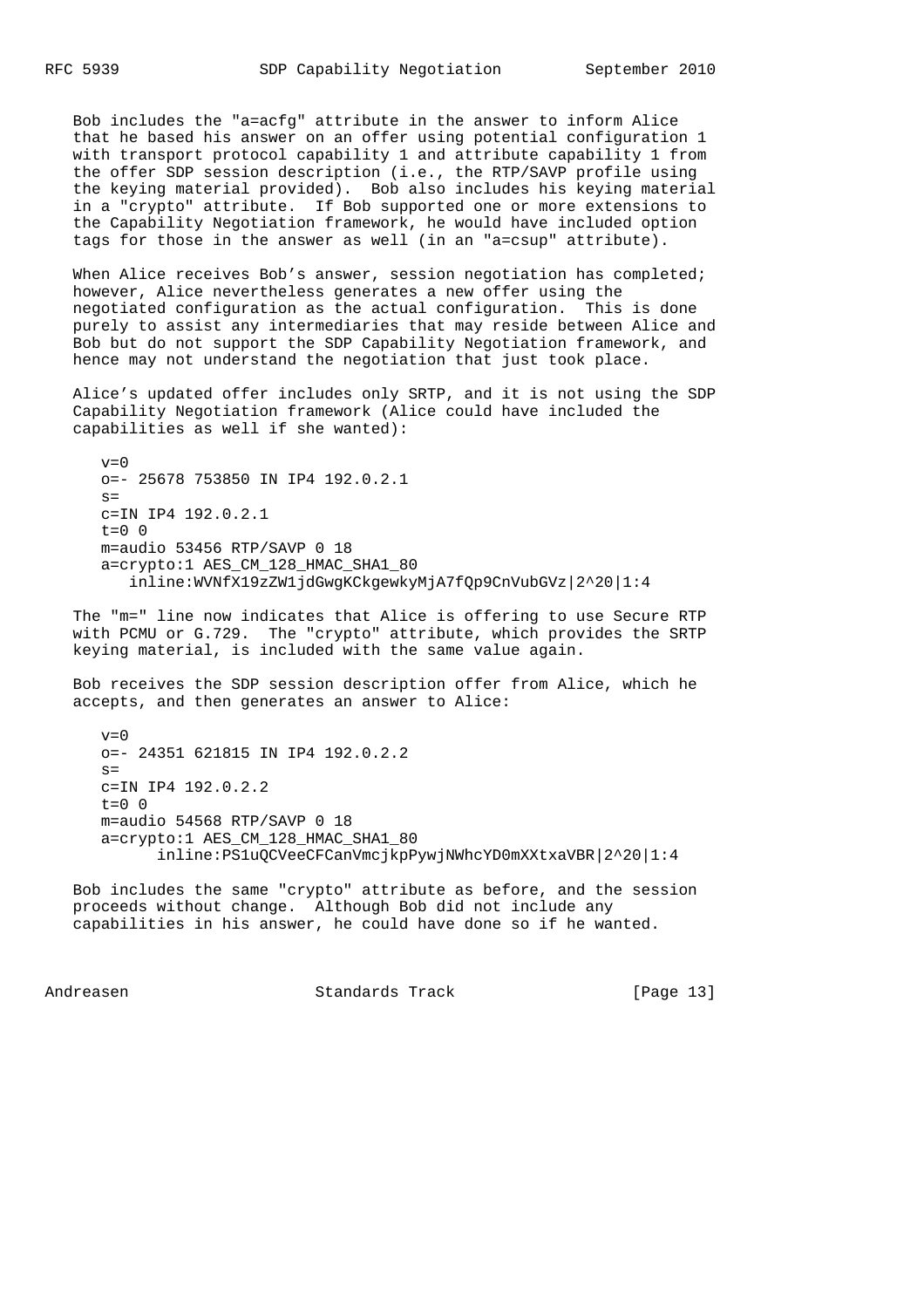Note that in this particular example, the answerer supported the capability negotiation extensions defined here. Had he not, he would simply have ignored the new attributes and accepted the (actual configuration) offer to use normal RTP. In that case, the following answer would have been generated instead:

```
v=0 o=- 24351 621814 IN IP4 192.0.2.2
s= c=IN IP4 192.0.2.2
t=0 0
 m=audio 54568 RTP/AVP 0 18
```
3.3. Version and Extension Indication Attributes

 In this section, we present the new attributes associated with indicating the SDP Capability Negotiation extensions supported and required.

3.3.1. Supported Capability Negotiation Extensions Attribute

 The SDP Capability Negotiation solution allows for capability negotiation extensions to be defined. Associated with each such extension is an option tag that identifies the extension in question. Option tags MUST be registered with IANA per the procedures defined in Section 6.2.

 The Supported Capability Negotiation Extensions attribute ("a=csup") contains a comma-separated list of option tags identifying the SDP Capability Negotiation extensions supported by the entity that generated the SDP session description. The attribute can be provided at the session level and the media level, and it is defined as follows:

a=csup: <option-tag-list>

 RFC 4566, Section 9, provides the ABNF [RFC5234] for SDP attributes. The "csup" attribute adheres to the RFC 4566 "attribute" production, with an att-value defined as follows:

| att-value       | = option-tag-list                 |
|-----------------|-----------------------------------|
| option-tag-list | = $option-taq * ("," option-taq)$ |
| option-tag      | ; defined in [RFC4566]<br>= token |

 A special base option tag with a value of "cap-v0" is defined for the basic SDP Capability Negotiation framework defined in this document. Entities can use this option tag with the "a=csup" attribute to

Andreasen Standards Track [Page 14]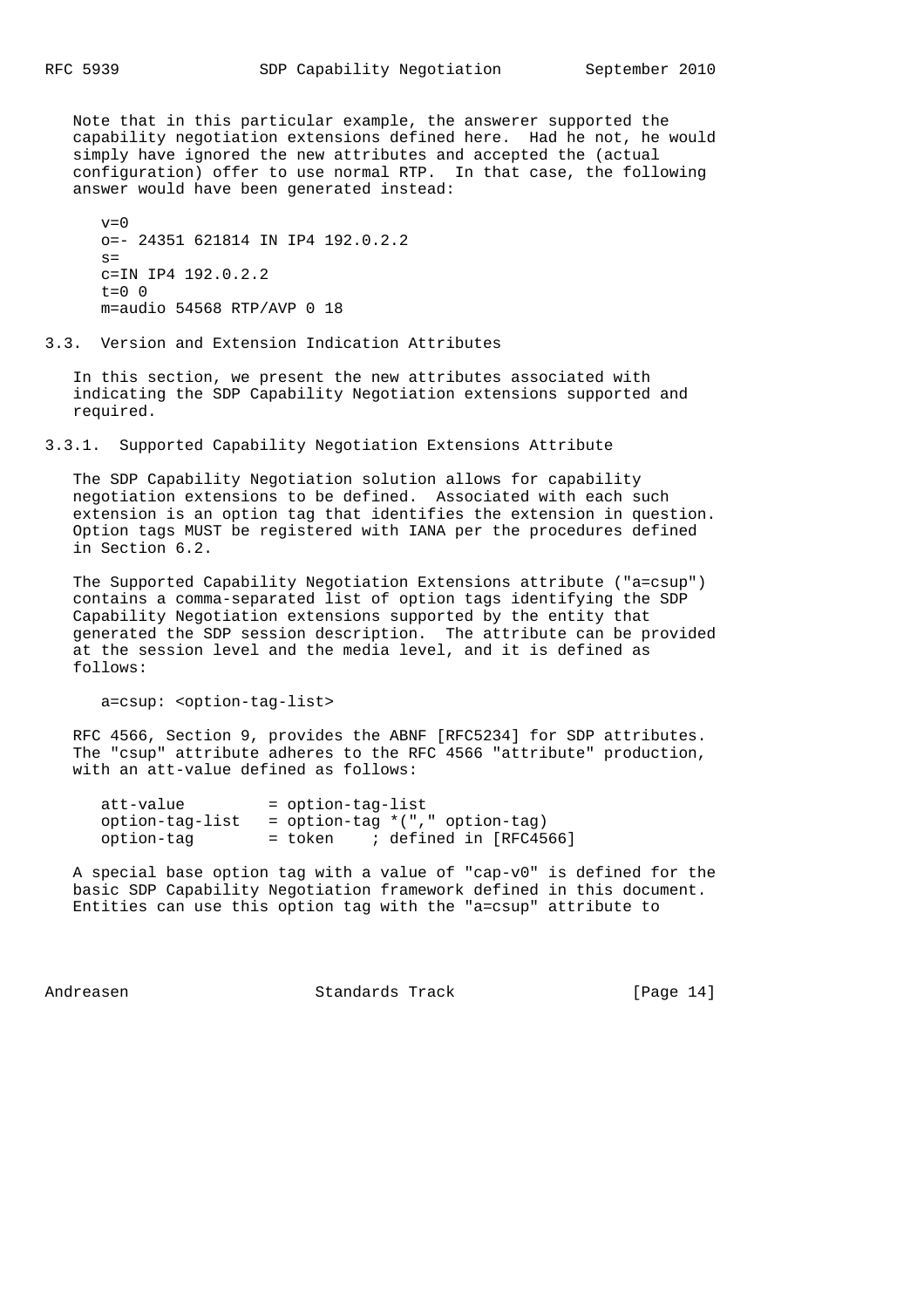indicate support for the SDP Capability Negotiation framework specified in this document. Please note that white space is not allowed in this rule.

 The following examples illustrate use of the "a=csup" attribute with the "cap-v0" option tag and two hypothetical option tags, "foo" and "bar" (note the lack of white space):

a=csup:cap-v0

a=csup:foo

a=csup:bar

a=csup:cap-v0,foo,bar

 The "a=csup" attribute can be provided at the session and the media level. When provided at the session level, it applies to the entire SDP session description. When provided at the media level, it applies only to the media description in question (option tags provided at the session level apply as well). There MUST NOT be more than one "a=csup" attribute at the session level and one at the media level (one per media description in the latter case).

 Whenever an entity that supports one or more extensions to the SDP Capability Negotiation framework generates an SDP session description, it SHOULD include the "a=csup" attribute with the option tags for the extensions it supports at the session and/or media level, unless those option tags are already provided in one or more "a=creq" attribute (see Section 3.3.2) at the relevant levels. Inclusion of the base option tag is OPTIONAL; support for the base framework can be inferred from presence of the "a=pcfg" attribute defined in Section 3.5.1.

 Use of the base option tag may still be useful in some scenarios, e.g., when using SIP OPTIONS [RFC3261] or generating an answer to an offer that did not use the SDP Capability Negotiation framework.

3.3.2. Required Capability Negotiation Extensions Attribute

 The Required Capability Negotiation Extensions attribute ("a=creq") contains a comma-separated list of option tags (see Section 3.3.1) specifying the SDP Capability Negotiation extensions that MUST be supported by the entity receiving the SDP session description, in order for that entity to properly process the SDP Capability Negotiation attributes and associated procedures. There is no need to include the base option tag ("cap-v0") with the "creq" attribute,

Andreasen Standards Track [Page 15]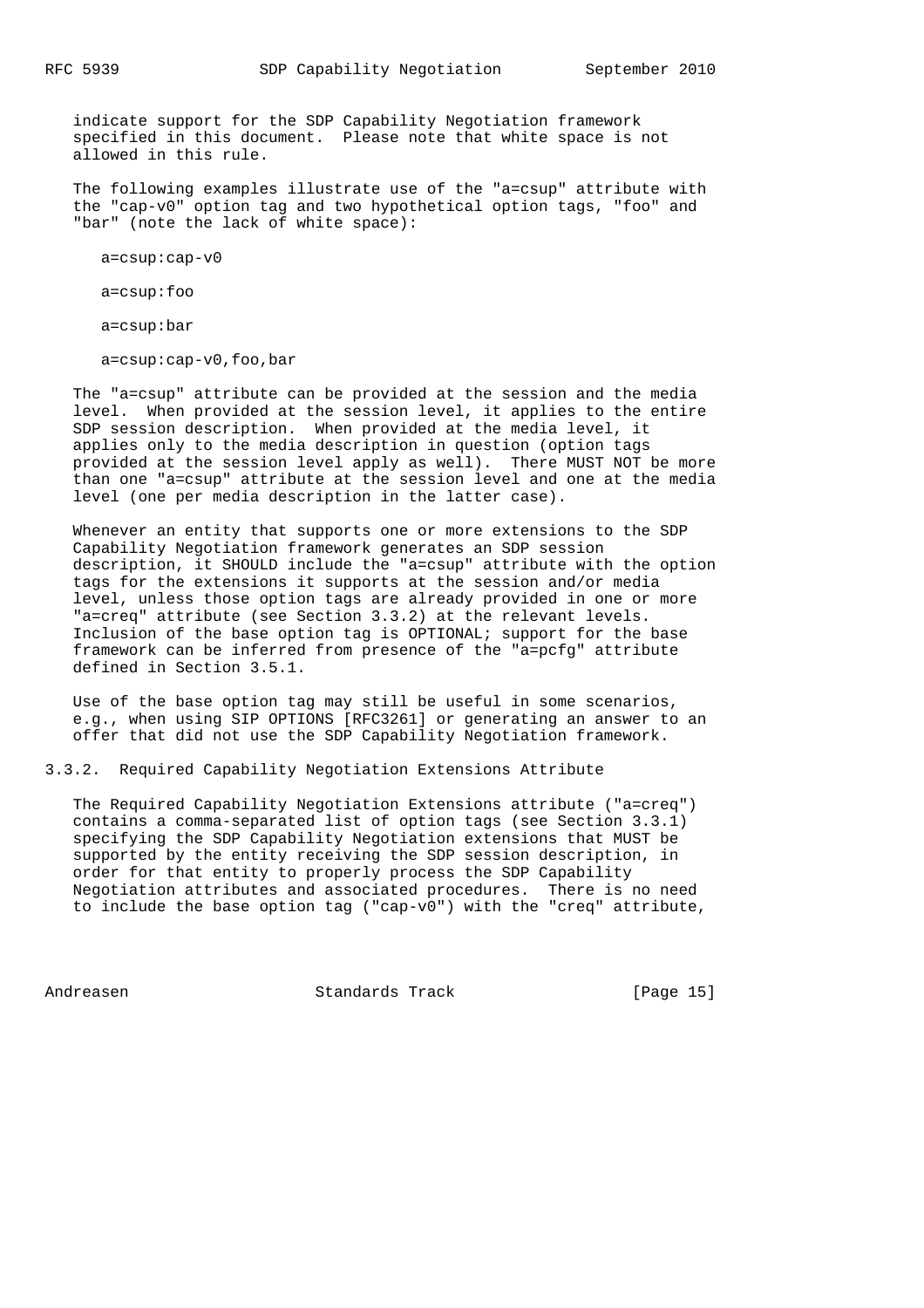since any entity that supports the "creq" attribute in the first place also supports the base option tag. Still, it is permissible to do so.

 Such functionality may be important if a future version of the Capability Negotiation framework were not backwards compatible.

 The attribute can be provided at the session level and the media level, and it is defined as follows:

a=creq: <option-tag-list>

 The "creq" attribute adheres to the RFC 4566 "attribute" production, with an att-value defined as follows:

att-value = option-tag-list

 The following examples illustrate use of the "a=creq" attribute with the "cap-v0" base option tag and two hypothetical option tags, "foo" and "bar" (note the lack of white space):

 a=creq:cap-v0 a=creq:foo

a=creq:bar

a=creq:cap-v0,foo,bar

 The "a=creq" attribute can be provided at the session and the media level. When provided at the session level, it applies to the entire SDP session description. When provided at the media level, it applies only to the media description in question (required option tags provided at the session level apply as well). There MUST NOT be more than one "a=creq" attribute at the session level and one "a=creq" attribute at the media level (one per media description in the latter case).

 When an entity generates an SDP session description and it requires the recipient of that SDP session description to support one or more SDP Capability Negotiation extensions (except for the base) at the session or media level in order to properly process the SDP Capability Negotiation, the "a=creq" attribute MUST be included with option tags that identify the required extensions at the session and/or media level. If support for an extension is needed only in one or more specific potential configurations, the potential configuration provides a way to indicate that instead (see Section 3.5.1). Support for the basic negotiation framework is implied by

Andreasen Standards Track [Page 16]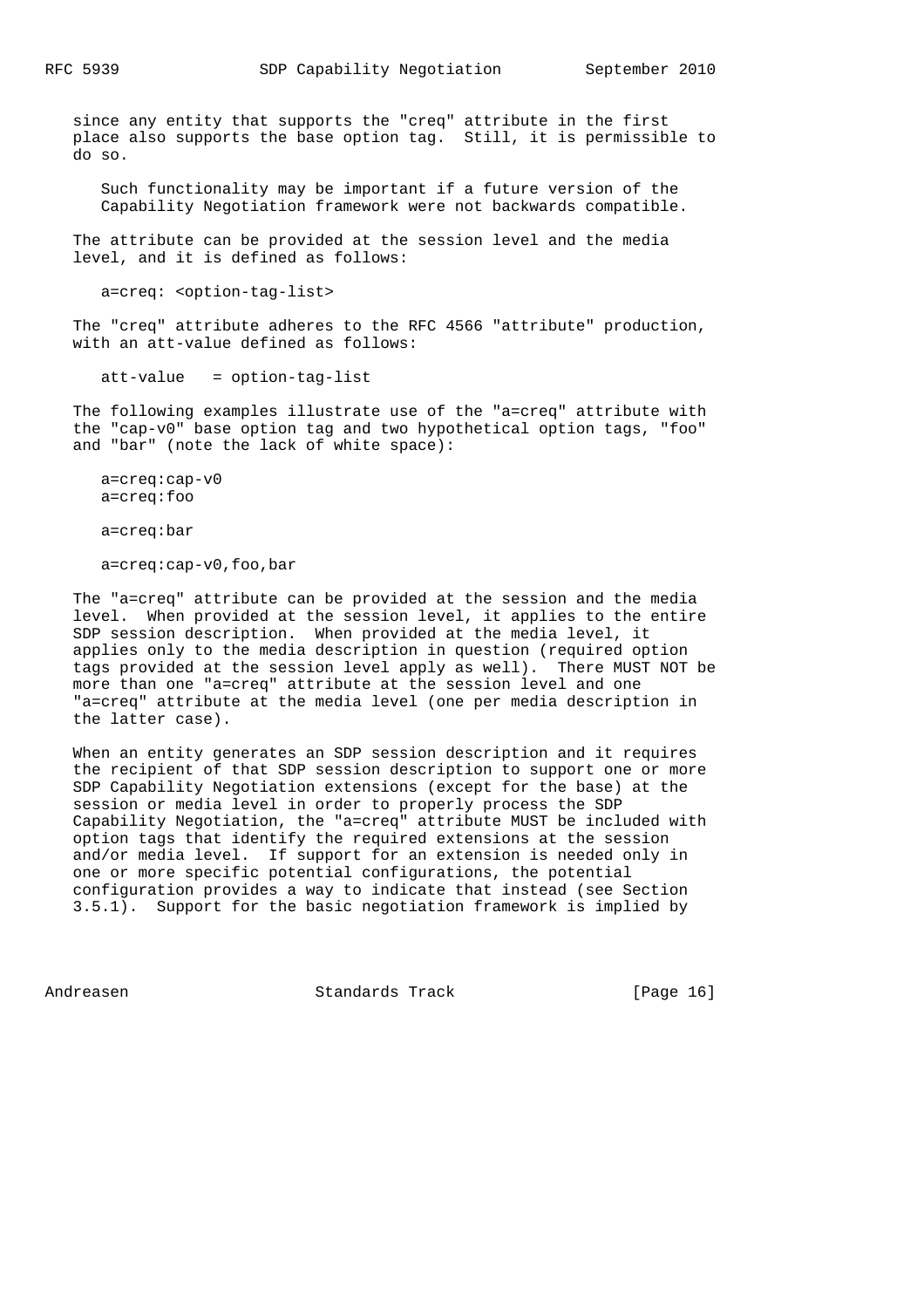the presence of an "a=pcfg" attribute (see Section 3.5.1) and hence it is not required to include the "a=creq" attribute with the base option tag ("cap-v0").

 A recipient that receives an SDP session description and does not support one or more of the required extensions listed in a "creq" attribute MUST NOT perform the SDP Capability Negotiation defined in this document; instead the recipient MUST proceed as if the SDP Capability Negotiation attributes were not included in the first place, i.e., the capability negotiation attributes are ignored. In that case, if the SDP session description recipient is an SDP answerer [RFC3264], the recipient SHOULD include a "csup" attribute in the resulting SDP session description answer listing the SDP Capability Negotiation extensions it actually supports.

 This ensures that introduction of the SDP Capability Negotiation mechanism by itself does not lead to session failures

 For non-supported extensions provided at the session level, this implies that SDP Capability Negotiation MUST NOT be performed at all. For non-supported extensions at the media level, this implies that SDP Capability Negotiation MUST NOT be performed for the media stream in question.

 An entity that does not support the SDP Capability Negotiation framework at all, will ignore these attributes (as well as the other SDP Capability Negotiation attributes) and not perform any SDP Capability Negotiation in the first place.

3.4. Capability Attributes

 In this section, we present the new attributes associated with indicating the capabilities for use by the SDP Capability Negotiation.

3.4.1. Attribute Capability Attribute

 Attributes and their associated values can be expressed as capabilities by use of a new attribute capability attribute ("a=acap"), which is defined as follows:

a=acap: <att-cap-num> <att-par>

 where <att-cap-num> is an integer between 1 and 2^31-1 (both included) used to number the attribute capability and <att-par> is an attribute ("a=") in its "<attribute>" or "<attribute>:<value>" form, i.e., excluding the "a=" part (see [RFC4566]). The attribute can be provided at the session level and the media level.

Andreasen Standards Track [Page 17]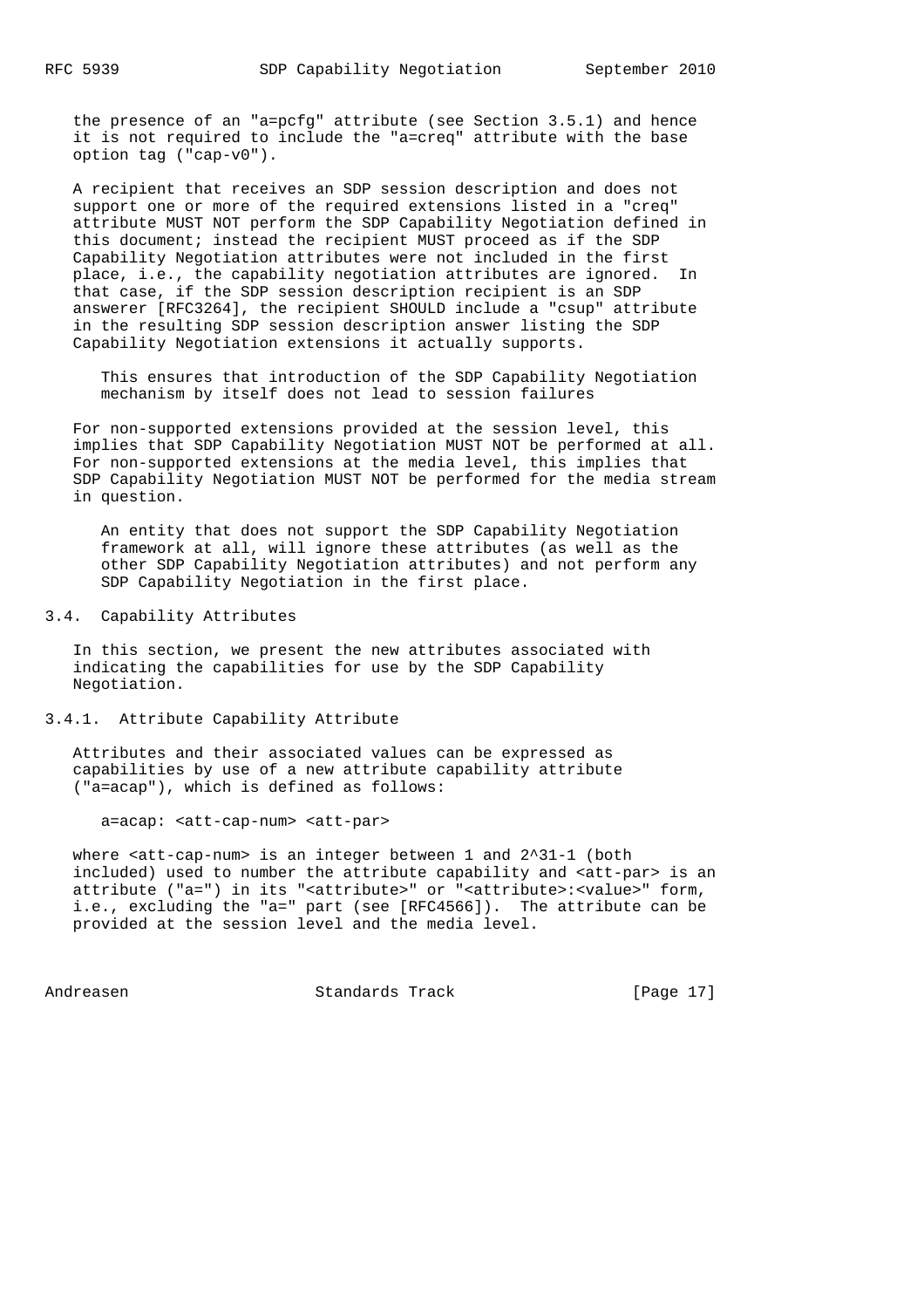The "acap" attribute adheres to the RFC 4566 "attribute" production, with an att-value defined as follows:

 $att-value = att-cap-num 1*WSP att-par$  att-cap-num = 1\*10(DIGIT) ;defined in [RFC5234] att-par = attribute ;defined in [RFC4566]

Note that white space is not permitted before the att-cap-num.

When the attribute capability contains a session-level attribute, that "acap" attribute can only be provided at the session level. Conversely, media-level attributes can be provided in attribute capabilities at either the media level or session level. The base SDP Capability Negotiation framework however only defines procedures for use of media-level attribute capabilities at the media level. Implementations that conform only to the base framework MUST NOT generate media-level attribute capabilities at the session level; however, extensions may change this (see, e.g., [SDPMedCap] for one such extension) and hence all implementations MUST still be prepared to receive such capabilities (see Section 3.6.2 for processing rules).

 Each occurrence of the "acap" attribute in the entire session description MUST use a different value of <att-cap-num>. Consecutive numbering of the <att-cap-num> values is not required.

 There is a need to be able to reference both session-level and media-level attributes in potential configurations at the media level, and this provides for a simple solution to avoiding overlap between the references (handles) to each attribute capability.

 The <att-cap-num> values provided are independent of similar <cap-num> values provided for other types of capabilities, i.e., they form a separate name-space for attribute capabilities.

The following examples illustrate use of the "acap" attribute:

a=acap:1 ptime:20

a=acap:2 ptime:30

 a=acap:3 key-mgmt:mikey AQAFgM0XflABAAAAAAAAAAAAAAsAyONQ6gAA AAAGEEoo2pee4hp2UaDX8ZE22YwKAAAPZG9uYWxkQGR1Y2suY29tAQAAAAAAAQAk0 JKpgaVkDaawi9whVBtBt0KZ14ymNuu62+Nv3ozPLygwK/GbAV9iemnGUIZ19fWQUO SrzKTAv9zV

 a=acap:4 crypto:1 AES\_CM\_128\_HMAC\_SHA1\_32 inline:NzB4d1BINUAvLEw6UzF3WSJ+PSdFcGdUJShpX1Zj|2^20|1:32

Andreasen Standards Track [Page 18]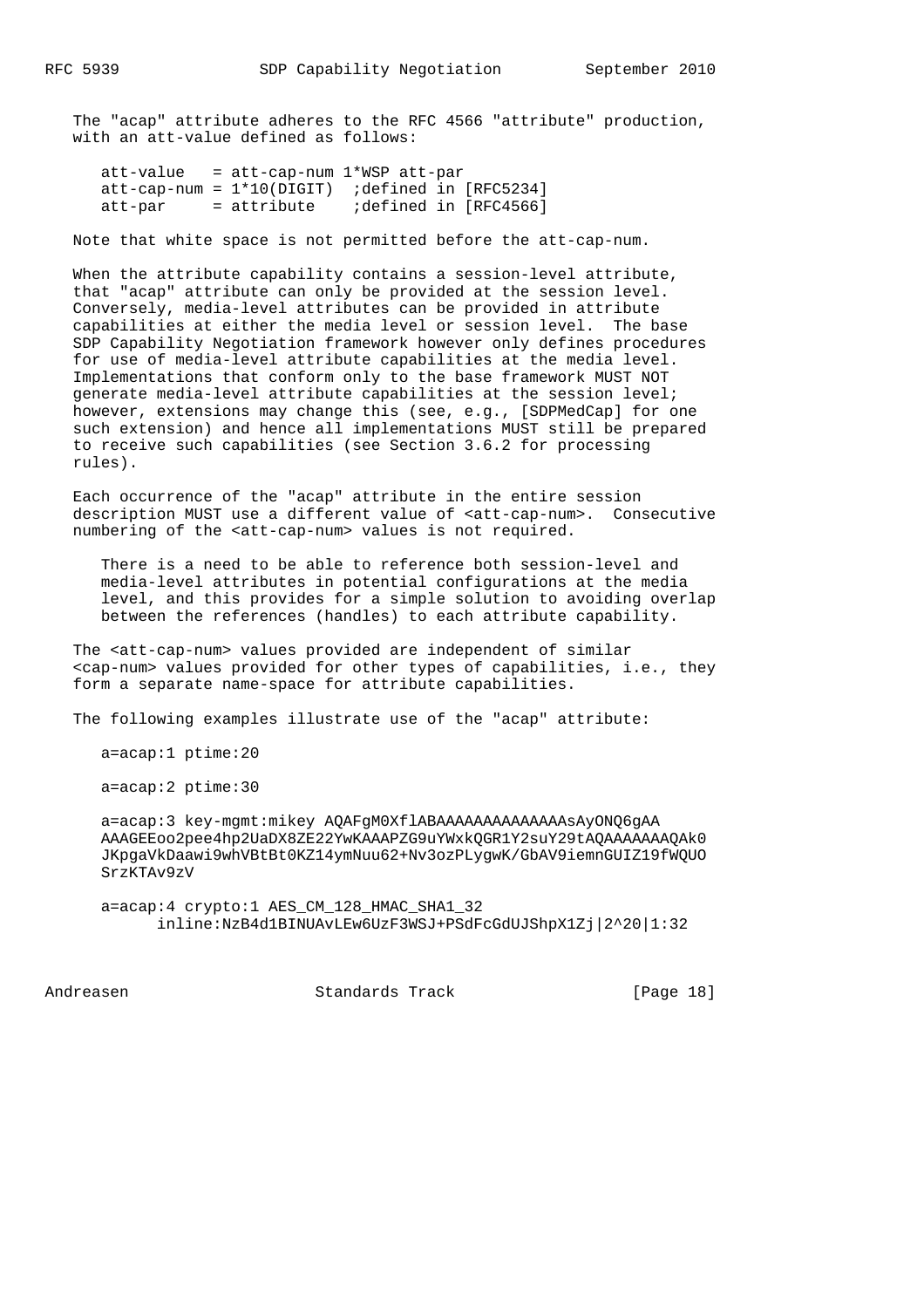The first two attribute capabilities provide attribute values for the ptime attribute. The third provides SRTP parameters by using Multimedia Internet KEYing (MIKEY) [RFC3830] with the "key-mgmt" attribute [RFC4567]. The fourth provides SRTP parameters by use of security descriptions with the "crypto" attribute [RFC4568]. Note that the line-wrapping and new-lines in example three and four are provided for formatting reasons only -- they are not permitted in actual SDP session descriptions.

 Readers familiar with RFC 3407 may notice the similarity between the RFC 3407 "cpar" attribute and the above. There are however a couple of important differences, notably that the "acap" attribute contains a handle that enables referencing it and it furthermore supports only attributes (the "cpar" attribute defined in RFC 3407 supports bandwidth information as well). The "acap" attribute also is not automatically associated with any particular capabilities. See Section 3.14 for the relationship to RFC 3407.

 Attribute capabilities MUST NOT embed any capability negotiation parameters. This restriction applies to all the capability negotiation parameters defined in this document ("csup", "creq", "acap", "tcap", "pcfg", and "acfg") as well as any capability negotiation extensions defined. The following examples are thus invalid attribute capabilities and MUST NOT be used:

a=acap:1 acap:2 foo:a ;Not allowed to embed "acap"

a=acap:2 a=pcfg:1 t=1 a=1 ;Not allowed to embed "pcfg"

 The reason for this restriction is to avoid overly complex processing rules resulting from the expansion of such capabilities into potential configurations (see Section 3.6.2 for further details).

3.4.2. Transport Protocol Capability Attribute

 Transport protocols can be expressed as capabilities by use of a new Transport Protocol Capability attribute ("a=tcap") defined as follows:

a=tcap: <trpr-cap-num> <proto-list>

 where <trpr-cap-num> is an integer between 1 and 2^31-1 (both included) used to number the transport address capability for later reference, and <proto-list> is one or more <proto>, separated by white space, as defined in the SDP "m=" line. The attribute can be provided at the session level and the media level.

Andreasen Standards Track [Page 19]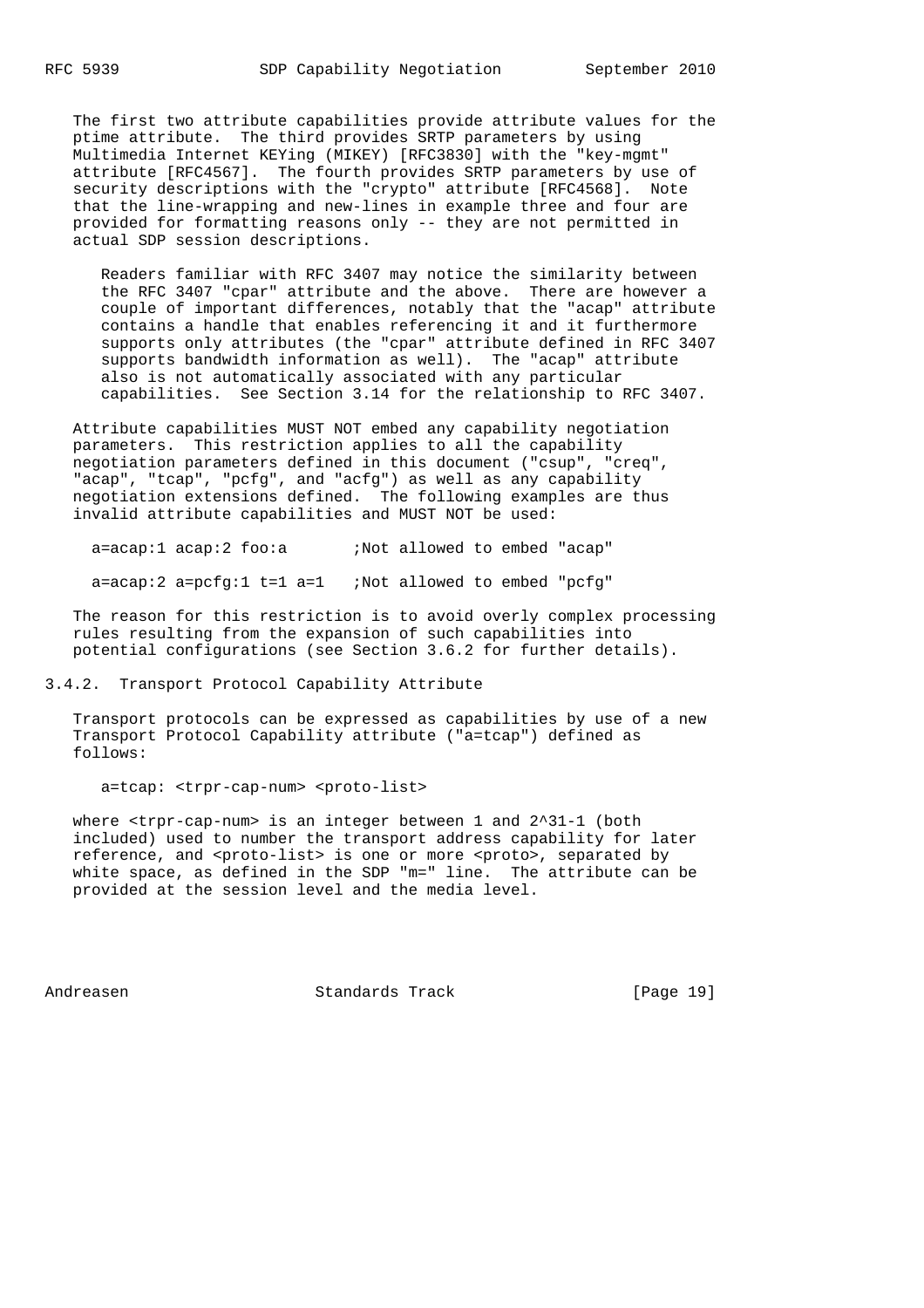The "tcap" attribute adheres to the RFC 4566 "attribute" production, with an att-value defined as follows:

| att-value    | = trpr-cap-num 1*WSP proto-list                         |  |                       |
|--------------|---------------------------------------------------------|--|-----------------------|
| trpr-cap-num | $= 1*10(DIGIT)$                                         |  | defined in [RFC5234]; |
| proto-list   | = proto $*(1*WSP \text{ proto})$ ; defined in [RFC4566] |  |                       |

Note that white space is not permitted before the trpr-cap-num.

 The "tcap" attribute can be provided at the session level and the media level. There MUST NOT be more than one "a=tcap" attribute at the session level and one at the media level (one per media description in the latter case). Each occurrence of the "tcap" attribute in the entire session description MUST use a different value of <trpr-cap-num>. When multiple <proto> values are provided, the first one is associated with the value <trpr-cap-num>, the second one with the value one higher, etc. There MUST NOT be any capability number overlap between different "tcap" attributes in the entire SDP session description. The <trpr-cap-num> values provided are independent of similar <cap-num> values provided for other capability attributes, i.e., they form a separate name-space for transport protocol capabilities. Consecutive numbering of the <trpr-cap-num> values in different "tcap" attributes is not required.

Below, we provide examples of the "a=tcap" attribute:

a=tcap:1 RTP/AVP

a=tcap:2 RTP/AVPF

a=tcap:3 RTP/SAVP RTP/SAVPF

a=tcap:5 UDP/TLS/RTP/SAVP

 The first one provides a capability for the "RTP/AVP" profile defined in [RFC3551] and the second one provides a capability for the RTP with RTCP-based feedback profile defined in [RFC4585]. The third one provides capabilities for the "RTP/SAVP" (transport capability number 3) and "RTP/SAVPF" profiles (transport protocol capability number 4). The last one provides capabilities for "UDP/TLS/RTP/SAVP", i.e., DTLS-SRTP [RFC5764] (transport capability number 5).

 The "tcap" attribute by itself can only specify transport protocols as defined by <proto> in [RFC4566]; however, full specification of a media stream requires further qualification of the transport protocol by one or more media format descriptions, which themselves often depend on the transport protocol. As an example, [RFC3551] defines the "RTP/AVP" transport for use with audio and video codecs (media

Andreasen Standards Track [Page 20]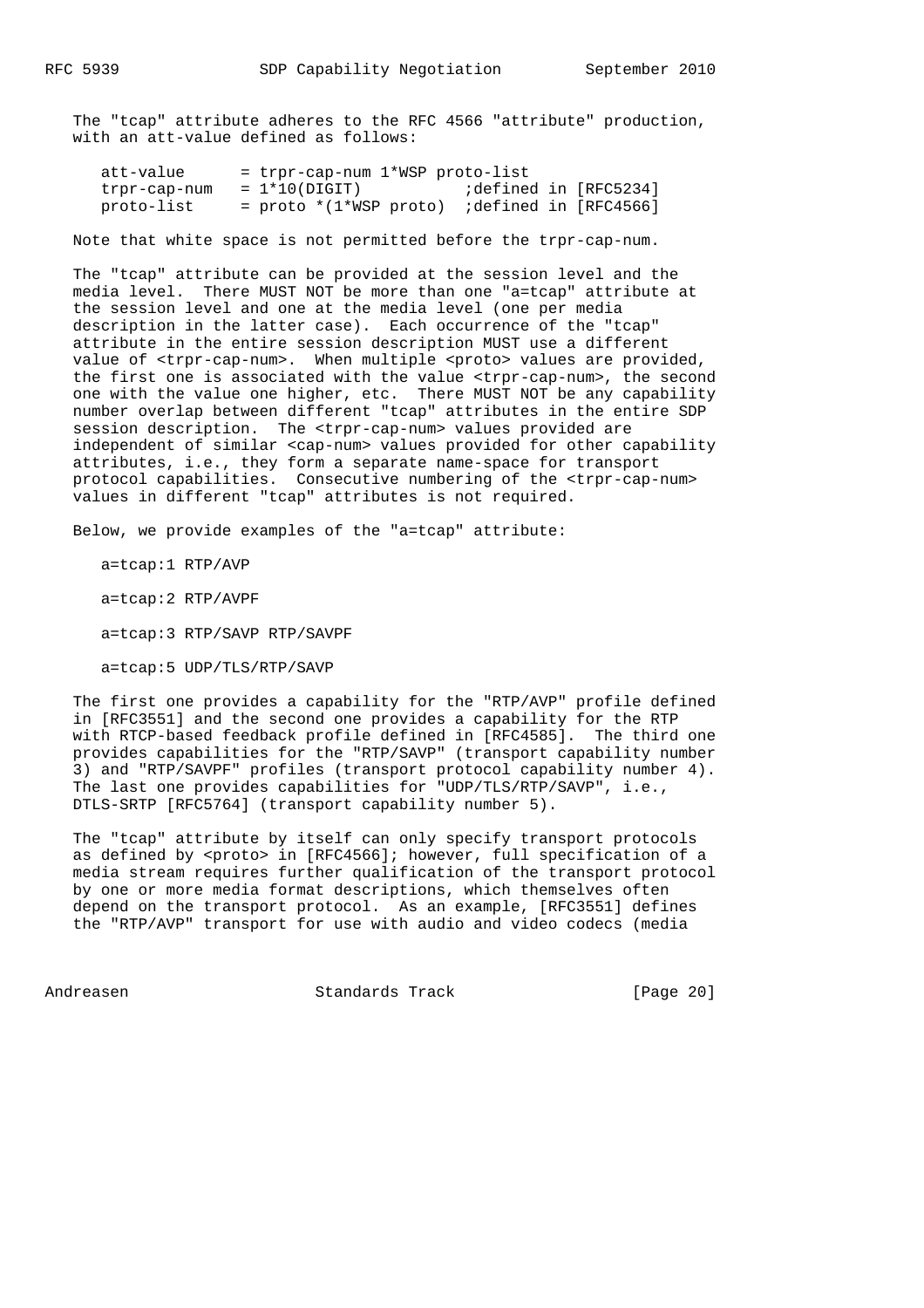formats), whereas [RFC4145] defines the "TCP" transport, which, for example, may be used to negotiate T.38 fax ("image/t38"), etc. In a non-SDP context, some media formats could be viewed as transports themselves (e.g., T.38); however, in the context of SDP and SDP Capability Negotiation, they are not. If capability negotiation is required for such media formats, they MUST all either be valid under the transport protocol indicated in the "m=" line included for the media stream description, or a suitable extension must be used, e.g., SDP Media Capabilities [SDPMedCap].

 The ability to use a particular transport protocol is inherently implied by including it in the "m=" line, regardless of whether or not it is provided in a "tcap" attribute. However, if a potential configuration needs to reference that transport protocol as a capability, the transport protocol MUST be included explicitly in a "tcap" attribute.

 This may seem redundant (and indeed it is from the offerer's point of view), however it is done to protect against intermediaries (e.g., middleboxes) that may modify "m=" lines while passing unknown attributes through. If an implicit transport capability were used instead (e.g., a reserved transport capability number could be used to refer to the transport protocol in the "m=" line), and an intermediary were to modify the transport protocol in the "m=" line (e.g., to translate between plain RTP and Secure RTP), then the potential configuration referencing that implicit transport capability may no longer be correct. With explicit capabilities, we avoid this pitfall; however, the potential configuration preference (see Section 3.5.1) may not reflect that of the intermediary (which some may view as a feature).

 Note that a transport protocol capability may be provided, irrespective of whether or not it is referenced in a potential configuration (just like any other capability).

## 3.4.3. Extension Capability Attributes

 The SDP Capability Negotiation framework allows for new types of capabilities to be defined as extensions and used with the general capability negotiation framework. The syntax and semantics of such new capability attributes are not defined here; however, in order to be used with potential configurations, they SHOULD allow for a numeric handle to be associated with each capability. This handle can be used as a reference within the potential and actual configuration attributes (see Sections 3.5.1 and 3.5.2). The definition of such extension capability attributes MUST also state whether they can be applied at the session level, media level, or

Andreasen Standards Track [Page 21]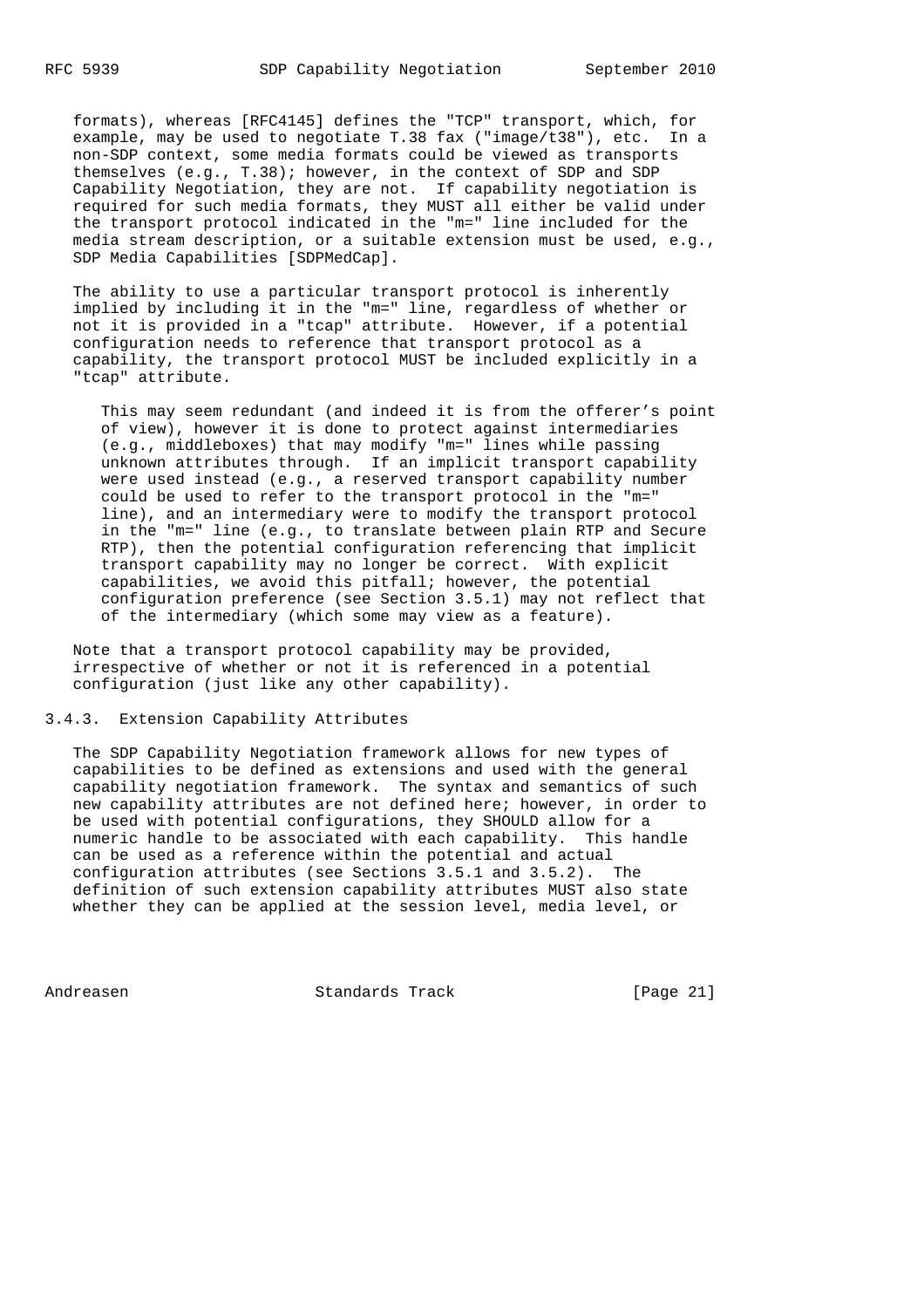both. Note that extensions can have option tags defined for them, and option tags MUST be registered with the IANA in accordance with the procedures specified in Section 6.2.

 Extension capabilities SHOULD NOT embed any capability negotiation parameters. This applies to all the capability negotiation parameters defined in this document as well as any extensions defined. The reason for this restriction is to avoid overly complex processing rules resulting from the expansion of such capabilities into potential configurations (see Section 3.6.2 for further details). If an extension does not follow the above "SHOULD NOT" recommendation, the extension MUST provide a careful analysis of why such behavior is both necessary and safe.

#### 3.5. Configuration Attributes

3.5.1. Potential Configuration Attribute

 Potential configurations can be expressed by use of a new Potential Configuration Attribute ("a=pcfg") defined as follows:

a=pcfg: <config-number> [<pot-cfg-list>]

where <config-number> is an integer between 1 and 2^31-1 (both included). The attribute can be provided only at the media level.

 The "pcfg" attribute adheres to the RFC 4566 "attribute" production, with an att-value defined as follows:

| = config-number [1*WSP pot-cfg-list]   |
|----------------------------------------|
| $= 1*10(DIGIT)$ ; defined in [RFC5234] |
| = $pot$ -config *(1*WSP pot-config)    |
| = attribute-config-list /              |
| transport-protocol-config-list /       |
| extension-config-list                  |
|                                        |

 The missing productions are defined below. Note that white space is not permitted before the config-number.

 The potential configuration attribute can be provided only at the media level and there can be multiple instances of it within a given media description. The attribute includes a configuration number, which is an integer between 1 and 2^31-1 (both included). The configuration number MUST be unique within the media description (i.e., it has only media-level scope). The configuration number also indicates the relative preference of potential configurations; lower

Andreasen Standards Track [Page 22]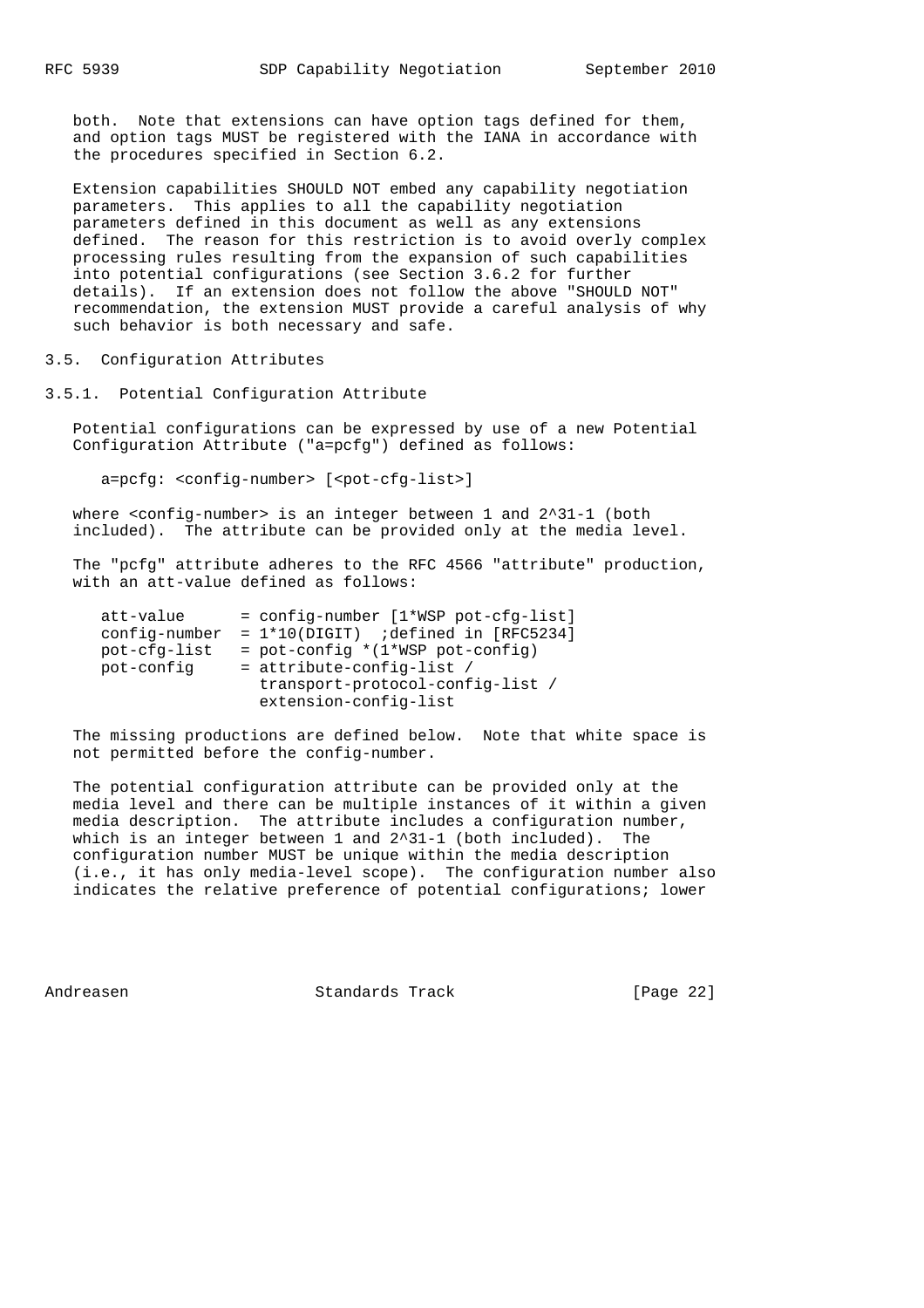numbers are preferred over higher numbers. Consecutive numbering of the configuration numbers in different "pcfg" attributes in a media description is not required.

 A potential configuration list is normally provided after the configuration number. When the potential configuration list is omitted, the potential configuration equals the actual configuration. The potential configuration list contains one or more of attribute, transport, and extension configuration lists. A potential configuration may for example include attribute capabilities and transport capabilities, transport capabilities only, or some other combination of capabilities. If transport capabilities are not included in a potential configuration, the default transport for that media stream is used.

 The potential configuration lists generally reference one or more capabilities (extension configuration lists MAY use a different format). Those capabilities are (conceptually) used to construct a new internal version of the SDP session description by use of purely syntactic add and (possibly) delete operations on the original SDP session description (actual configuration). This provides an alternative potential configuration SDP session description that can be used by conventional SDP and offer/answer procedures if selected.

 This document defines attribute configuration lists and transport protocol configuration lists. Each of these MUST NOT be present more than once in a particular potential configuration attribute. Attribute capabilities referenced by the attribute configuration list (if included) are added to the actual configuration, whereas a transport capability referenced by the transport protocol configuration list (if included) replaces the default transport protocol from the actual configuration. Extension configuration lists can be included as well. There can be more than one extension configuration list; however, each particular extension MUST NOT be present more than once in a given "a=pcfg" attribute. Together, the various configuration lists define a potential configuration.

 There can be multiple potential configurations in a media description. Each of these indicates not only a willingness, but in fact a desire to use the potential configuration.

Andreasen Standards Track [Page 23]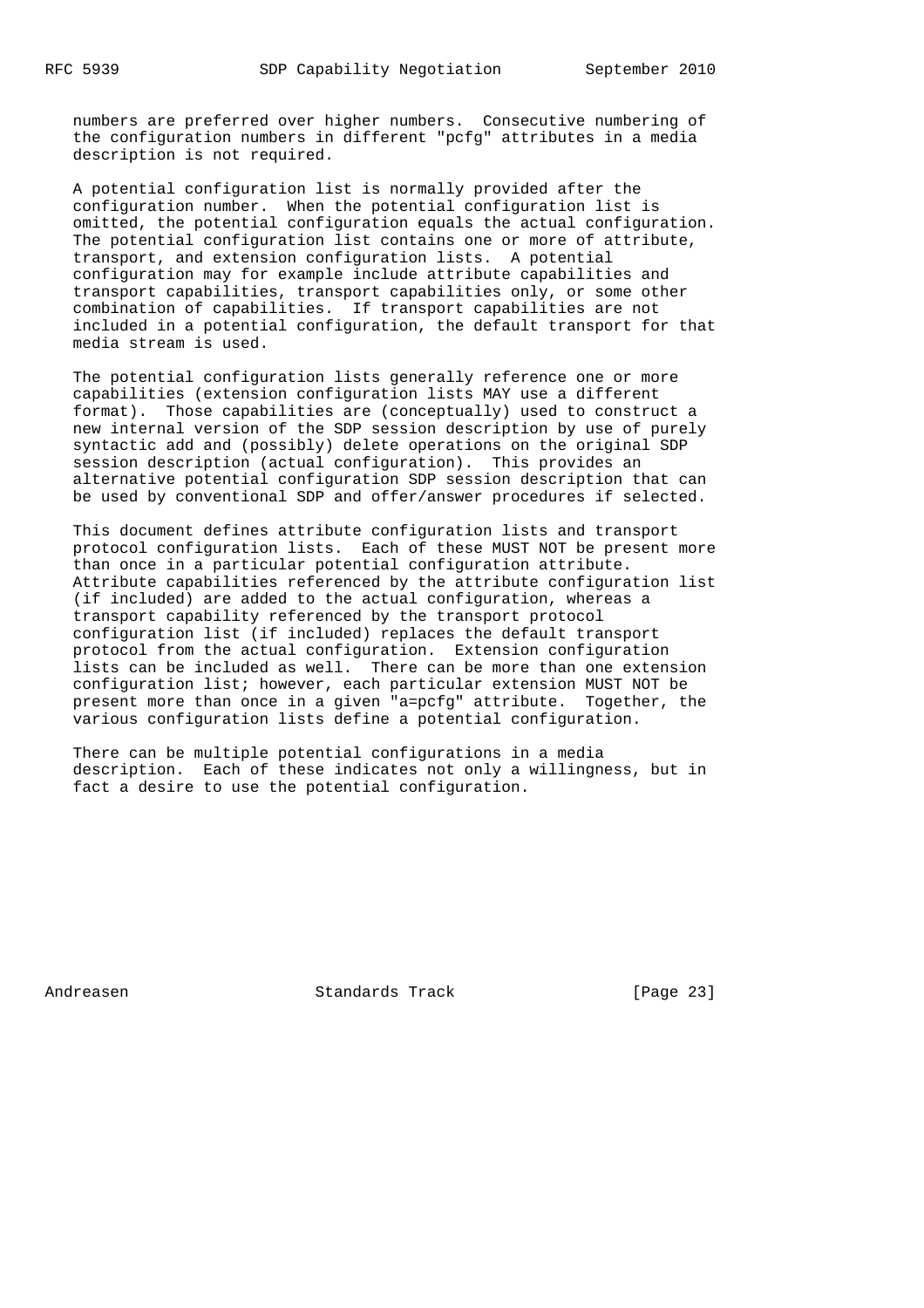The example SDP session description below contains two potential configurations:

```
v=0 o=- 25678 753849 IN IP4 192.0.2.1
s= c=IN IP4 192.0.2.1
t=0 0
 m=audio 53456 RTP/AVP 0 18
 a=tcap:1 RTP/SAVP RTP/SAVPF
a=acap:1 crypto:1 AES CM 128 HMAC SHA1 32
   inline:NzB4d1BINUAvLEw6UzF3WSJ+PSdFcGdUJShpX1Zj|2^20|1:32
a = pcfg:1 t=1 a=1a = pcfg:2 t = 2 a = 1
```
 Potential configuration 1 contains a transport protocol configuration list that references transport capability 1 ("RTP/SAVP") and an attribute configuration list that references attribute capability 1 ("a=crypto:..."). Potential configuration 2 contains a transport protocol configuration list that references transport capability 2 ("RTP/SAVPF") and an attribute configuration list that references attribute capability 1 ("a=crypto:...").

 Attribute capabilities are used in a potential configuration by use of the attribute-config-list parameter, which is defined by the following ABNF:

```
 attribute-config-list = "a=" delete-attributes
       attribute-config-list =/ "a=" [delete-attributes ":"]
                          mo-att-cap-list *(BAR mo-att-cap-list)
      delete-attributes = DELETE ( "m" ; media attributes
                                 / "s" ; session attributes
                                 / "ms" ) ; media and session attributes
      mo-att-cap-list = mandatory-optional-att-cap-list /
                                        mandatory-att-cap-list /
                                           optional-att-cap-list
       mandatory-optional-att-cap-list = mandatory-att-cap-list
                                             "," optional-att-cap-list
mandatory-att-cap-list = att-cap-list
 optional-att-cap-list = "[" att-cap-list "]"
 att-cap-list = att-cap-num *("," att-cap-num)
 att-cap-num = 1*10(DIGIT) ;defined in [RFC5234]
\begin{array}{ccc} \text{BAR} & \text{=} & \text{"} \end{array}\begin{array}{ccc}\n\text{BAR} & = & \text{``} \mid \text{''} \\
\text{DELETE} & = & \text{``} - \text{''}\n\end{array}
```
Andreasen Standards Track [Page 24]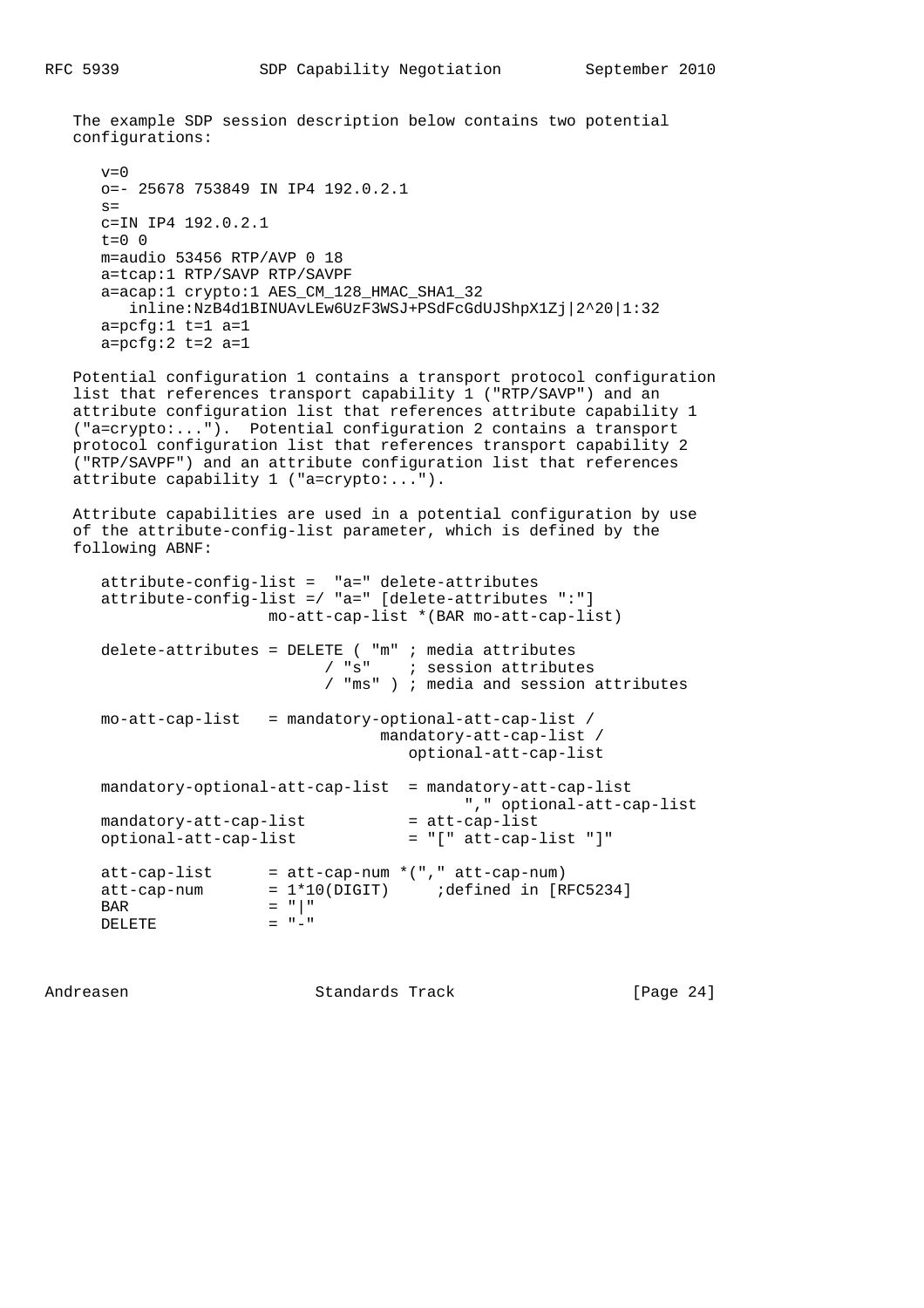Note that white space is not permitted within the attribute-config list rule.

 Each attribute configuration list can optionally begin with instructions for how to handle attributes that are part of the actual configuration SDP session description (i.e., the "a=" lines present in the original SDP session description). By default, such attributes will remain as part of the potential configuration in question. However, if delete-attributes indicates "-m", then all attribute lines within the media description in question will be deleted in the resulting potential configuration SDP session description (i.e., all "a=" lines under the "m=" line in question). If delete-attributes indicates "-s", then all attribute lines at the session level will be deleted (i.e., all "a=" lines before the first "m=" line). If delete-attributes indicates "-ms", then all attribute lines within this media description ("m=" line) and all attribute lines at the session level will be deleted.

 The attribute capability list comes next (if included). It contains one or more alternative lists of attribute capabilities. The alternative attribute capability lists are separated by a vertical bar  $(\n\cdot \| \cdot)$ , and each list contains one or more attribute capabilities separated by commas (","). The attribute capabilities are either mandatory or optional. Mandatory attribute capabilities MUST be supported in order to use the potential configuration, whereas optional attribute capabilities MAY be supported in order to use the potential configuration.

 Within each attribute capability list, all the mandatory attribute capabilities (if any) are listed first, and all the optional attribute capabilities (if any) are listed last. The optional attribute capabilities are contained within a pair of square brackets ("[" and "]"). Each attribute capability is merely an attribute capability number (att-cap-num) that identifies a particular attribute capability by referring to attribute capability numbers defined above and hence MUST be between 1 and 2^31-1 (both included). The following example illustrates the above:

```
 a=pcfg:1 a=-m:1,2,[3,4]|1,7,[5]
```
where

- o  $\texttt{m} = -\texttt{m}: 1, 2, [3, 4] | 1, 7, [5]$  is the attribute configuration list
- o "-m" indicates to delete all attributes from the media description of the actual configuration

Andreasen Standards Track [Page 25]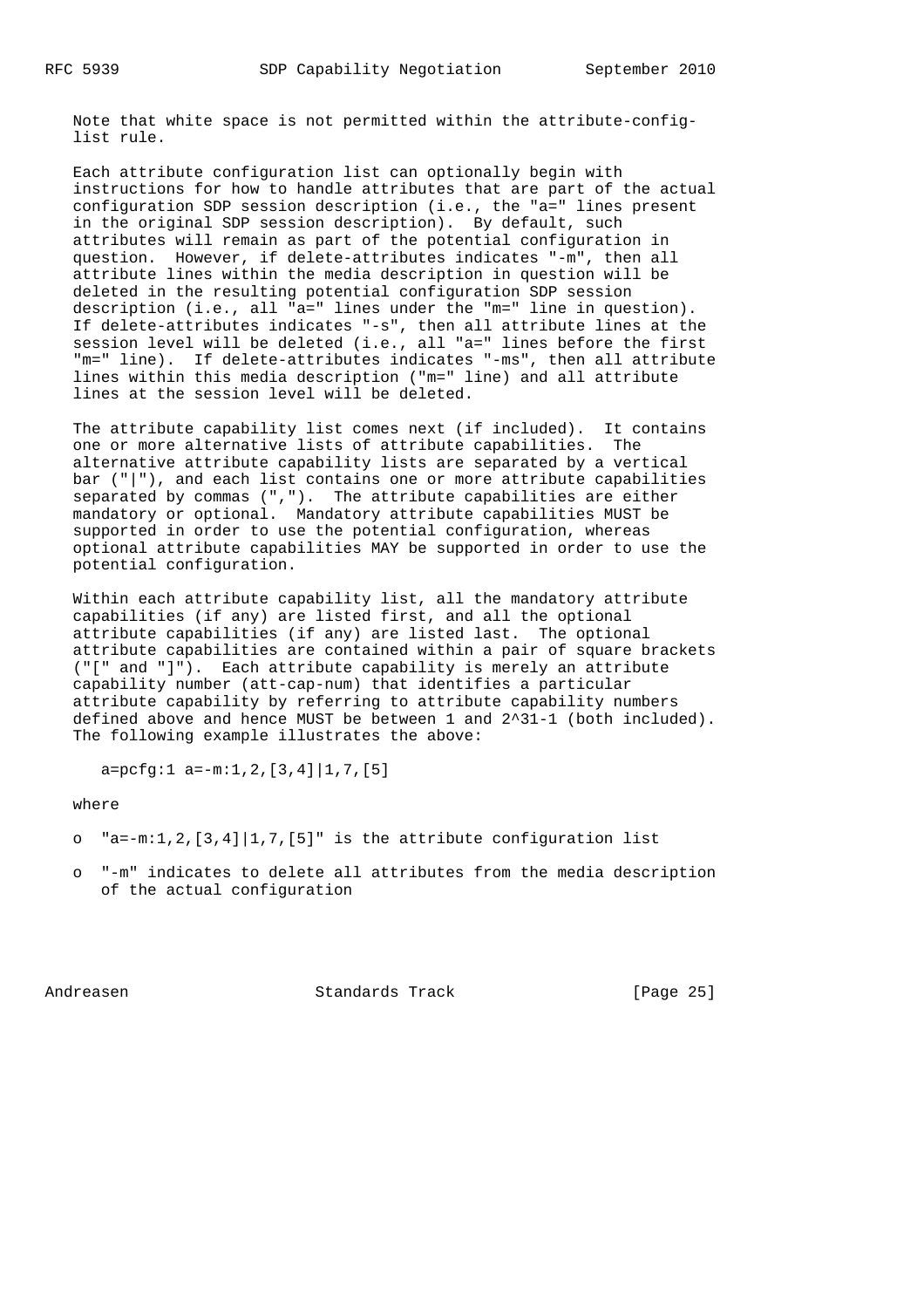- o "1,2,[3,4]" and "1,7,[5]" are both attribute capability lists. The two lists are alternatives, since they are separated by a vertical bar above
- o "1", "2", and "7" are mandatory attribute capabilities

o "3", "4", and "5" are optional attribute capabilities

 Note that in the example above, we have a single handle ("1") for the potential configuration(s), but there are actually two different potential configurations (separated by a vertical bar). This is done for message size efficiency reasons, which is especially important when we add other types of capabilities to the potential configuration. If there is a need to provide a unique handle for each, then separate "a=pcfg" attributes with different handles MUST be used instead.

 Each referenced attribute capability in the potential configuration will result in the corresponding attribute name and its associated value (contained inside the attribute capability) being added to the resulting potential configuration SDP session description.

 Alternative attribute capability lists are separated by a vertical bar  $(\n\cdot\mid \cdot)$ , the scope of which extends to the next alternative (i.e., "," has higher precedence than "|"). The alternatives are ordered by preference with the most preferred listed first. In order for a recipient of the SDP session description (e.g., an answerer receiving this in an offer) to use this potential configuration, exactly one of the alternative lists MUST be selected in its entirety. This requires that all mandatory attribute capabilities referenced by the potential configuration are supported with the attribute values provided.

 Transport protocol configuration lists are included in a potential configuration by use of the transport-protocol-config-list parameter, which is defined by the following ABNF:

| transport-protocol-config-list = |                                        |  |  |
|----------------------------------|----------------------------------------|--|--|
|                                  | "t=" trpr-cap-num *(BAR trpr-cap-num)  |  |  |
| trpr-cap-num                     | $= 1*10(DIGIT)$ ; defined in [RFC5234] |  |  |

Note that white space is not permitted within this rule.

 The trpr-cap-num refers to transport protocol capability numbers defined above and hence MUST be between 1 and 2^31-1 (both included). Alternative transport protocol capabilities are separated by a vertical bar  $(\n\cdot\mid \cdot)$ . The alternatives are ordered by preference with the most preferred listed first. If there are no transport protocol

Andreasen Standards Track [Page 26]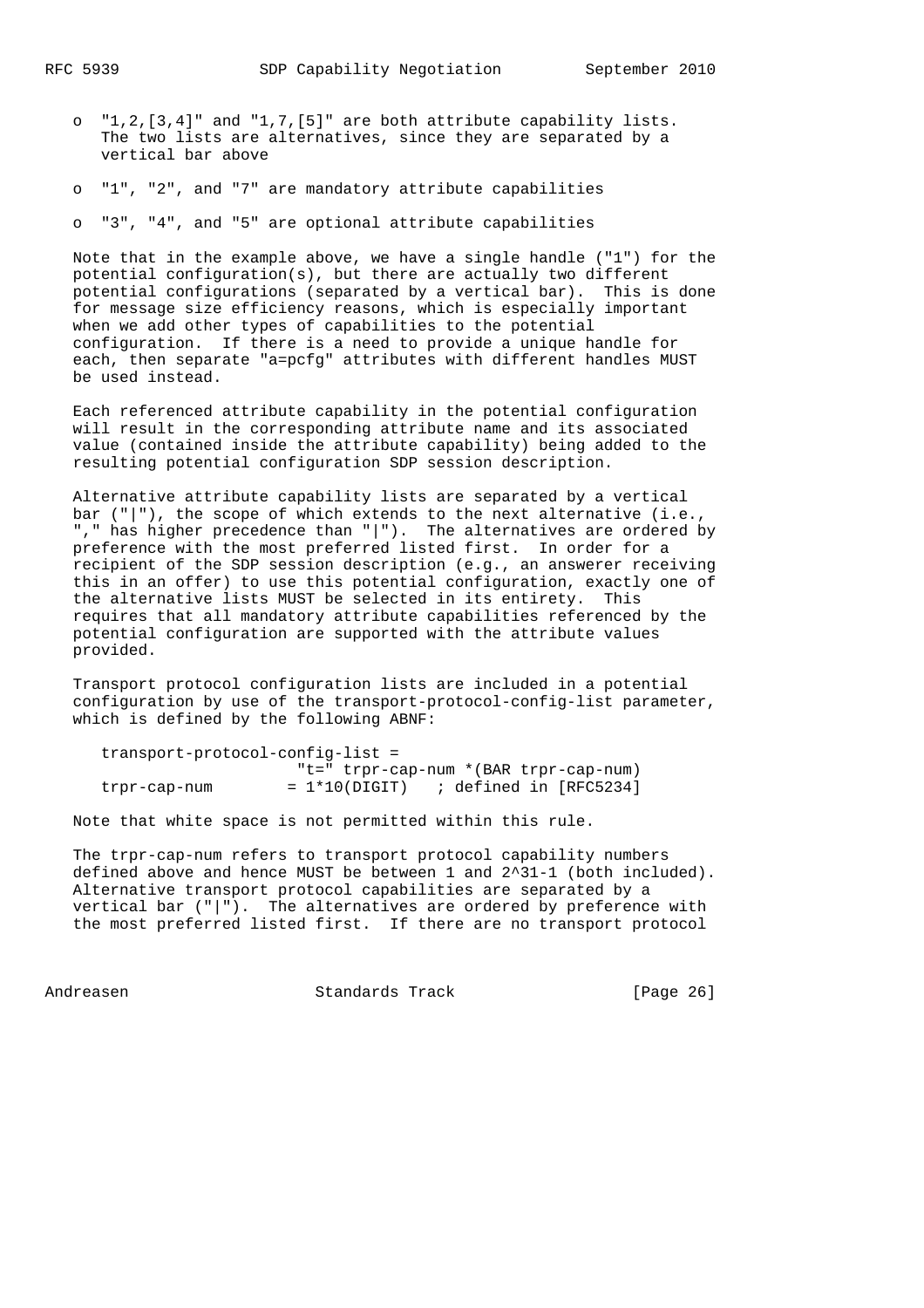capabilities included in a potential configuration at the media level, the transport protocol information from the associated "m=" line MUST be used. In order for a recipient of the SDP session description (e.g., an answerer receiving this in an offer) to use this potential configuration, exactly one of the alternatives MUST be selected. This requires that the transport protocol in question is supported.

 In the presence of intermediaries (the existence of which may not be known), care should be taken with assuming that the transport protocol in the "m=" line will not be modified by an intermediary. Use of an explicit transport protocol capability will guard against capability negotiation implications of that.

 Extension capabilities can be included in a potential configuration as well by use of extension configuration lists. Extension configuration lists MUST adhere to the following ABNF:

| extension-confiq-list | $=$ $[$ "+"] ext-cap-name "=" ext-cap-list |
|-----------------------|--------------------------------------------|
| ext-cap-name          | $= 1$ *(ALPHA / DIGIT)                     |
| ext-cap-list          | $= 1*VCHAR$ ; defined in [RFC5234]         |

Note that white space is not permitted within this rule.

 The ext-cap-name refers to the name of the extension capability and the ext-cap-list is here merely defined as a sequence of visible characters. The actual extension supported MUST refine both of these further. For extension capabilities that merely need to be referenced by a capability number, it is RECOMMENDED to follow a structure similar to what has been specified above. Unsupported or unknown potential extension configuration lists in a potential configuration attribute MUST be ignored, unless they are prefixed with the plus ("+") sign, which indicates that the extension is mandatory and MUST be supported in order to use that potential configuration.

 The "creq" attribute and its associated rules can be used to ensure that required extensions are supported in the first place.

 Extension configuration lists define new potential configuration parameters and hence they MUST be registered with IANA per the procedures defined in Section 6.3.

 Potential configuration attributes can be provided only at the media level; however, it is possible to reference capabilities provided at either the session or media level. There are certain semantic rules and restrictions associated with this:

Andreasen Standards Track [Page 27]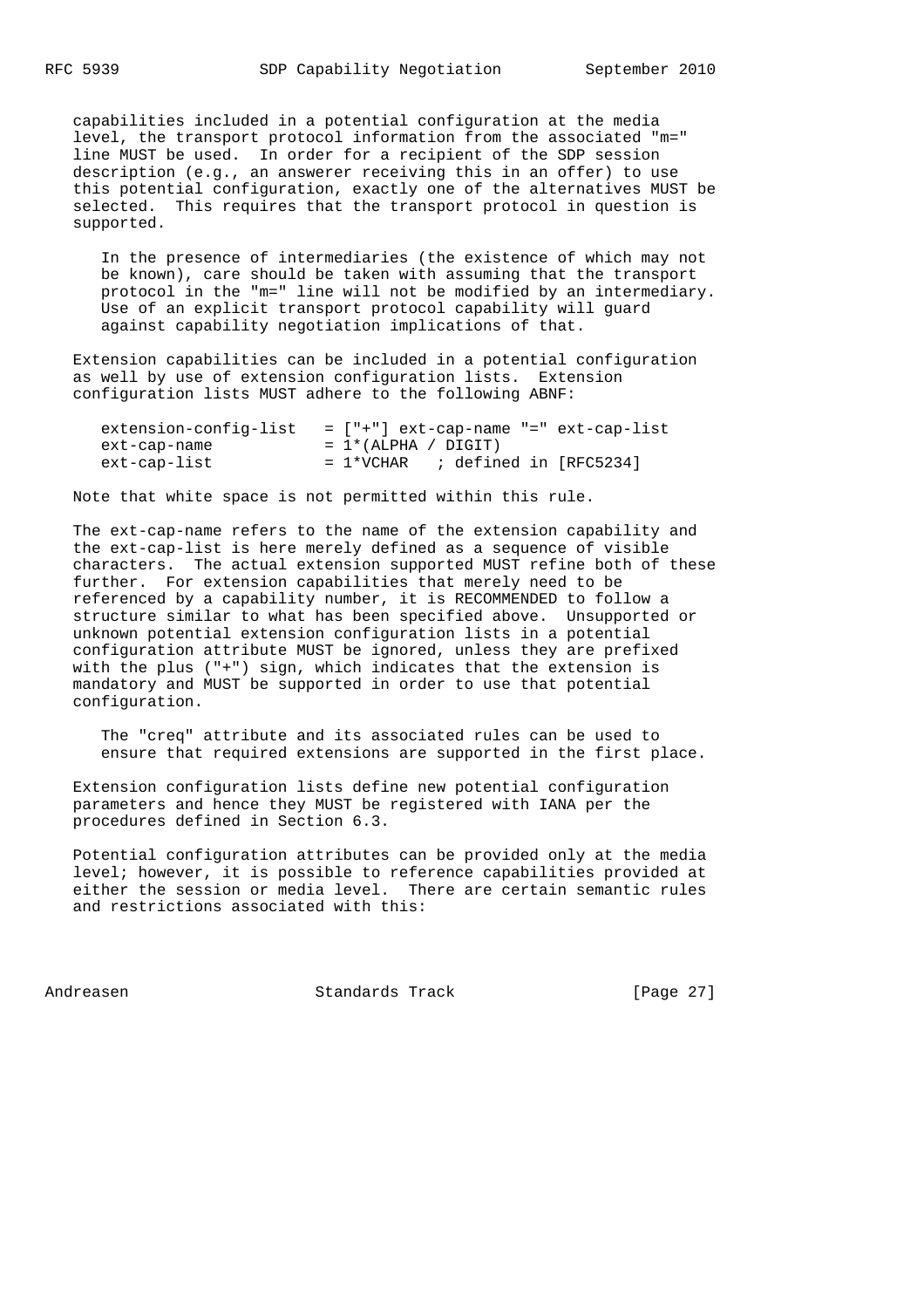A (media-level) potential configuration attribute in a given media description MUST NOT reference a media-level capability provided in a different media description; doing so invalidates that potential configuration (note that a potential configuration attribute can contain more than one potential configuration by use of alternatives). A potential configuration attribute can however reference a session-level capability. The semantics of doing so depends on the type of capability. In the case of transport protocol capabilities, it has no particular implication. In the case of attribute capabilities, however, it does. More specifically, the attribute name and value (provided within that attribute capability) will be considered part of the resulting SDP for that particular configuration at the \*session\* level. In other words, it will be as-if that attribute was provided with that value at the session level in the first place. As a result, the base SDP Capability Negotiation framework REQUIRES that potential configurations do not reference any session-level attribute capabilities that contain media-level attributes (since that would place a media-level attribute at the session level). Extensions may modify this behavior, as long as it is fully backwards compatible with the base specification.

 Individual media streams perform capability negotiation individually, and hence it is possible that one media stream (where the attribute was part of a potential configuration) chose a configuration without a session-level attribute that was chosen by another media stream. The session-level attribute however remains "active" and applies to the entire resulting potential configuration SDP session description. In theory, this is problematic if one or more session-level attributes either conflicts with or potentially interacts with another session-level or media-level attribute in an undefined manner. In practice, such examples seem to be rare (at least with the SDP attributes that had been defined at time of publication of this document).

 A related set of problems can occur if we need coordination between session-level attributes from multiple media streams in order for a particular functionality to work. The grouping framework [RFC5888] is an example of this. If we use the SDP Capability Negotiation framework to select a session-level group attribute (provided as an attribute capability), and we require two media descriptions to do this consistently, we could have a problem. The Forward Error Correction (FEC) grouping semantics [RFC4756] is one example where this in theory could cause problems, however in practice, it is unclear that there is a significant problem with the grouping semantics that had been defined at time of publication of this document.

Andreasen Standards Track [Page 28]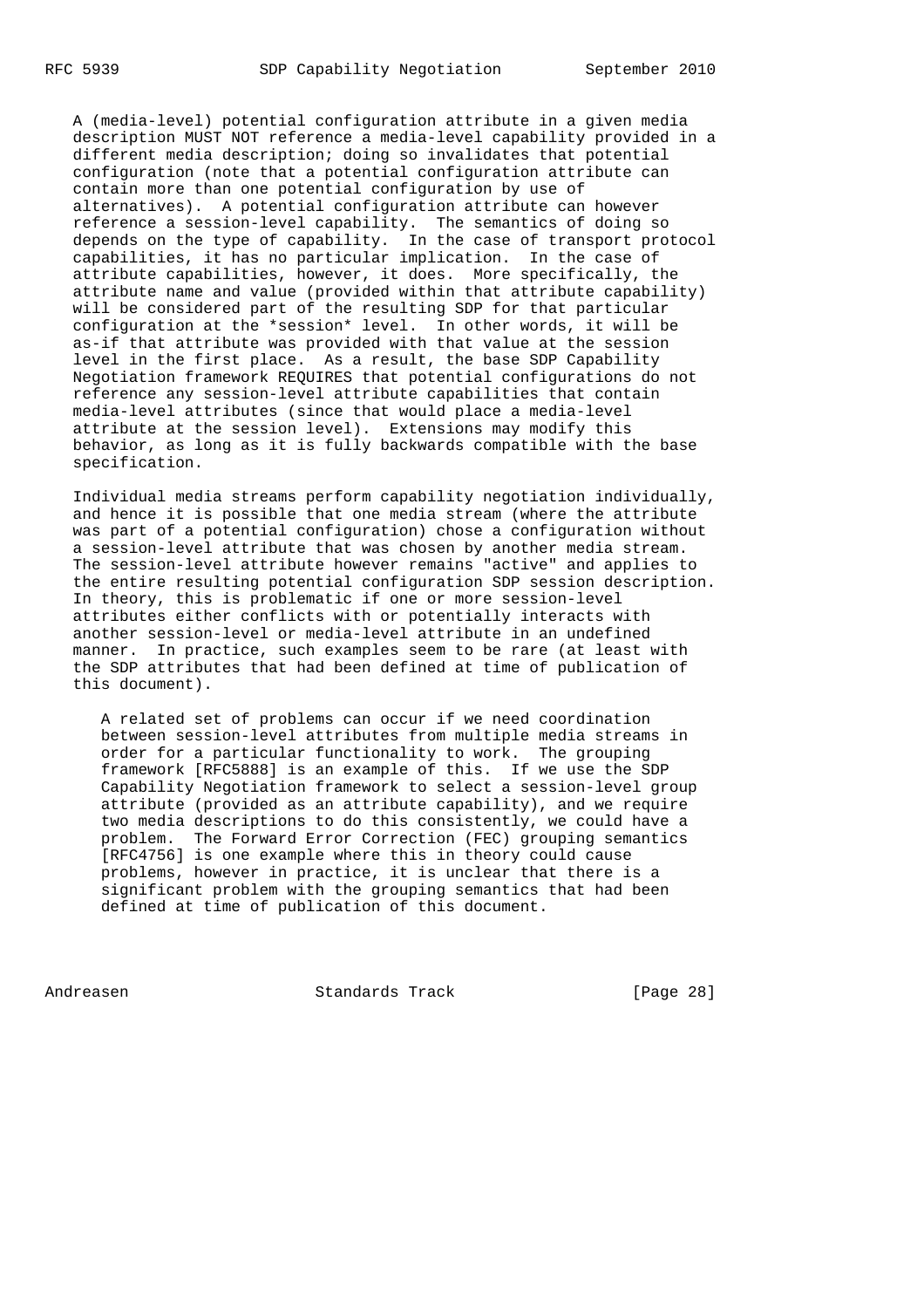Resolving the above issues in general requires inter-media stream constraints and synchronized potential configuration processing; this would add considerable complexity to the overall solution. In practice, with the SDP attributes defined at time of publication of this document, it does not seem to be a significant problem, and hence the base SDP Capability Negotiation solution does not provide a solution to this issue. Instead, it is RECOMMENDED that use of session-level attributes in a potential configuration is avoided when possible, and when not, that such use is examined closely for any potential interaction issues. If interaction is possible, the entity generating the SDP session description SHOULD NOT assume that well defined operation will occur at the receiving entity. This implies that mechanisms that might have such interactions cannot be used in security critical contexts.

 The session-level operation of extension capabilities is undefined. Consequently, each new session-level extension capability defined MUST specify the implication of making it part of a configuration at the media level.

 Below, we provide an example of the "a=pcfg" attribute in a complete media description in order to properly indicate the supporting attributes:

 $v=0$  o=- 25678 753849 IN IP4 192.0.2.1  $s=$  c=IN IP4 192.0.2.1  $t=0$  0 m=audio 53456 RTP/AVPF 0 18 a=acap:1 crypto:1 AES\_CM\_128\_HMAC\_SHA1\_32 inline:NzB4d1BINUAvLEw6UzF3WSJ+PSdFcGdUJShpX1Zj|2^20|1:32 a=tcap:1 RTP/AVPF RTP/AVP RTP/SAVP RTP/SAVPF  $a = pcfq:1 t = 4|3 a = 1$  $a = pcfg:8 t = 1/2$ 

 We have two potential configuration attributes listed here. The first one (and most preferred, since its configuration number is "1") indicates that either of the profiles RTP/SAVPF or RTP/SAVP (specified by the transport protocol capability numbers 4 and 3) can be supported with attribute capability 1 (the "crypto" attribute); RTP/SAVPF is preferred over RTP/SAVP since its capability number (4) is listed first in the preferred potential configuration. Note that although we have a single potential configuration attribute and associated handle, we have two potential configurations.

Andreasen Standards Track [Page 29]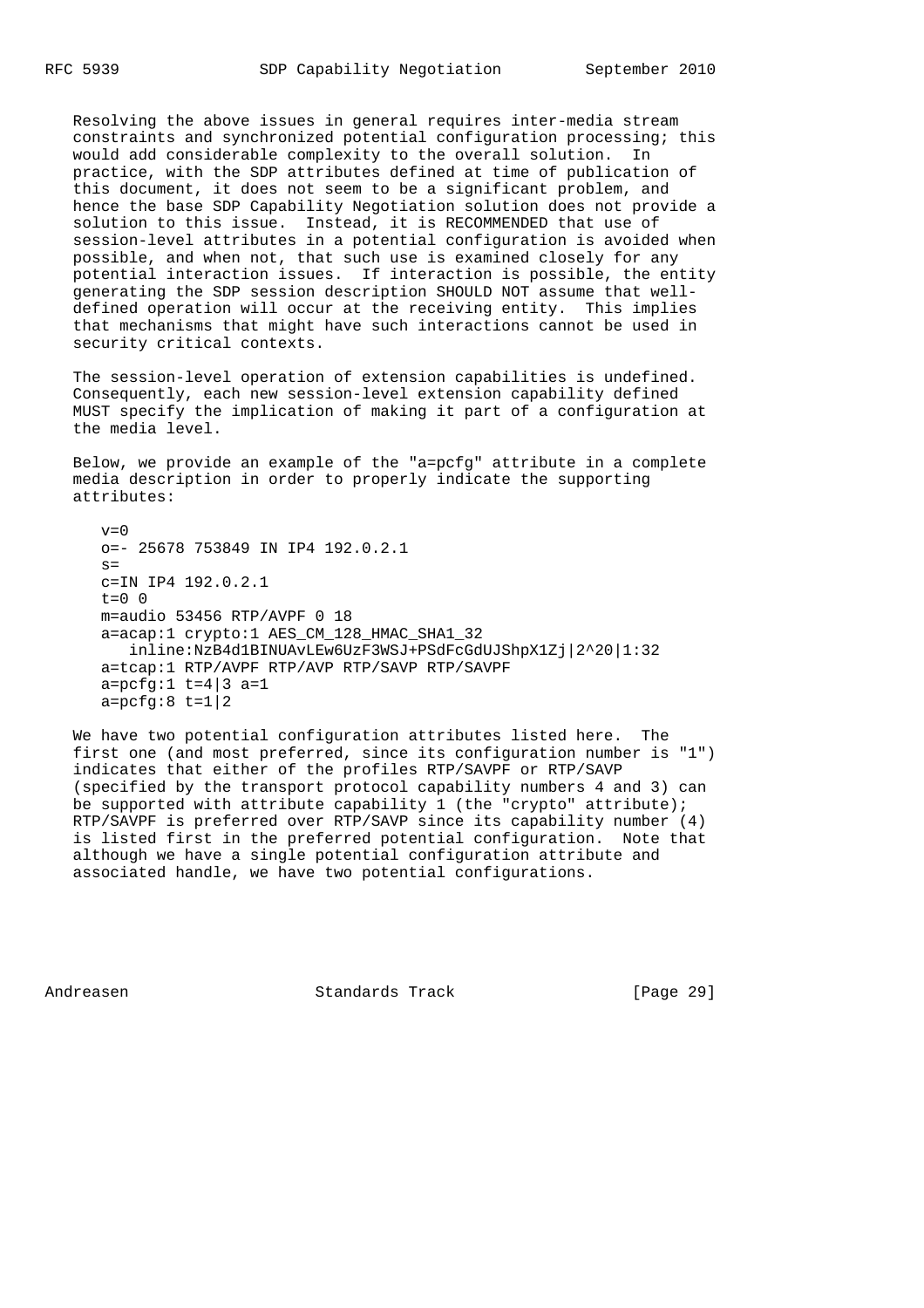The second potential configuration attribute indicates that the RTP/AVPF or RTP/AVP profiles can be used, with RTP/AVPF being the preferred one. This non-secure RTP alternative is the less preferred one since its configuration number is "8". Again, note that we have two potential configurations here and hence a total of four potential configurations in the SDP session description above.

## 3.5.2. Actual Configuration Attribute

 The actual configuration attribute identifies which of the potential configurations from an offer SDP session description was selected and used as the actual configuration to generate an answer SDP session description. This is done by including the configuration number and the configuration lists (if any) from the offer that were selected and used by the answerer in his offer/answer procedure as follows:

- o A selected attribute configuration MUST include the delete attributes and the known and supported parameters from the selected alternative mo-att-cap-list (i.e., containing all mandatory and all known and supported optional capability numbers from the potential configuration). If delete-attributes were not included in the potential configuration, they will of course not be present here either.
- o A selected transport protocol configuration MUST include the selected transport protocol capability number.
- o A selected potential extension configuration MUST include the selected extension configuration parameters as specified for that particular extension.
- o When a configuration list contains alternatives (separated by "|"), the selected configuration only MUST be provided.

 Note that the selected configuration number and all selected capability numbers used in the actual configuration attribute refer to those from the offer: not the answer.

 The answer may for example include capabilities as well to inform the offerer of the answerers capabilities above and beyond the negotiated configuration. The actual configuration attribute does not refer to any of those answer capabilities though.

The Actual Configuration Attribute ("a=acfg") is defined as follows:

a=acfg: <config-number> [<sel-cfg-list>]

Andreasen Standards Track [Page 30]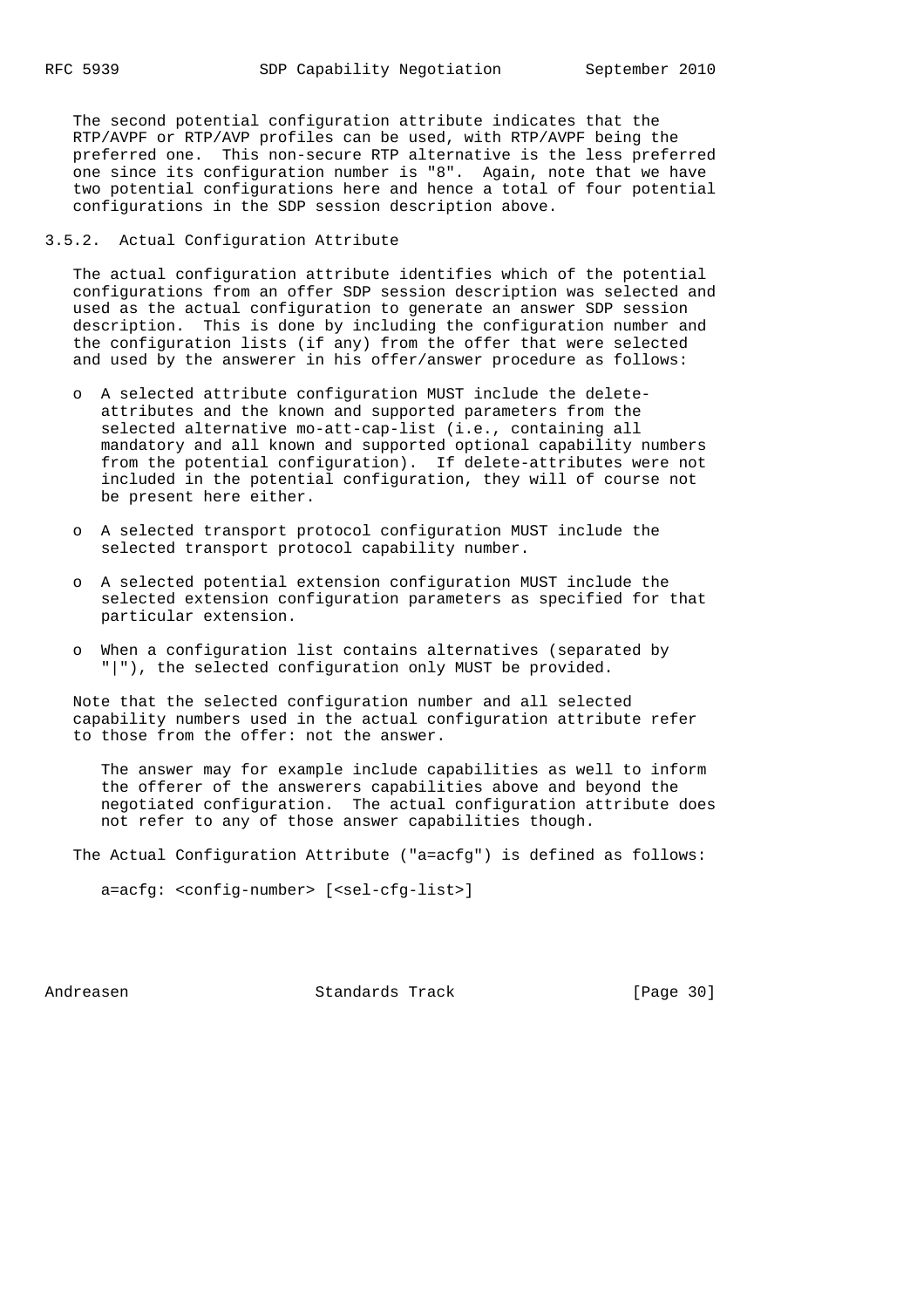where <config-number> is an integer between 1 and 2^31-1 (both included) that refers to the selected potential configuration. The attribute can be provided only at the media level.

 The "acfg" attribute adheres to the RFC 4566 "attribute" production, with an att-value defined as follows:

```
 att-value = config-number [1*WSP sel-cfg-list]
                 ;config-number defined in Section 3.5.1.
self-cfq-list = self-cfq * (1*WSP sel-cfq)self-cfq = self-attribute-config / sel-transport-protocol-config /
                     sel-extension-config
 sel-attribute-config =
```
 "a=" [delete-attributes ":"] mo-att-cap-list ; defined in Section 3.5.1.

sel-transport-protocol-config =

"t=" trpr-cap-num ; defined in Section 3.5.1.

 sel-extension-config = ext-cap-name "="  $1*VCHAR$  ; defined in Section 3.5.1.

Note that white space is not permitted before the config-number.

 The actual configuration ("a=acfg") attribute can be provided only at the media level. There MUST NOT be more than one occurrence of an actual configuration attribute within a given media description.

 Below, we provide an example of the "a=acfg" attribute (building on the previous example with the potential configuration attribute):

```
v=0 o=- 24351 621814 IN IP4 192.0.2.2
s= c=IN IP4 192.0.2.2
t=0 0
 m=audio 54568 RTP/SAVPF 0
 a=crypto:1 AES_CM_128_HMAC_SHA1_32
   inline:WSJ+PSdFcGdUJShpX1ZjNzB4d1BINUAvLEw6UzF3|2^20|1:32
a = acfg:1 t=4 a=1
```
 It indicates that the answerer used an offer consisting of potential configuration number 1 with transport protocol capability 4 from the offer (RTP/SAVPF) and attribute capability 1 (the "crypto" attribute). The answerer includes his own "crypto" attribute as well.

Andreasen Standards Track [Page 31]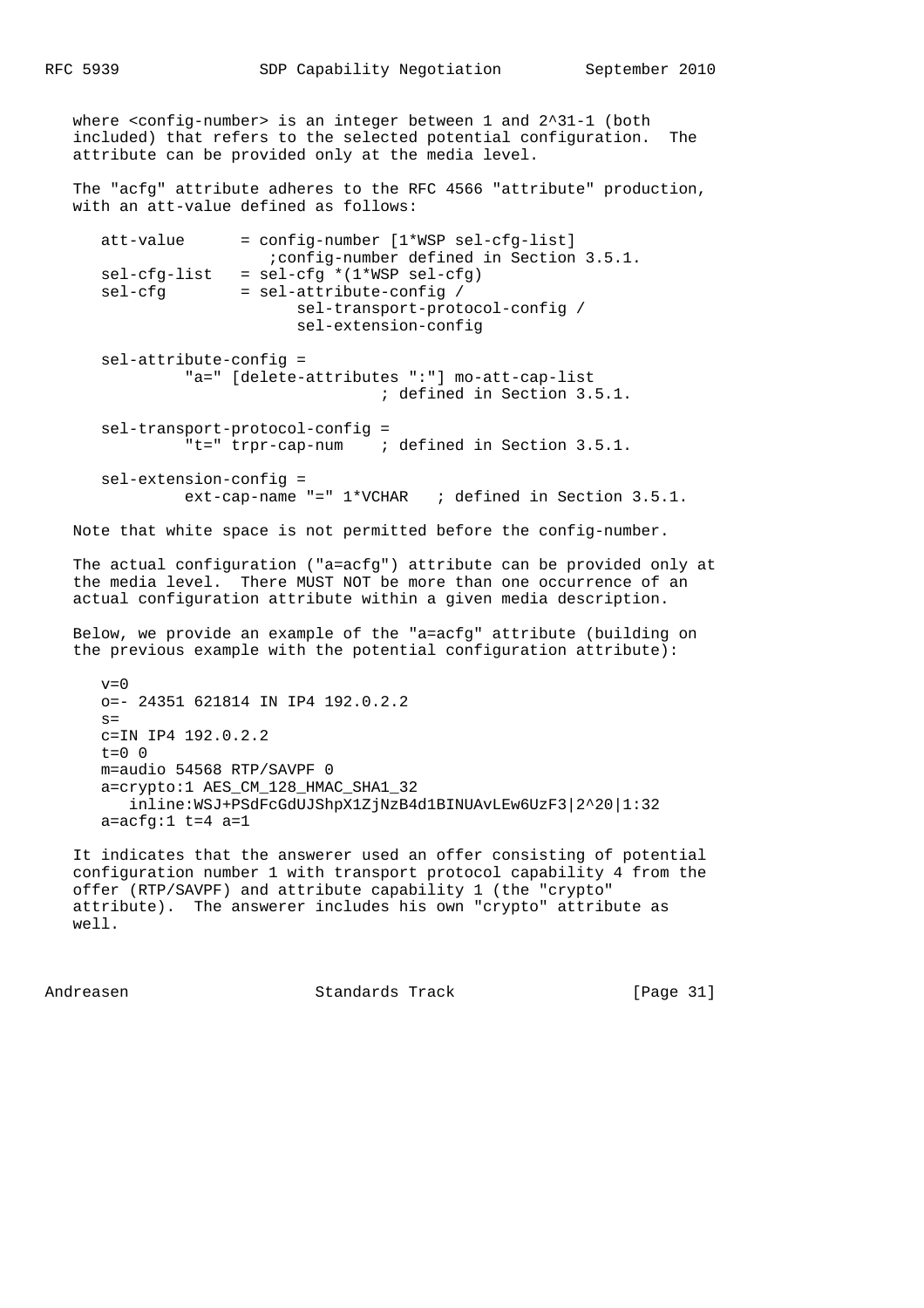## 3.6. Offer/Answer Model Extensions

 In this section, we define extensions to the offer/answer model defined in [RFC3264] to allow for potential configurations to be included in an offer, where they constitute alternative offers that may be accepted by the answerer instead of the actual configuration(s) included in the "m=" line(s).

 The procedures defined in the following subsections apply to both unicast and multicast streams.

#### 3.6.1. Generating the Initial Offer

 An offerer that wants to use the SDP Capability Negotiation defined in this document MUST include the following in the offer:

 o Zero or more attribute capability attributes. There MUST be an attribute capability attribute ("a=acap") as defined in Section 3.4.1 for each attribute name and associated value (if any) that needs to be indicated as a capability in the offer. Attribute capabilities may be included irrespective of whether or not they are referenced by a potential configuration.

 Session-level attributes and associated values MUST be provided in attribute capabilities only at the session level, whereas media level attributes and associated values can be provided in attribute capabilities at either the media level or session level. Attributes that are allowed at either the session or media level can be provided in attribute capabilities at either level.

 o Zero or more transport protocol capability attributes. There MUST be transport protocol capabilities as defined in Section 3.4.2 with values for each transport protocol that needs to be indicated as a capability in the offer.

 Transport protocol capabilities may be included irrespective of whether or not they are referenced by a potential configuration. Transport protocols that apply to multiple media descriptions SHOULD be provided as transport protocol capabilities at the session level whereas transport protocols that apply only to a specific media description ("m=" line), SHOULD be provided as transport protocol capabilities within that particular media description. In either case, there MUST NOT be more than a single "a=tcap" attribute at the session level and a single "a=tcap" attribute in each media description.

Andreasen Standards Track [Page 32]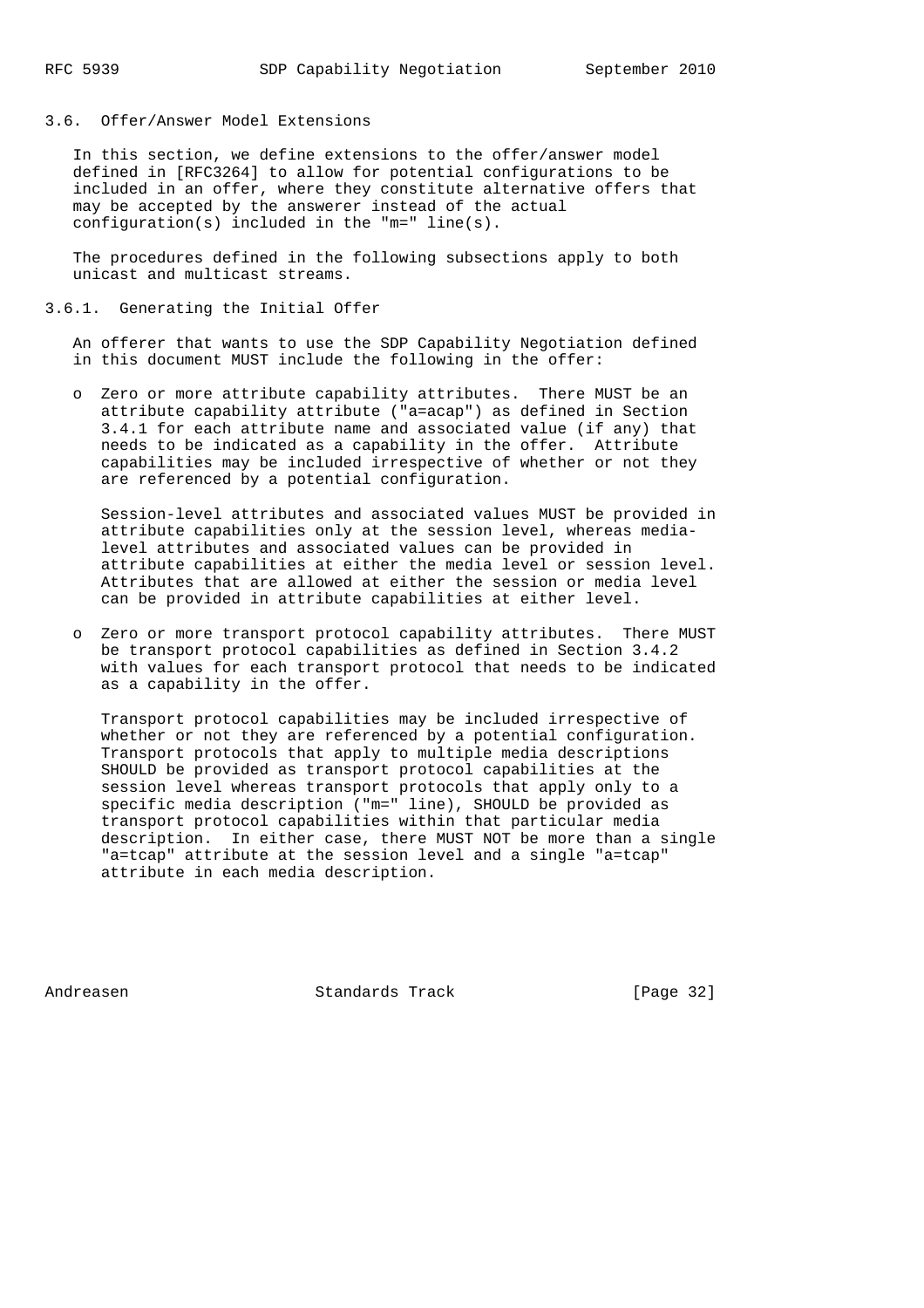- o Zero or more extension capability attributes. There MUST be one or more extension capability attributes (as outlined in Section 3.4.3) for each extension capability that is referenced by a potential configuration. Extension capability attributes that are not referenced by a potential configuration can be provided as well.
- o Zero or more potential configuration attributes. There MUST be one or more potential configuration attributes ("a=pcfg"), as defined in Section 3.5.1, in each media description where alternative potential configurations are to be negotiated. Each potential configuration attribute MUST adhere to the rules provided in Section 3.5.1 and the additional rules provided below.

 If the offerer requires support for one or more extensions (besides the base protocol defined here), then the offerer MUST include one or more "a=creq" attributes as follows:

- o If support for one or more capability negotiation extensions is required for the entire session description, then option tags for those extensions MUST be included in a single session-level "creq" attribute.
- o For each media description that requires support for one or more capability negotiation extensions not listed at the session level, a single "creq" attribute containing all the required extensions for that media description MUST be included within the media description (in accordance with Section 3.3.2).

 Note that extensions that only need to be supported by a particular potential configuration can use the "mandatory" extension prefix ("+") within the potential configuration (see Section 3.5.1).

The offerer SHOULD furthermore include the following:

 o A supported capability negotiation extension attribute ("a=csup") at the session level and/or media level as defined in Section 3.3.2 for each capability negotiation extension supported by the offerer and not included in a corresponding "a=creq" attribute (i.e., at the session level or in the same media description). Option tags provided in a "a=csup" attribute at the session level indicate extensions supported for the entire session description, whereas option tags provided in a "a=csup" attribute in a media description indicate extensions supported for only that particular media description.

Andreasen Standards Track [Page 33]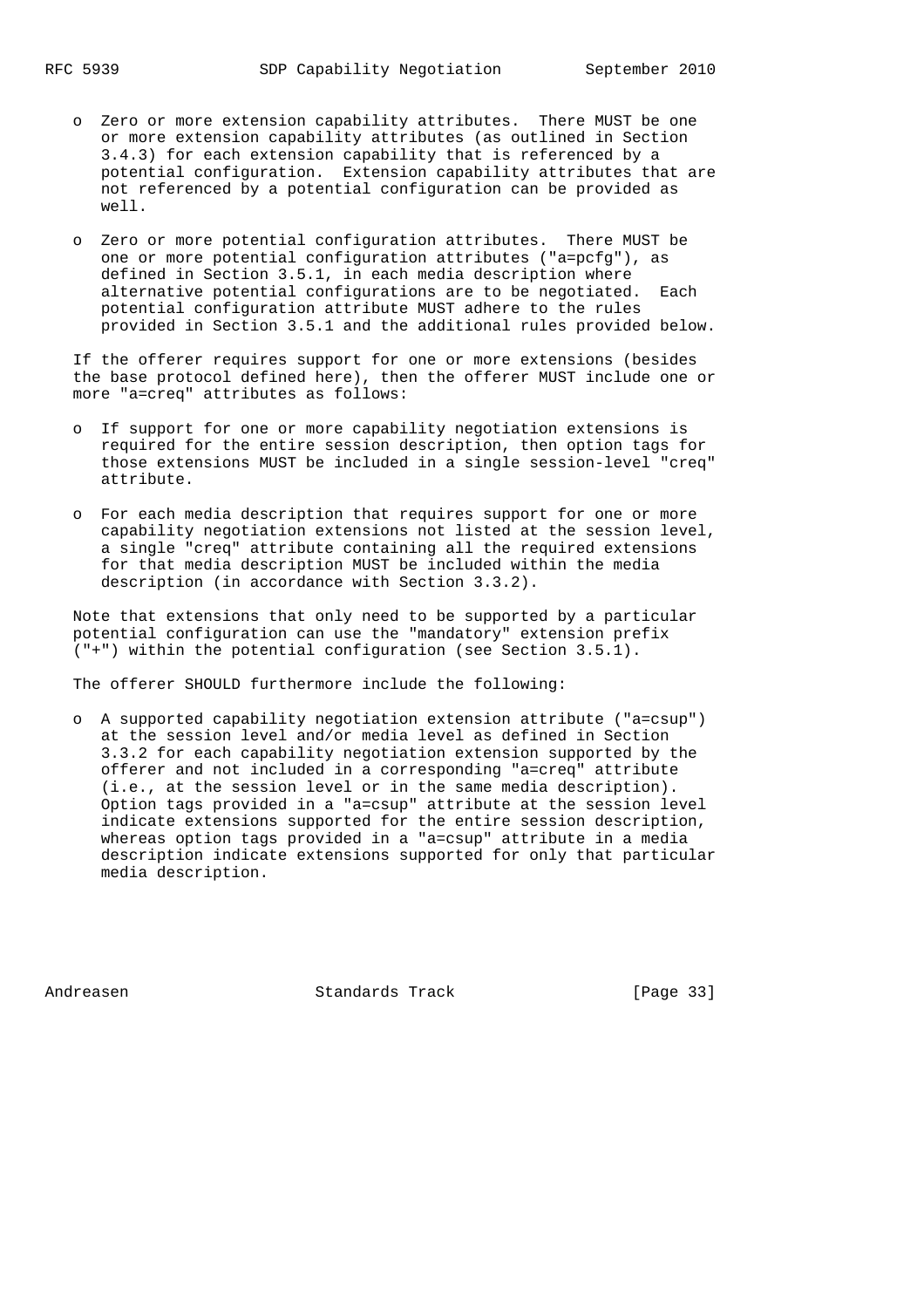Capabilities provided in an offer merely indicate what the offerer is capable of doing. They do not constitute a commitment or even an indication to use them. In contrast, each potential configuration constitutes an alternative offer that the offerer would like to use. The potential configurations MUST be used by the answerer to negotiate and establish the session.

 The offerer MUST include one or more potential configuration attributes ("a=pcfg") in each media description where the offerer wants to provide alternative offers (in the form of potential configurations). Each potential configuration attribute in a given media description MUST contain a unique configuration number and zero, one or more potential configuration lists, as described in Section 3.5.1. Each potential configuration list MUST refer to capabilities that are provided at the session level or within that particular media description; otherwise, the potential configuration is considered invalid. The base SDP Capability Negotiation framework REQUIRES that potential configurations not reference any session level attribute capabilities that contain media-level-only attributes; however, extensions may modify this behavior, as long as it is fully backwards compatible with the base specification. Furthermore, it is RECOMMENDED that potential configurations avoid use of session-level capabilities whenever possible; refer to Section 3.5.1.

 The current actual configuration is included in the "m=" line (as defined by [RFC3264]) and any associated parameters for the media description (e.g., attribute ("a=") and bandwidth ("b=") lines). Note that the actual configuration is by default the least-preferred configuration, and hence the answerer will seek to negotiate use of one of the potential configurations instead. If the offerer wishes a different preference for the actual configuration, the offerer MUST include a corresponding potential configuration with the relevant configuration number (which indicates the relative preference between potential configurations); this corresponding potential configuration should simply duplicate the actual configuration.

 This can either be done implicitly (by not referencing any capabilities), or explicitly (by providing and using capabilities for the transport protocol and all the attributes that are part of the actual configuration). The latter may help detect intermediaries that modify the actual configuration but are not SDP Capability Negotiation aware.

 Per [RFC3264], once the offerer generates the offer, he must be prepared to receive incoming media in accordance with that offer. That rule applies here as well, but only for the actual configurations provided in the offer: Media received by the offerer

Andreasen Standards Track [Page 34]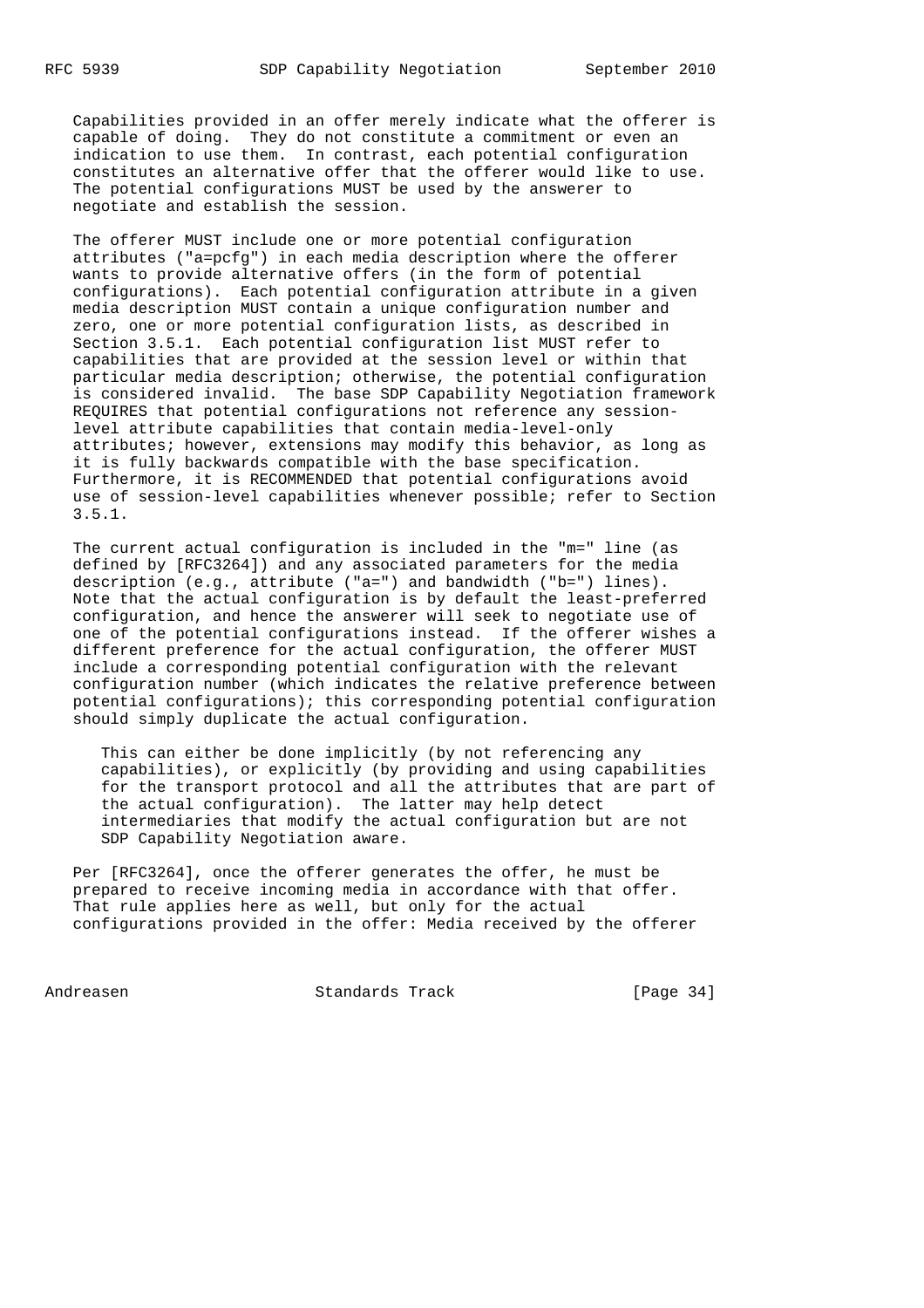according to one of the potential configurations MAY be discarded, until the offerer receives an answer indicating what the actual selected configuration is. Once that answer is received, incoming media MUST be processed in accordance with the actual selected configuration indicated and the answer received (provided the offer/answer exchange completed successfully).

 The above rule assumes that the offerer can determine whether incoming media adheres to the actual configuration offered or one of the potential configurations instead; this may not always be the case. If the offerer wants to ensure he does not play out any garbage, the offerer SHOULD discard all media received before the answer SDP session description is received. Conversely, if the offerer wants to avoid clipping, he SHOULD attempt to play any incoming media as soon as it is received (at the risk of playing out garbage). In either case, please note that this document does not place any requirements on the offerer to process and play media before answer. For further details, please refer to Section 3.9.

## 3.6.2. Generating the Answer

 When receiving an offer, the answerer MUST check for the presence of a required capability negotiation extension attribute ("a=creq") provided at the session level. If one is found, then capability negotiation MUST be performed. If none is found, then the answerer MUST check each offered media description for the presence of a required capability negotiation extension attribute ("a=creq") and one or more potential configuration attributes ("a=pcfg"). Capability negotiation MUST be performed for each media description where either of those is present in accordance with the procedures described below.

 The answerer MUST first ensure that it supports any required capability negotiation extensions:

- o If a session-level "creq" attribute is provided, and it contains an option tag that the answerer does not support, then the answerer MUST NOT use any of the potential configuration attributes provided for any of the media descriptions. Instead, the normal offer/answer procedures MUST continue as per [RFC3264]. Furthermore, the answerer MUST include a session-level supported capability negotiation extensions attribute ("a=csup") with option tags for the capability negotiation extensions supported by the answerer.
- o If a media-level "creq" attribute is provided, and it contains an option tag that the answerer does not support, then the answerer MUST NOT use any of the potential configuration attributes

Andreasen Standards Track [Page 35]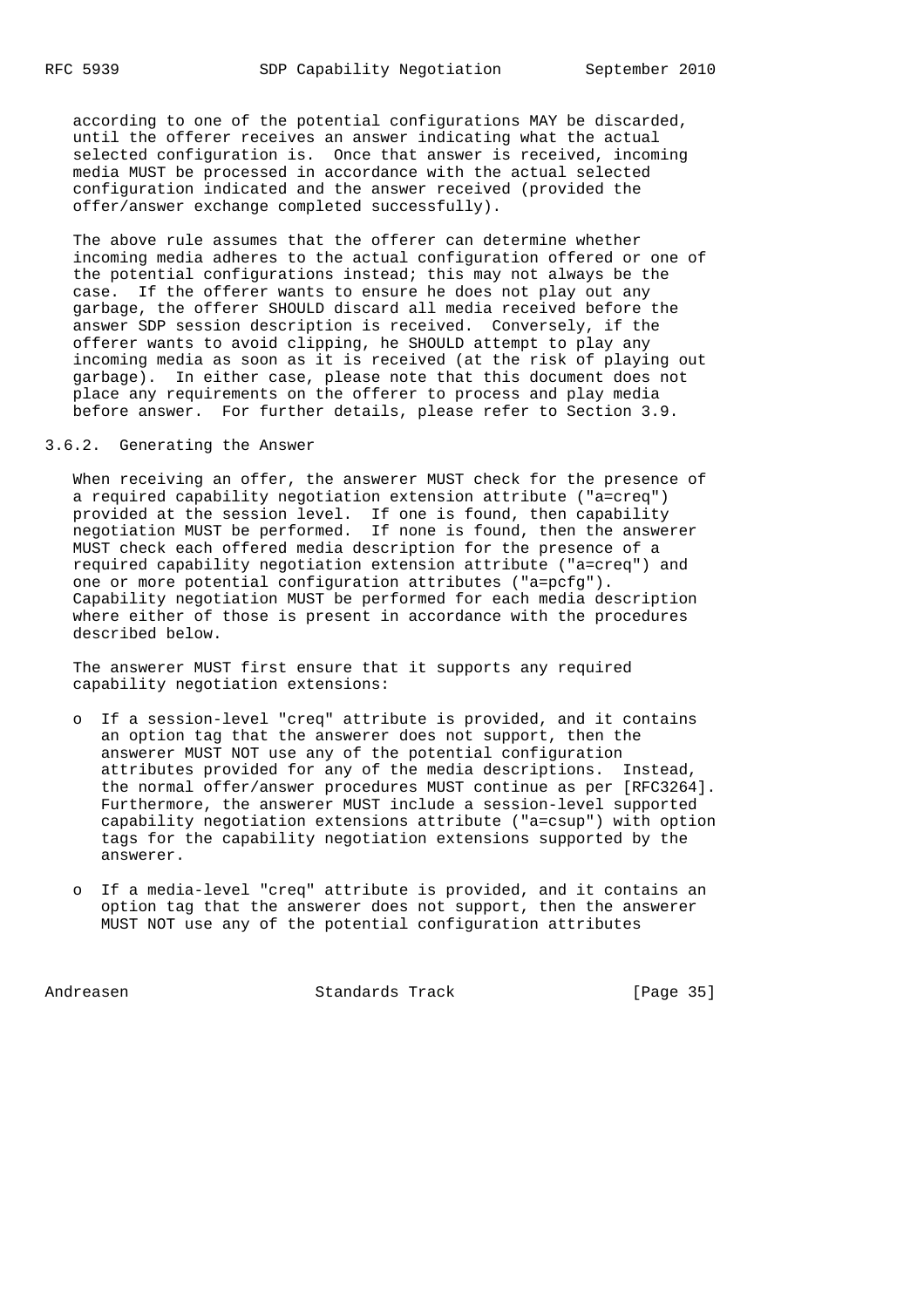provided for that particular media description. Instead, the offer/answer procedures for that media description MUST continue as per [RFC3264] (SDP Capability Negotiation is still performed for other media descriptions in the SDP session description). Furthermore, the answerer MUST include a supported capability negotiation extensions attribute ("a=csup") in that media description with option tags for the capability negotiation extensions supported by the answerer for that media description.

 Assuming all required capability negotiation extensions are supported, the answerer now proceeds as follows.

 For each media description where capability negotiation is to be performed (i.e., all required capability negotiation extensions are supported and at least one valid potential configuration attribute is present), the answerer MUST perform capability negotiation by using the most preferred potential configuration that is valid to the answerer, subject to any local policies. A potential configuration is valid to the answerer if:

- 1. It is in accordance with the syntax and semantics provided in Section 3.5.1.
- 2. It contains a configuration number that is unique within that media description.
- 3. All attribute capabilities referenced by the potential configuration are valid themselves (as defined in Section 3.4.1) and each of them is provided either at the session level or within this particular media description.

 For session-level attribute capabilities referenced, the attributes contained inside them MUST NOT be media-level-only attributes. Note that the answerer can only determine this for attributes supported by the answerer. If an attribute is not supported, it will simply be ignored by the answerer and hence will not trigger an "invalid" potential configuration.

- 4. All transport protocol capabilities referenced by the potential configuration are valid themselves (as defined in Section 3.4.2) and each of them is furthermore provided either at the session level or within this particular media description.
- 5. All extension capabilities referenced by the potential configuration and supported by the answerer are valid themselves (as defined by that particular extension) and each of them are furthermore provided either at the session level or within this particular media description. Unknown or unsupported extension

Andreasen Standards Track [Page 36]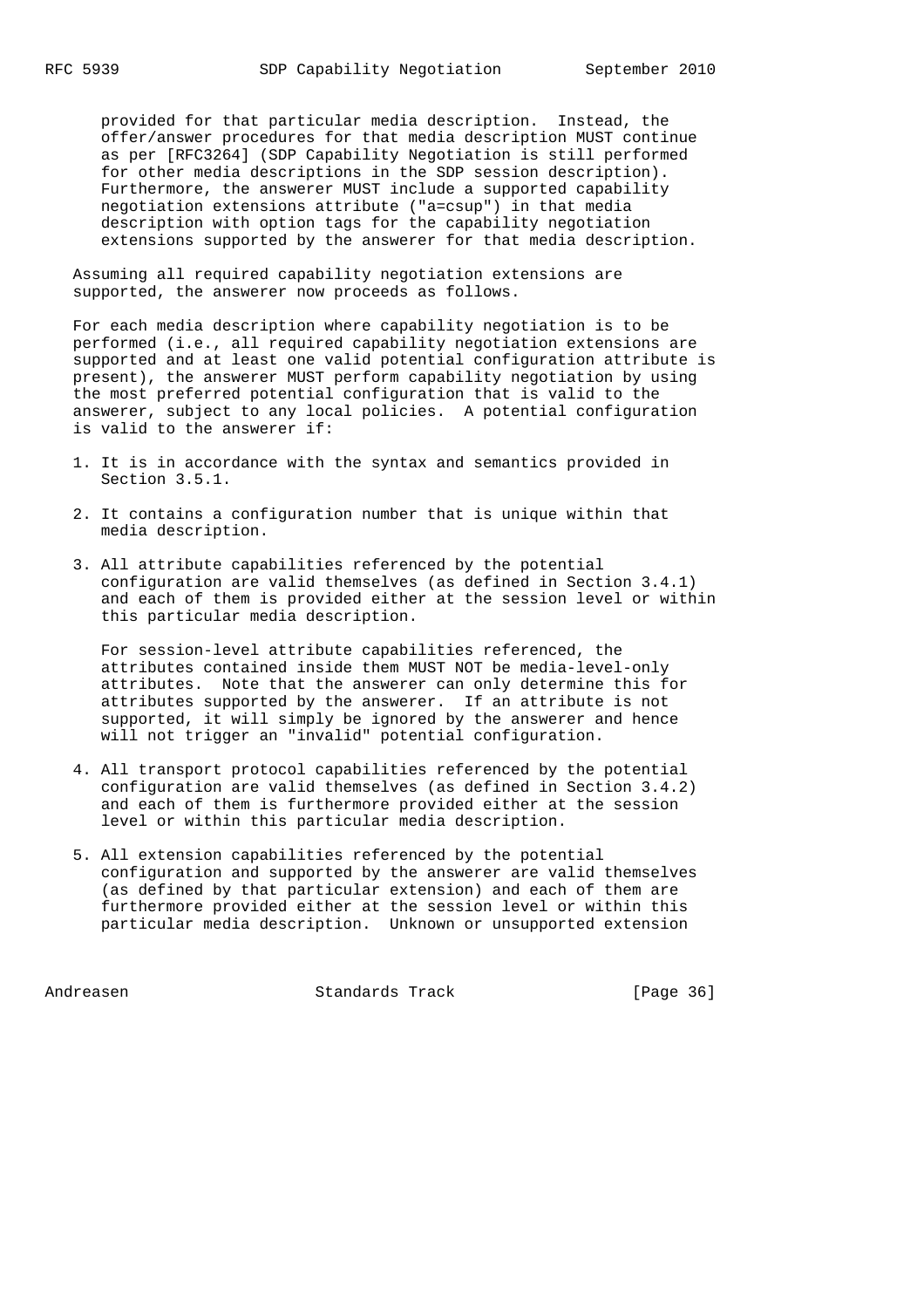capabilities MUST be ignored, unless they are prefixed with the plus ("+") sign, which indicates that the extension MUST be supported in order to use that potential configuration. If the extension is not supported, that potential configuration is not valid to the answerer.

 The most preferred valid potential configuration in a media description is the valid potential configuration with the lowest configuration number. The answerer MUST now process the offer for that media stream based on the most preferred valid potential configuration. Conceptually, this entails the answerer constructing an (internal) offer as follows. First, all capability negotiation parameters from the offer SDP session description are removed, thereby yielding an offer SDP session description with the actual configuration as if SDP Capability Negotiation was not done in the first place. Secondly, this actual configuration SDP session description is modified as follows for each media stream offered, based on the capability negotiation parameters included originally:

- o If a transport protocol capability is included in the potential configuration, then it replaces the transport protocol provided in the "m=" line for that media description.
- o If attribute capabilities are present with a delete-attributes session indication ("-s") or media and session indication ("-ms"), then all session-level attributes from the actual configuration SDP session description MUST be deleted in the resulting potential configuration SDP session description in accordance with the procedures in Section 3.5.1. If attribute capabilities are present with a delete-attributes media indication ("-m") or media and session indication ("-ms"), then all attributes from the actual configuration SDP session description inside this media description MUST be deleted.
- o If a session-level attribute capability is included, the attribute (and its associated value, if any) contained in it MUST be added to the resulting SDP session description. All such added session level attributes MUST be listed before the session-level attributes that were initially present in the SDP session description. Furthermore, the added session-level attributes MUST be added in the order they were provided in the potential configuration (see also Section 3.5.1).

 This allows for attributes with implicit preference ordering to be added in the desired order; the "crypto" attribute [RFC4568] is one such example.

Andreasen Standards Track [Page 37]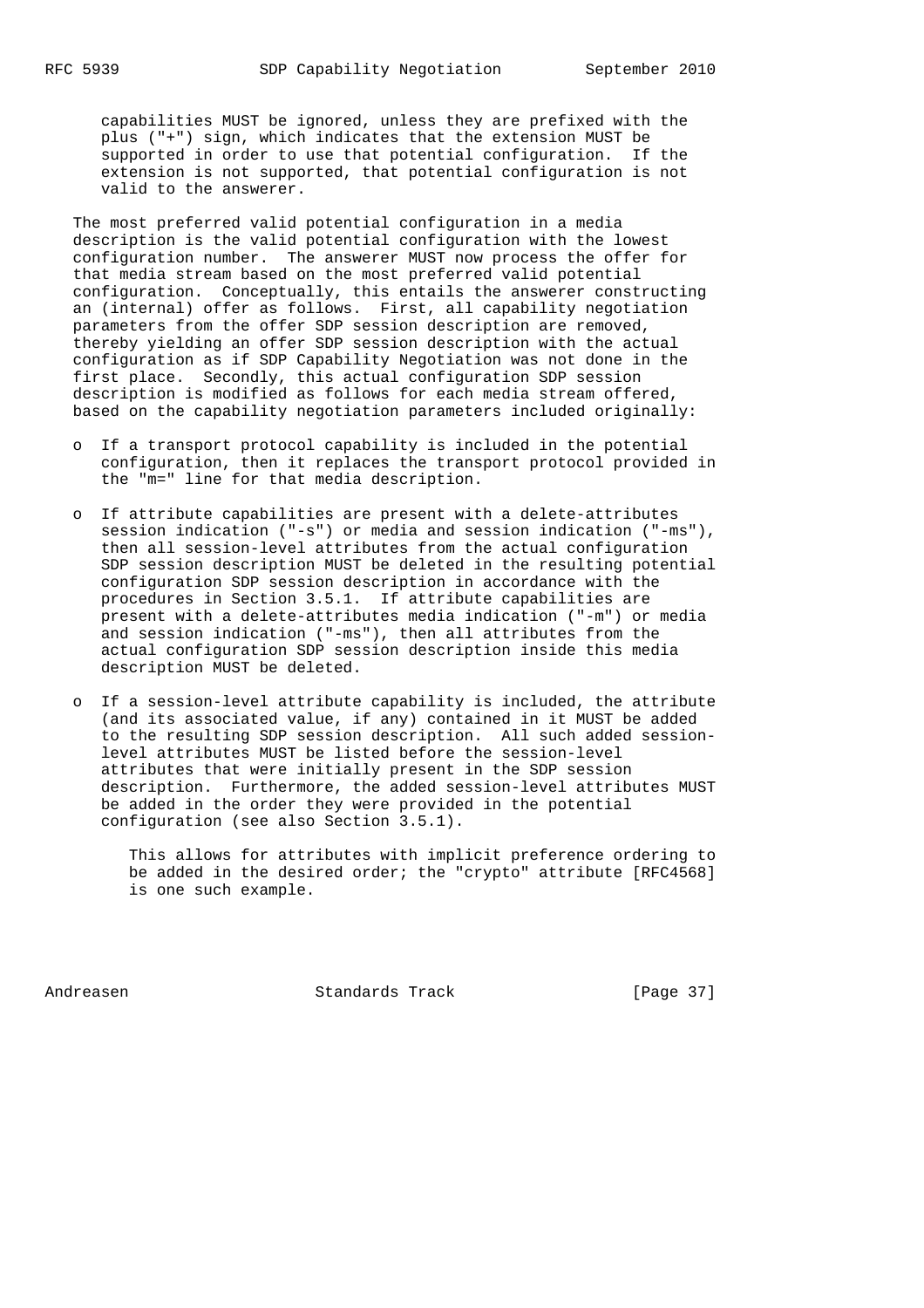- o If a media-level attribute capability is included, then the attribute (and its associated value, if any) MUST be added to the resulting SDP session description within the media description in question. All such added media-level attributes MUST be listed before the media-level attributes that were initially present in the media description in question. Furthermore, the added media level attributes MUST be added in the order they were provided in the potential configuration (see also Section 3.5.1).
- o If a supported extension capability is included, then it MUST be processed in accordance with the rules provided for that particular extension capability.

 The above steps MUST be performed exactly once per potential configuration, i.e., there MUST NOT be any recursive processing of any additional capability negotiation parameters that may (illegally) have been nested inside capabilities themselves.

As an example of this, consider the (illegal) attribute capability

a=acap:1 acap:2 foo:a

 The resulting potential configuration SDP session description will, after the above processing has been done, contain the attribute capability

a=acap:2 foo:a

 However, since we do not perform any recursive processing of capability negotiation parameters, this second attribute capability parameter will not be processed by the offer/answer procedure. Instead, it will simply appear as a (useless) attribute in the SDP session description that will be ignored by further processing.

 Note that a transport protocol from the potential configuration replaces the transport protocol in the actual configuration, but an attribute capability from the potential configuration is simply added to the actual configuration. In some cases, this can result in having one or more meaningless attributes in the resulting potential configuration SDP session description, or worse, ambiguous or potentially even illegal attributes. Use of delete-attributes for the session- and/or media-level attributes MUST be done to avoid such scenarios. Nevertheless, it is RECOMMENDED that implementations ignore meaningless attributes that may result from potential configurations.

Andreasen Standards Track [Page 38]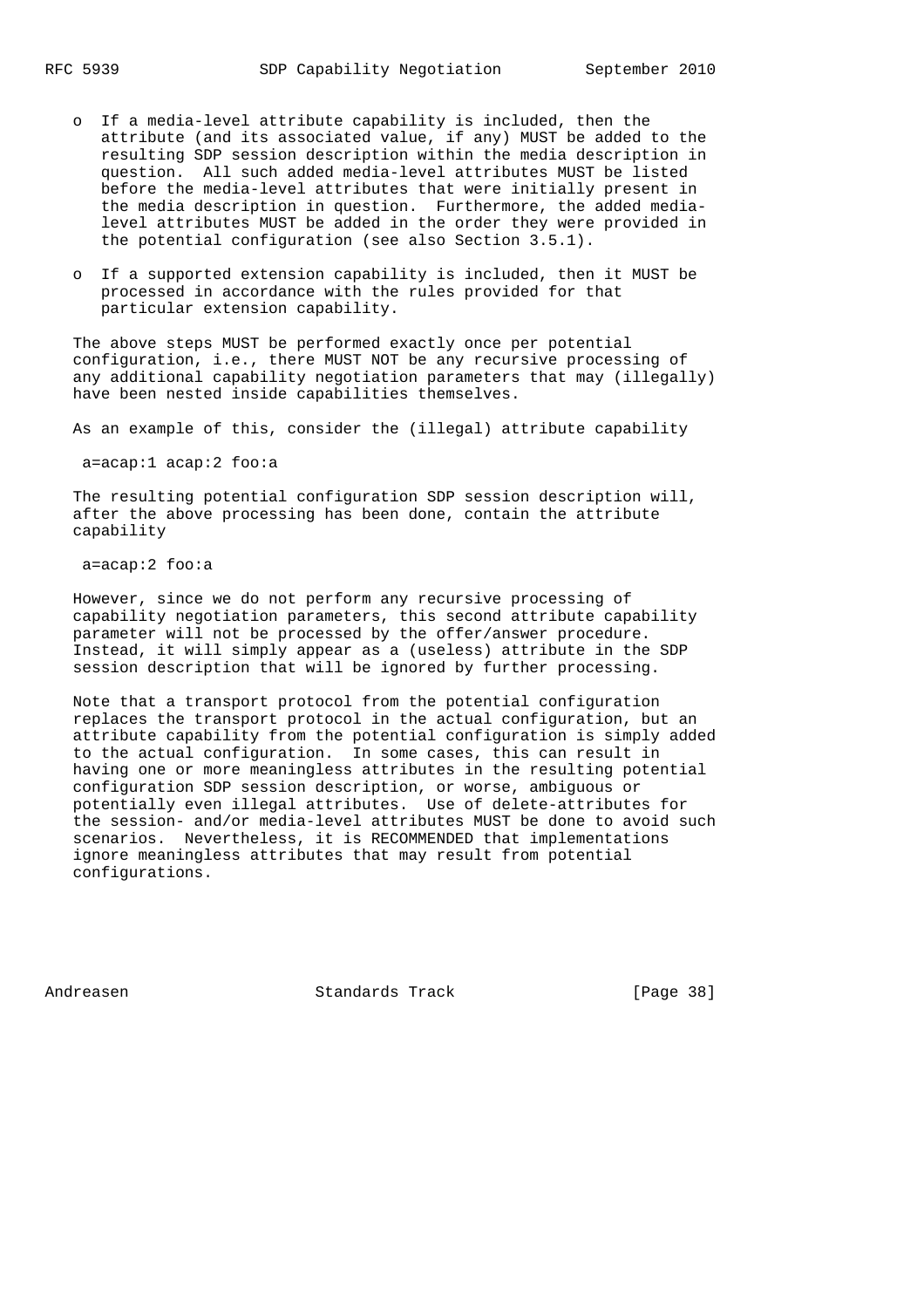For example, if the actual configuration was using Secure RTP and included an "a=crypto" attribute for the SRTP keying material, then use of a potential configuration that uses plain RTP would make the "crypto" attribute meaningless. The answerer may or may not ignore such a meaningless attribute. The offerer can here ensure correct operation by using delete-attributes to remove the "crypto" attribute (but will then need to provide attribute capabilities to reconstruct the SDP session description with the necessary attributes deleted, e.g., rtpmaps).

 Also note, that while it is permissible to include media-level attribute capabilities at the session level, the base SDP Capability Negotiation framework defined here does not define any procedures for use of them, i.e., the answerer effectively ignores them.

 Please refer to Section 3.6.2.1 for examples of how the answerer may conceptually "see" the resulting offered alternative potential configurations.

 The answerer MUST check that he supports all mandatory attribute capabilities from the potential configuration (if any), the transport protocol capability (if any) from the potential configuration, and all mandatory extension capabilities from the potential configuration (if any). If he does not, the answerer MUST proceed to the second most preferred valid potential configuration for the media description, etc.

 o In the case of attribute capabilities, support implies that the attribute name contained in the capability is supported and it can (and will) be negotiated successfully in the offer/answer exchange with the value provided. This does not necessarily imply that the value provided is supported in its entirety. For example, the "a=fmtp" parameter is often provided with one or more values in a list, where the offerer and answerer negotiate use of some subset of the values provided. Other attributes may include mandatory and optional parts to their values; support for the mandatory part is all that is required here.

 A side effect of the above rule is that whenever an "fmtp" or "rtpmap" parameter is provided as a mandatory attribute capability, the corresponding media format (codec) must be supported and use of it negotiated successfully. If this is not the offerer's intent, the corresponding attribute capabilities must be listed as optional instead.

Andreasen Standards Track [Page 39]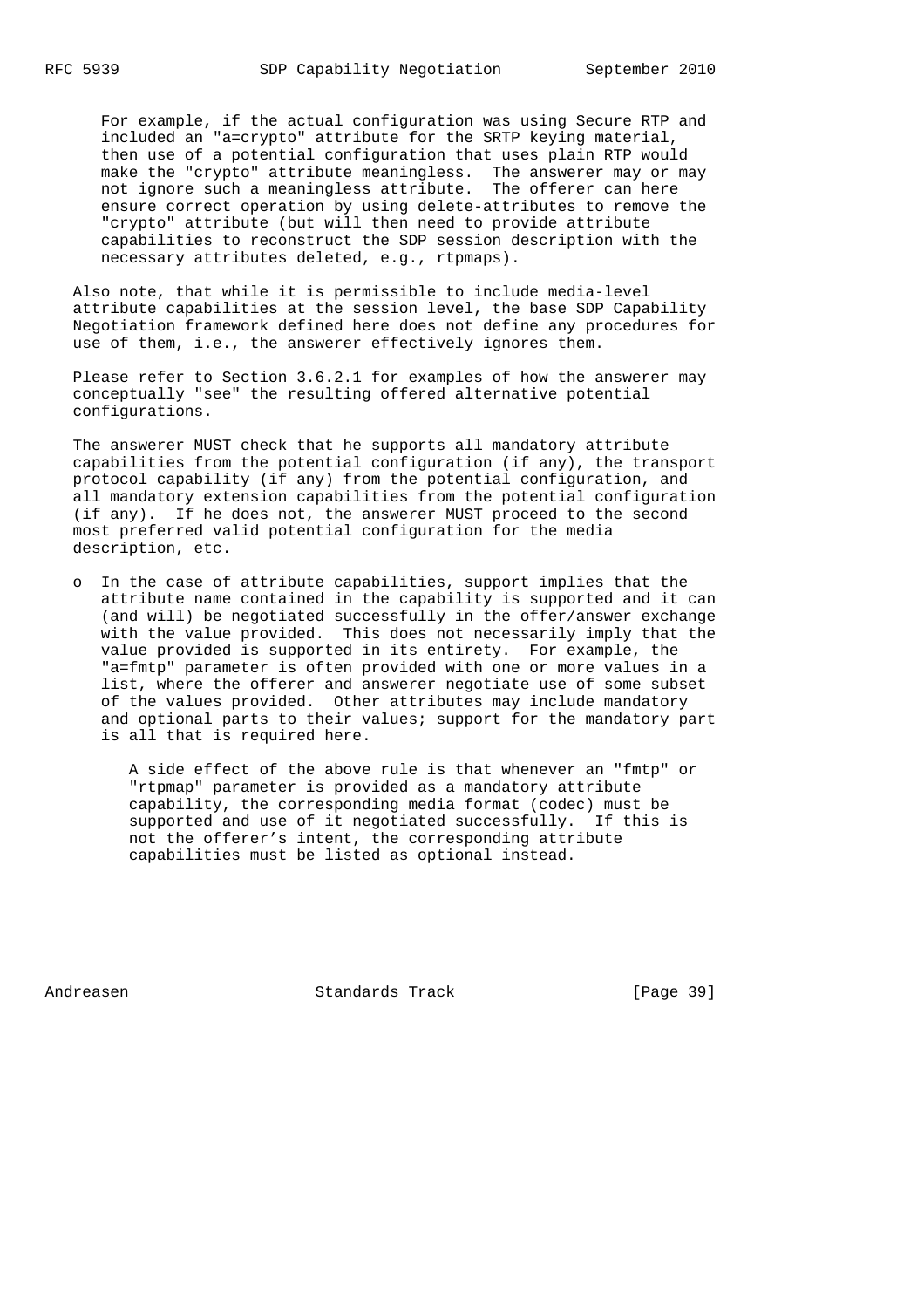- o In the case of transport protocol capabilities, support implies that the transport protocol contained in the capability is supported and the transport protocol can (and will) be negotiated successfully in the offer/answer exchange.
- o In the case of extension capabilities, the extension MUST define the rules for when the extension capability is considered supported and those rules MUST be satisfied.

 If the answerer has exhausted all potential configurations for the media description, without finding a valid one that is also supported, then the answerer MUST process the offered media stream based on the actual configuration plus any session-level attributes added by a valid and supported potential configuration from another media description in the offered SDP session description.

 The above process describes potential configuration selection as a per-media-stream process. Inter-media stream coordination of selected potential configurations however is required in some cases. First of all, session-level attributes added by a potential configuration for one media description MUST NOT cause any problems for potential configurations selected by other media descriptions in the offer SDP session description. If the session-level attributes are mandatory, then those session-level attributes MUST furthermore be supported by the session as a whole (i.e., all the media descriptions if relevant). As mentioned earlier, this adds additional complexity to the overall processing and hence it is RECOMMENDED not to use session-level attribute capabilities in potential configurations, unless absolutely necessary.

 Once the answerer has selected a valid and supported offered potential configuration for all of the media streams (or has fallen back to the actual configuration plus any added session attributes), the answerer MUST generate a valid virtual answer SDP session description based on the selected potential configuration SDP session description, as "seen" by the answerer using normal offer/answer rules (see Section 3.6.2.1 for examples). The actual answer SDP session description is formed from the virtual answer SDP session description as follows: if the answerer selected one of the potential configurations in a media description, the answerer MUST include an actual configuration attribute ("a=acfg") within that media description. The "a=acfg" attribute MUST identify the configuration number for the selected potential configuration as well as the actual parameters that were used from that potential configuration; if the potential configuration included alternatives, the selected alternatives only MUST be included. Only the known and supported parameters will be included. Unknown or unsupported parameters MUST NOT be included in the actual configuration attribute. In the case

Andreasen Standards Track [Page 40]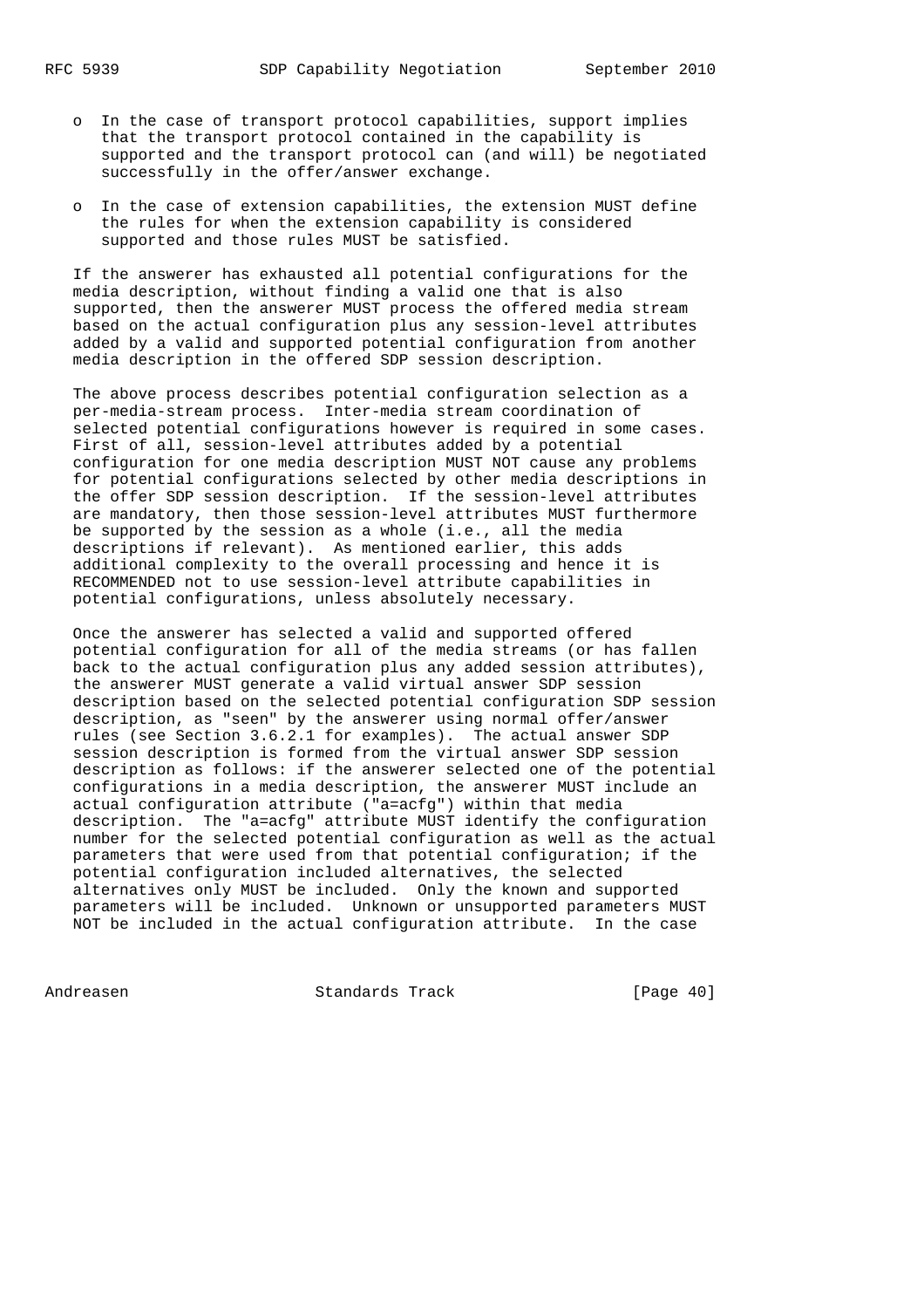of attribute capabilities, only the known and supported capabilities are included; unknown or unsupported attribute capabilities MUST NOT be included.

 If the answerer supports one or more capability negotiation extensions that were not included in a required capability negotiation extensions attribute in the offer, then the answerer SHOULD furthermore include a supported capability negotiation attribute ("a=csup") at the session level with option tags for the extensions supported across media streams. Also, if the answerer supports one or more capability negotiation extensions for only particular media descriptions, then a supported capability negotiation attribute with those option tags SHOULD be included within each relevant media description. The required capability negotiation attribute ("a=creq") MUST NOT be used in an answer.

 The offerer's originally provided actual configuration is contained in the offer media description's "m=" line (and associated parameters). The answerer MAY send media to the offerer in accordance with that actual configuration as soon as it receives the offer; however, it MUST NOT send media based on that actual configuration if it selects an alternative potential configuration. If the answerer selects one of the potential configurations, then the answerer MAY immediately start to send media to the offerer in accordance with the selected potential configuration; however, the offerer MAY discard such media or play out garbage until the offerer receives the answer. Please refer to Section 3.9. for additional considerations and possible alternative solutions outside the base SDP Capability Negotiation framework.

 If the answerer selected a potential configuration instead of the actual configuration, then it is RECOMMENDED that the answerer send back an answer SDP session description as soon as possible. This minimizes the risk of having media discarded or played out as garbage by the offerer. In the case of SIP [RFC3261] without any extensions, this implies that if the offer was received in an INVITE message, then the answer SDP session description should be provided in the first non-100 provisional response sent back (per RFC 3261, the answer would need to be repeated in the 200 response as well, unless a relevant extension such as [RFC3262] is being used).

Andreasen Standards Track [Page 41]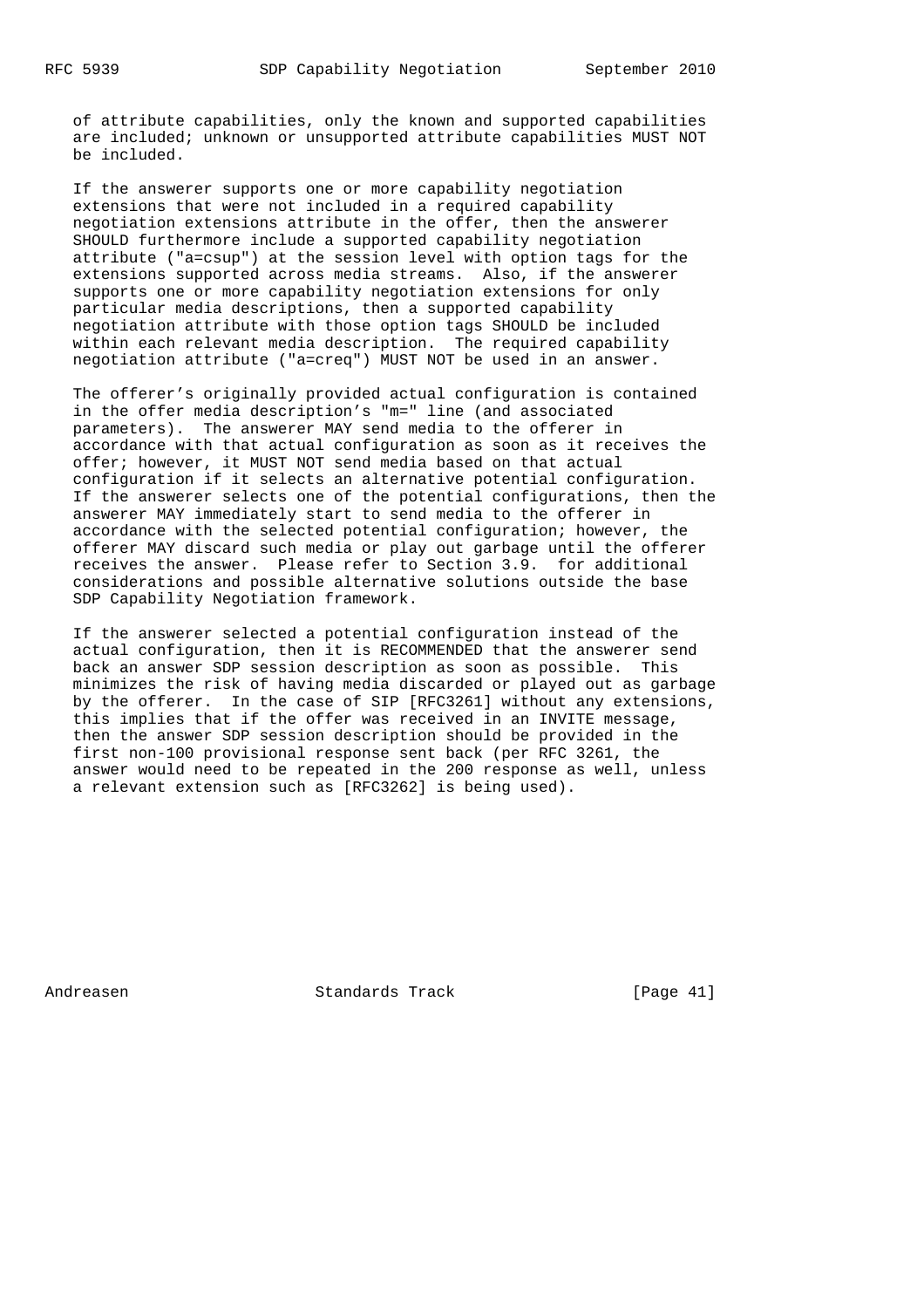3.6.2.1. Example Views of Potential Configurations

 The following examples illustrate how the answerer may conceptually "see" a potential configuration. Consider the following offered SDP session description:  $v=0$  o=alice 2891092738 2891092738 IN IP4 lost.example.com  $s=$  $t=0$  0 c=IN IP4 lost.example.com a=tool:foo a=acap:1 key-mgmt:mikey AQAFgM0XflABAAAAAAAAAAAAAAsAyO...

 a=tcap:1 RTP/SAVP RTP/AVP m=audio 59000 RTP/AVP 98 a=rtpmap:98 AMR/8000 a=acap:2 crypto:1 AES\_CM\_128\_HMAC\_SHA1\_32 inline:NzB4d1BINUAvLEw6UzF3WSJ+PSdFcGdUJShpX1Zj|2^20|1:32  $a = pcfg:1 t=1 a=1/2$  m=video 52000 RTP/AVP 31 a=rtpmap:31 H261/90000 a=acap:3 crypto:1 AES CM 128 HMAC SHA1 80 inline:d0RmdmcmVCspeEc3QGZiNWpVLFJhQX1cfHAwJSoj|2^20|1:32  $a = pcfq:1 t = 1 a = 1|3$ 

 This particular SDP session description offers an audio stream and a video stream, each of which can either use plain RTP (actual configuration) or Secure RTP (potential configuration). Furthermore, two different keying mechanisms are offered, namely session-level Key Management Extensions using MIKEY (attribute capability 1) and media level SDP security descriptions (attribute capabilities 2 and 3). There are several potential configurations here, however, below we show the one the answerer "sees" when using potential configuration 1 for both audio and video, and furthermore using attribute capability 1 (MIKEY) for both (we have removed all the capability negotiation attributes for clarity):

 $v=0$  o=alice 2891092738 2891092738 IN IP4 lost.example.com  $s=$  $t=0$  0 c=IN IP4 lost.example.com a=tool:foo a=key-mgmt:mikey AQAFgM0XflABAAAAAAAAAAAAAAsAyO... m=audio 59000 RTP/SAVP 98 a=rtpmap:98 AMR/8000 m=video 52000 RTP/SAVP 31 a=rtpmap:31 H261/90000

Andreasen Standards Track [Page 42]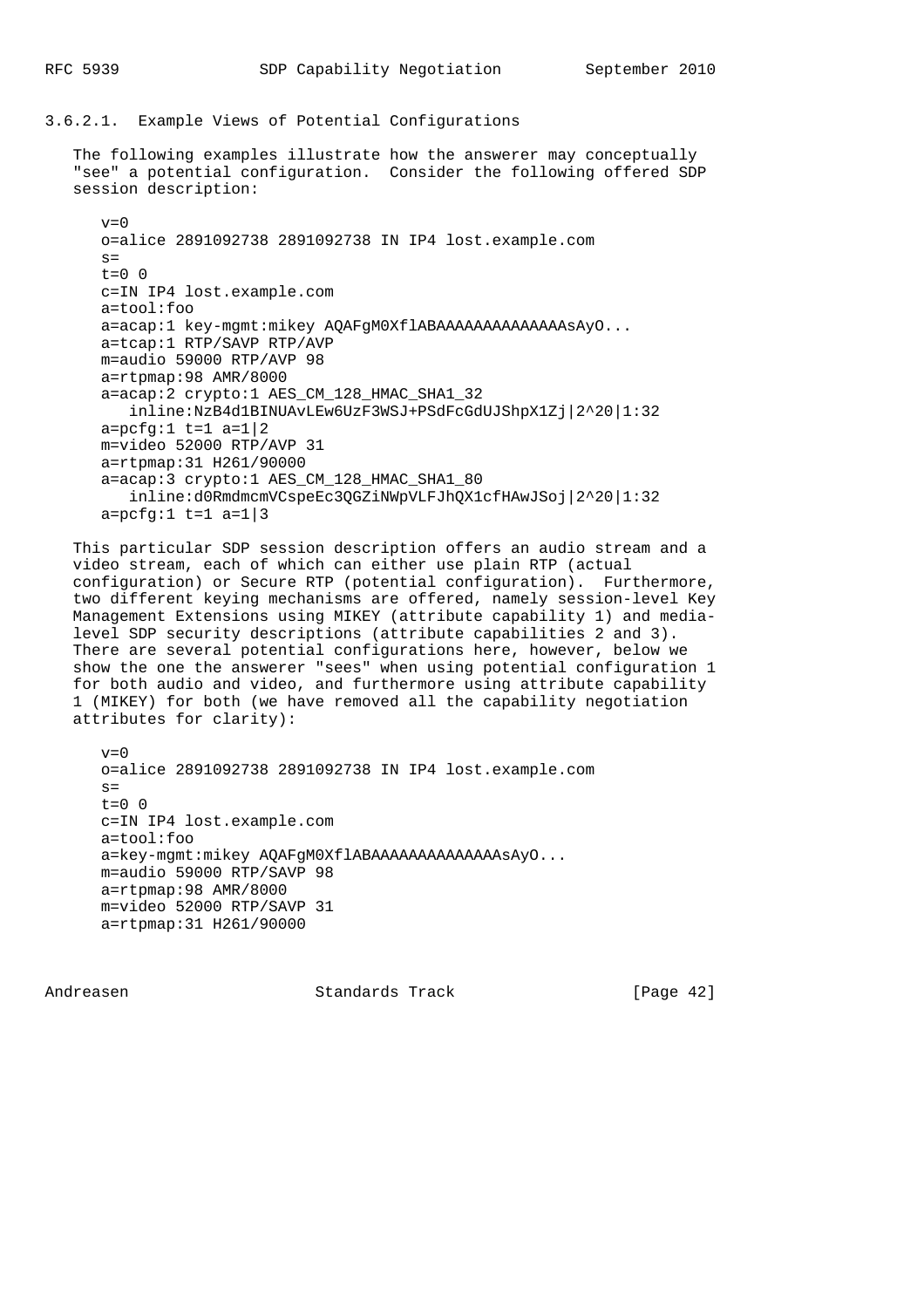Note that the transport protocol in the media descriptions indicate use of Secure RTP. Below, we show the offer the answerer "sees" when using potential configuration 1 for both audio and video and furthermore using attribute capability 2 and 3, respectively, (SDP security descriptions) for the audio and video stream -- note the order in which the resulting attributes are provided:  $v=0$  o=alice 2891092738 2891092738 IN IP4 lost.example.com  $s=$  $t=0$  0 c=IN IP4 lost.example.com a=tool:foo m=audio 59000 RTP/SAVP 98 a=crypto:1 AES\_CM\_128\_HMAC\_SHA1\_32 inline:NzB4d1BINUAvLEw6UzF3WSJ+PSdFcGdUJShpX1Zj|2^20|1:32 a=rtpmap:98 AMR/8000 m=video 52000 RTP/SAVP 31 a=crypto:1 AES\_CM\_128\_HMAC\_SHA1\_80 inline:d0RmdmcmVCspeEc3QGZiNWpVLFJhQX1cfHAwJSoj|2^20|1:32 a=rtpmap:31 H261/90000 Again, note that the transport protocol in the media descriptions indicate use of Secure RTP. And finally, we show the offer the answerer "sees" when using potential configuration 1 with attribute capability 1 (MIKEY) for the audio stream, and potential configuration 1 with attribute capability 3 (SDP security descriptions) for the video stream:  $v=0$  o=alice 2891092738 2891092738 IN IP4 lost.example.com  $s=$  $t=0$  0 c=IN IP4 lost.example.com a=key-mgmt:mikey AQAFgM0XflABAAAAAAAAAAAAAAsAyO... a=tool:foo m=audio 59000 RTP/SAVP 98 a=rtpmap:98 AMR/8000 m=video 52000 RTP/SAVP 31 a=crypto:1 AES\_CM\_128\_HMAC\_SHA1\_80 inline:d0RmdmcmVCspeEc3QGZiNWpVLFJhQX1cfHAwJSoj|2^20|1:32

a=rtpmap:31 H261/90000

Andreasen Standards Track [Page 43]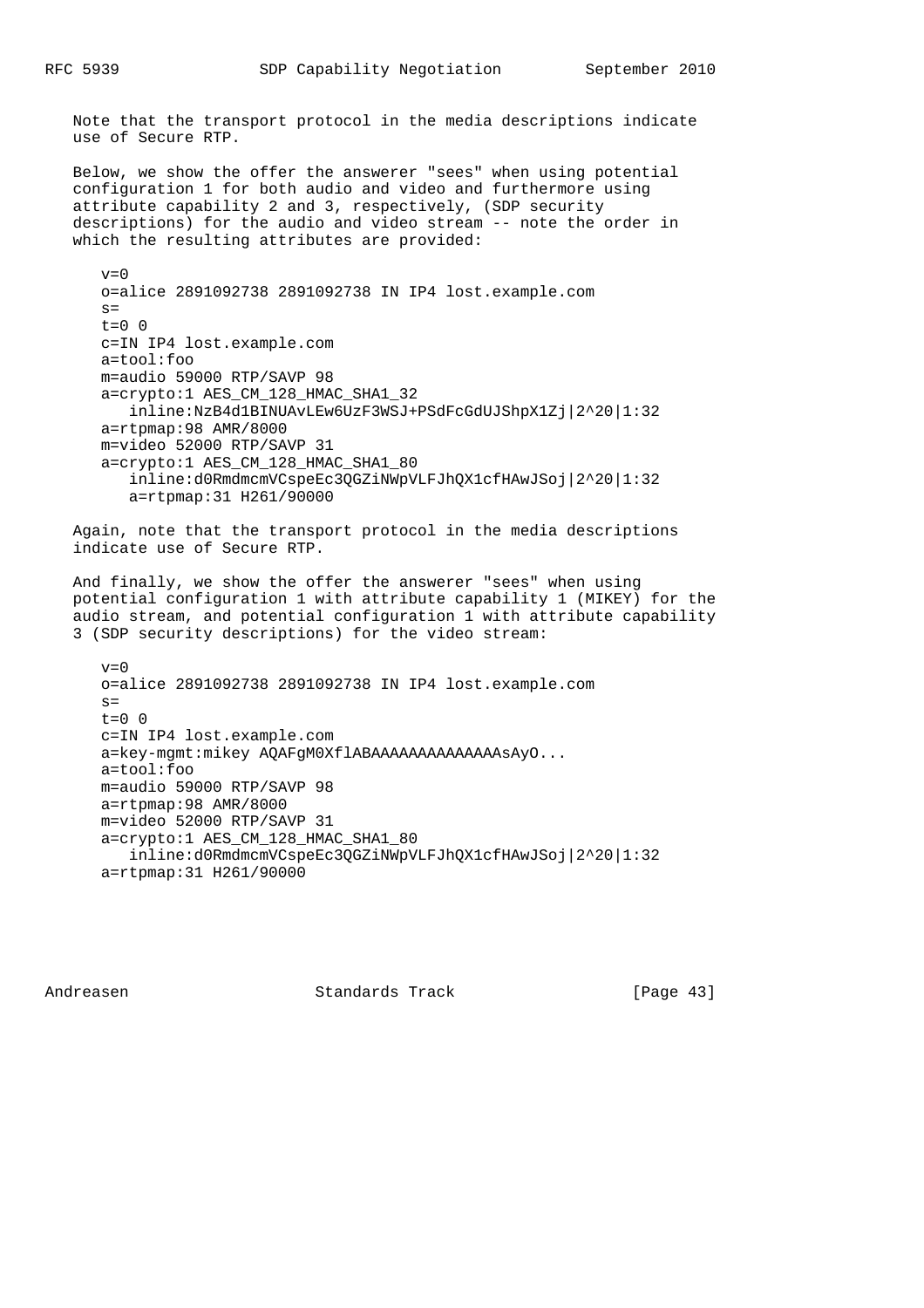3.6.3. Offerer Processing of the Answer

 When the offerer attempted to use SDP Capability Negotiation in the offer, the offerer MUST examine the answer for actual use of SDP Capability Negotiation.

 For each media description where the offerer included a potential configuration attribute ("a=pcfg"), the offerer MUST first examine that media description for the presence of a valid actual configuration attribute ("a=acfg"). An actual configuration attribute is valid if:

- o it refers to a potential configuration that was present in the corresponding offer, and
- o it contains the actual parameters that were used from that potential configuration; if the potential configuration included alternatives, the selected alternatives only MUST be included. Note that the answer will include only parameters and attribute capabilities that are known and supported by the answerer, as described in Section 3.6.2.

 If a valid actual configuration attribute is not present in a media description, then the offerer MUST process the answer SDP session description for that media stream per the normal offer/answer rules defined in [RFC3264]. However, if a valid one is found, the offerer MUST instead process the answer as follows:

- o The actual configuration attribute specifies which of the potential configurations was used by the answerer to generate the answer for this media stream. This includes all the supported attribute capabilities and the transport capabilities referenced by the potential configuration selected, where the attribute capabilities have any associated delete-attributes included. Extension capabilities supported by the answerer are included as well.
- o The offerer MUST now process the answer in accordance with the rules in [RFC3264], except that it must be done as if the offer consisted of the selected potential configuration instead of the original actual configuration, including any transport protocol changes in the media ("m=") line(s), attributes added and deleted by the potential configuration at the media and session level, and any extensions used. If this derived answer is not a valid answer to the potential configuration offer selected by the answerer, the offerer MUST instead continue further processing as it would have for a regular offer/answer exchange, where the answer received does not adhere to the rules of [RFC3264].

Andreasen Standards Track [Page 44]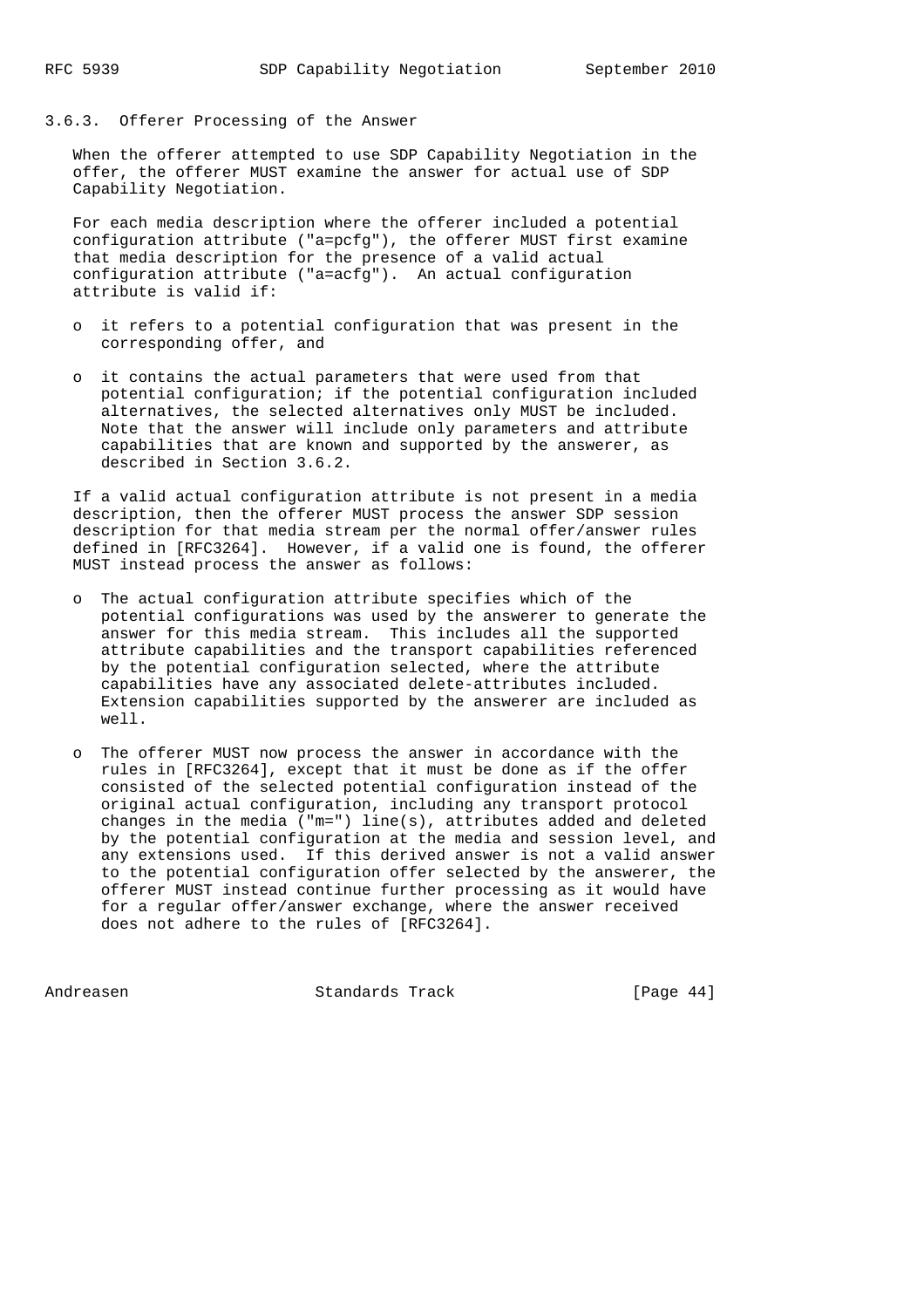If the offer/answer exchange was successful, and if the answerer selected one of the potential configurations from the offer as the actual configuration, and the selected potential configuration differs from the actual configuration in the offer (the "m=", "a=", etc., lines), then the offerer SHOULD initiate another offer/answer exchange. This second offer/answer exchange will not modify the session in any way; however, it will help intermediaries (e.g., middleboxes), which look at the SDP session description but do not support the capability negotiation extensions, understand the details of the media stream(s) that were actually negotiated. This new offer MUST contain the selected potential configuration as the actual configuration, i.e., with the actual configuration used in the "m=" line and any other relevant attributes, bandwidth parameters, etc.

 Note that, per normal offer/answer rules, the second offer/answer exchange still needs to update the version number in the "o=" line (<sess-version> in [RFC4566]). Attribute lines carrying keying material SHOULD repeat the keys from the previous offer, unless re-keying is necessary, e.g., due to a previously forked SIP INVITE request. Please refer to Section 3.12 for additional considerations related to intermediaries.

# 3.6.4. Modifying the Session

 Capabilities and potential configurations may be included in subsequent offers as defined in [RFC3264], Section 8. The procedure for doing so is similar to that described above with the answer including an indication of the actual selected configuration used by the answerer.

 If the answer indicates use of a potential configuration from the offer, then the guidelines provided in Section 3.6.3 for doing a second offer/answer exchange using that potential configuration as the actual configuration apply.

#### 3.7. Interactions with ICE

 Interactive Connectivity Establishment (ICE) [RFC5245] provides a mechanism for verifying connectivity between two endpoints by sending Session Traversal Utilities for NAT (STUN) messages directly between the media endpoints. The basic ICE specification [RFC5245] is only defined to support UDP-based connectivity; however, it allows for extensions to support other transport protocols, such as TCP, which is being specified in [ICETCP]. ICE defines a new "a=candidate" attribute, which, among other things, indicates the possible transport protocol(s) to use and then associates a priority with each of them. The most preferred transport protocol that \*successfully\* verifies connectivity will end up being used.

Andreasen Standards Track [Page 45]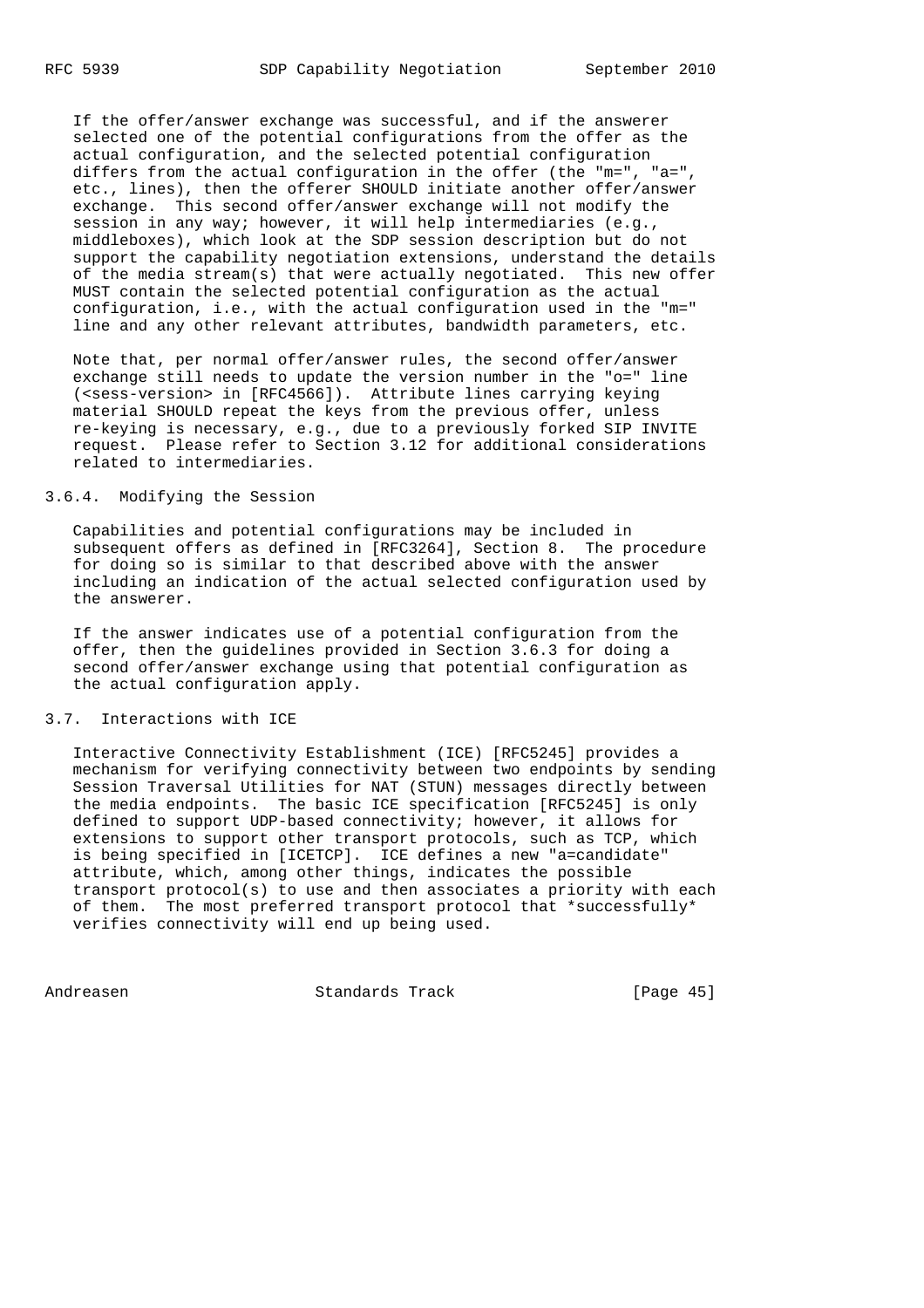When using ICE, it is thus possible that the transport protocol that will be used differs from what is specified in the "m=" line. Since both ICE and SDP Capability Negotiation may specify alternative transport protocols, there is a potentially unintended interaction when using these together.

We provide the following guidelines for addressing that.

There are two basic scenarios to consider:

- 1) A particular media stream can run over different transport protocols (e.g., UDP, TCP, or TCP/TLS), and the intent is simply to use the one that works (in the preference order specified).
- 2) A particular media stream can run over different transport protocols (e.g., UDP, TCP, or TCP/TLS) and the intent is to have the negotiation process decide which one to use (e.g., T.38 over TCP or UDP).

 In scenario 1, there should be ICE "a=candidate" attributes for UDP, TCP, etc., but otherwise nothing special in the potential configuration attributes to indicate the desire to use different transport protocols (e.g., UDP, or TCP). The ICE procedures essentially cover the capability negotiation required (by having the answerer select something it supports and then use of trial and error connectivity checks).

 Scenario 2 does not require a need to support or use ICE. Instead, we simply use transport protocol capabilities and potential configuration attributes to indicate the desired outcome.

 The scenarios may be combined, e.g., by offering potential configuration alternatives where some of them can support only one transport protocol (e.g., UDP), whereas others can support multiple transport protocols (e.g., UDP or TCP). In that case, there is a need for tight control over the ICE candidates that will be used for a particular configuration, yet the actual configuration may want to use all of the ICE candidates. In that case, the ICE candidate attributes can be defined as attribute capabilities and the relevant ones should then be included in the proper potential configurations (for example, candidate attributes for UDP only for potential configurations that are restricted to UDP, whereas there could be candidate attributes for UDP, TCP, and TCP/TLS for potential configurations that can use all three). Furthermore, use of the delete-attributes in a potential configuration can be used to ensure that ICE will not end up using a transport protocol that is not desired for a particular configuration.

Andreasen Standards Track [Page 46]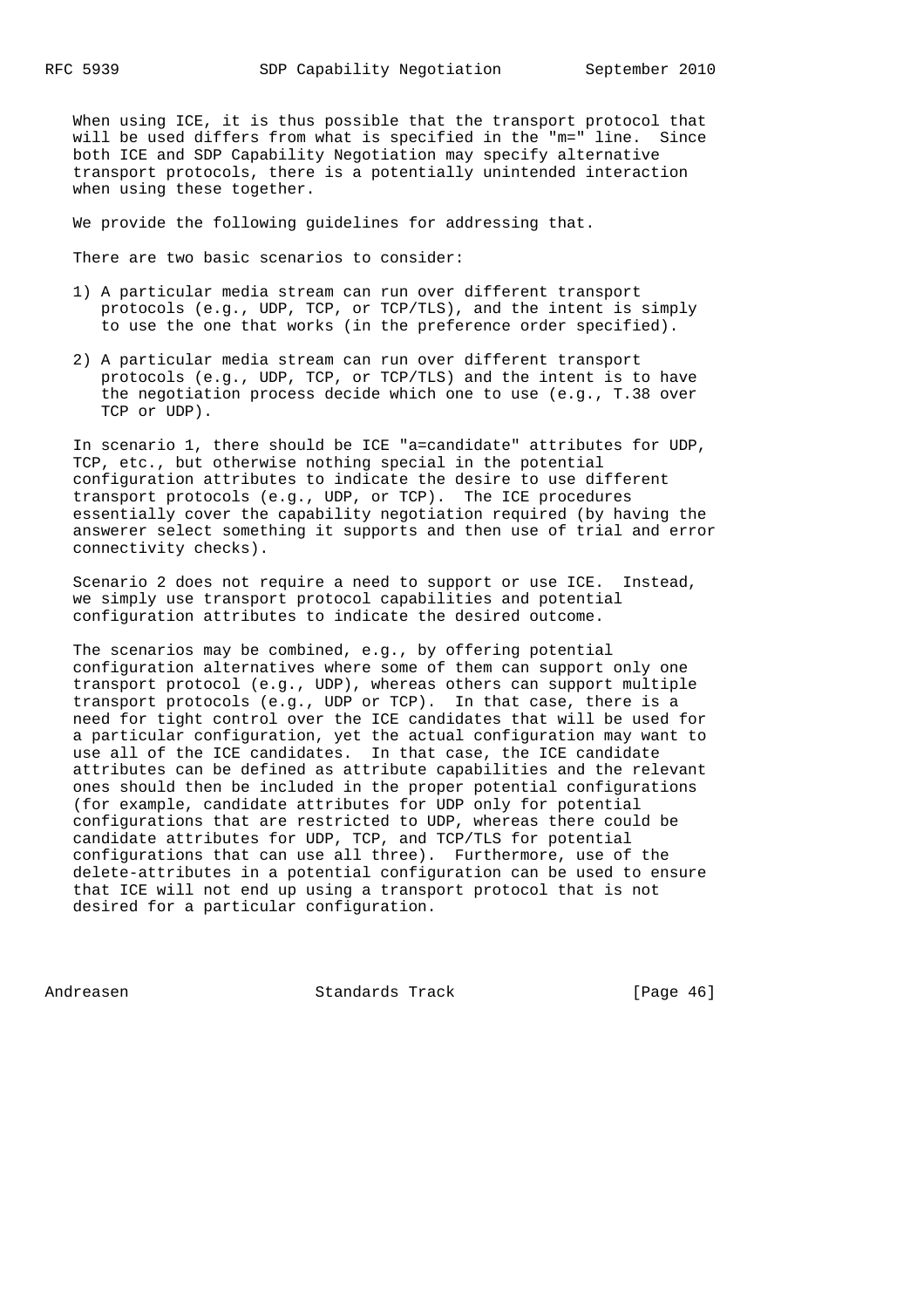SDP Capability Negotiation recommends use of a second offer/answer exchange when the negotiated actual configuration was one of the potential configurations from the offer (see Section 3.6.3). Similarly, ICE requires use of a second offer/answer exchange if the chosen candidate is not the same as the one in the m/c-line from the offer. When ICE and capability negotiation are used at the same time, the two secondary offer/answer exchanges SHOULD be combined to a single one.

### 3.8. Interactions with SIP Option Tags

 SIP [RFC3261] allows for SIP extensions to define a SIP option tag that identifies the SIP extension. Support for one or more such extensions can be indicated by use of the SIP Supported header, and required support for one or more such extensions can be indicated by use of the SIP Require header. The "a=csup" and "a=creq" attributes defined by the SDP Capability Negotiation framework are similar, except that support for these two attributes by themselves cannot be guaranteed (since they are specified as extensions to the SDP specification [RFC4566] itself).

 SIP extensions with associated option tags can introduce enhancements to not only SIP, but also SDP. This is for example the case for SIP preconditions defined in [RFC3312]. When using SDP Capability Negotiation, some potential configurations may include certain SDP extensions, whereas others may not. Since the purpose of the SDP Capability Negotiation is to negotiate a session based on the features supported by both sides, use of the SIP Require header for such extensions may not produce the desired result. For example, if one potential configuration requires SIP preconditions support, another does not, and the answerer does not support preconditions, then use of the SIP Require header for preconditions would result in a session failure, in spite of the fact that a valid and supported potential configuration was included in the offer.

 In general, this can be alleviated by use of mandatory and optional attribute capabilities in a potential configuration. There are however cases where permissible SDP values are tied to the use of the SIP Require header. SIP preconditions [RFC3312] is one such example, where preconditions with a "mandatory" strength-tag can only be used when a SIP Require header with the SIP option tag "precondition" is included. Future SIP extensions that may want to use the SDP Capability Negotiation framework should avoid such coupling.

Andreasen Standards Track [Page 47]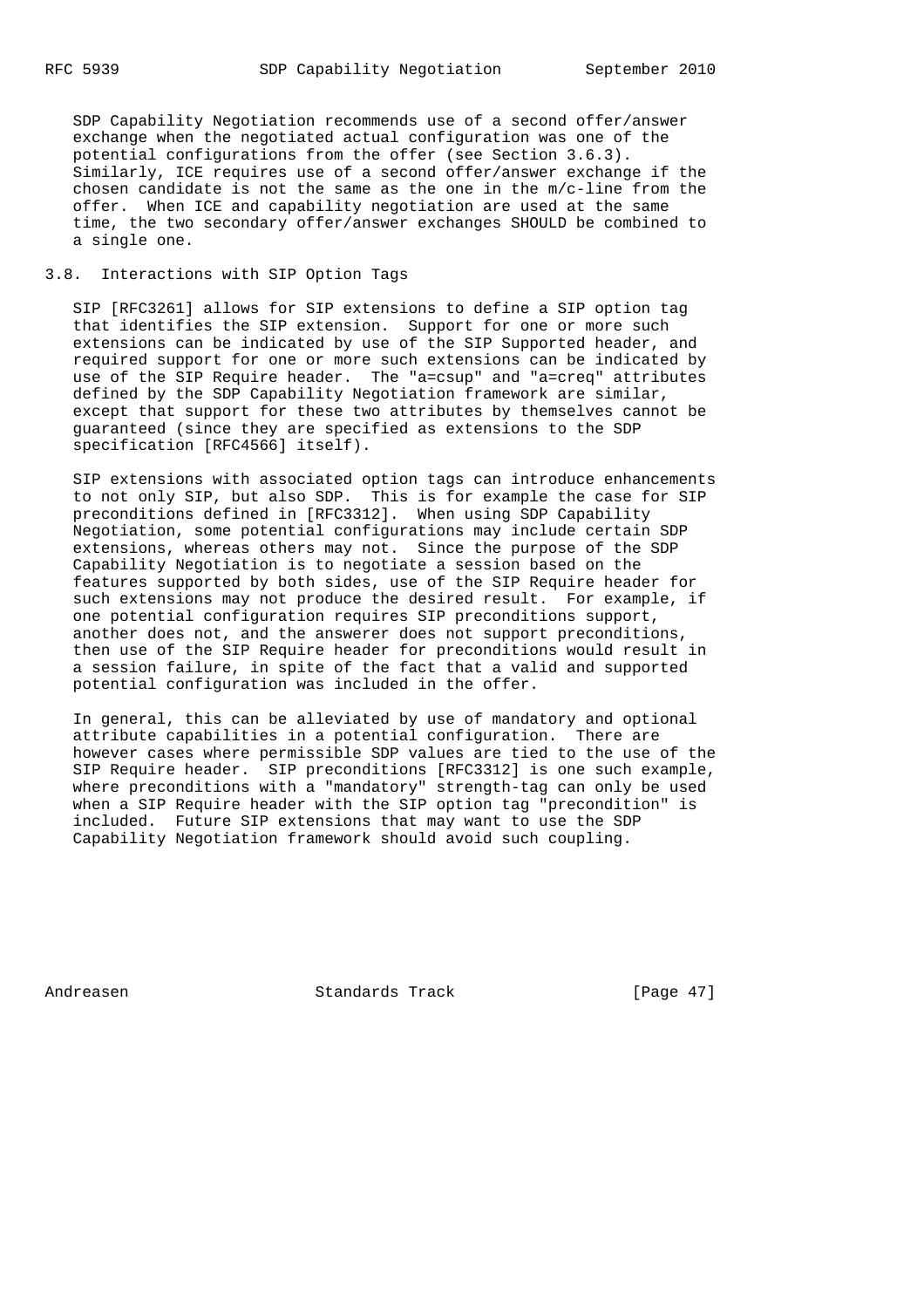#### 3.9. Processing Media before Answer

 The offer/answer model [RFC3264] requires an offerer to be able to receive media in accordance with the offer prior to receiving the answer. This property is retained with the SDP Capability Negotiation extensions defined here, but only when the actual configuration is selected by the answerer. If a potential configuration is chosen, the offerer may decide not to process any media received before the answer is received. This may lead to clipping. Consequently, the SDP Capability Negotiation framework recommends sending back an answer SDP session description as soon as possible.

 The issue can be resolved by introducing a three-way handshake. In the case of SIP, this can, for example, be done by defining a precondition [RFC3312] for capability negotiation (or by using an existing precondition that is known to generate a second offer/answer exchange before proceeding with the session). However, preconditions are often viewed as complicated to implement and they may add to overall session establishment delay by requiring an extra offer/answer exchange.

 An alternative three-way handshake can be performed by use of ICE [RFC5245]. When ICE is being used, and the answerer receives a STUN Binding Request for any one of the accepted media streams from the offerer, the answerer knows the offer has received his answer. At that point, the answerer knows that the offerer will be able to process incoming media according to the negotiated configuration and hence he can start sending media without the risk of the offerer either discarding it or playing garbage.

 Please note that, the above considerations notwithstanding, this document does not place any requirements on the offerer to process and play media before answer; it merely provides recommendations for how to ensure that media sent by the answerer and received by the offerer prior to receiving the answer can in fact be rendered by the offerer.

 In some use cases, a three-way handshake is not needed. An example is when the offerer does not need information from the answer, such as keying material in the SDP session description, in order to process incoming media. The SDP Capability Negotiation framework does not define any such solutions; however, extensions may do so. For example, one technique proposed for best-effort SRTP in [BESRTP] is to provide different RTP payload type mappings for different transport protocols used, outside of the actual configuration, while still allowing them to be used by the answerer (exchange of keying

Andreasen Standards Track [Page 48]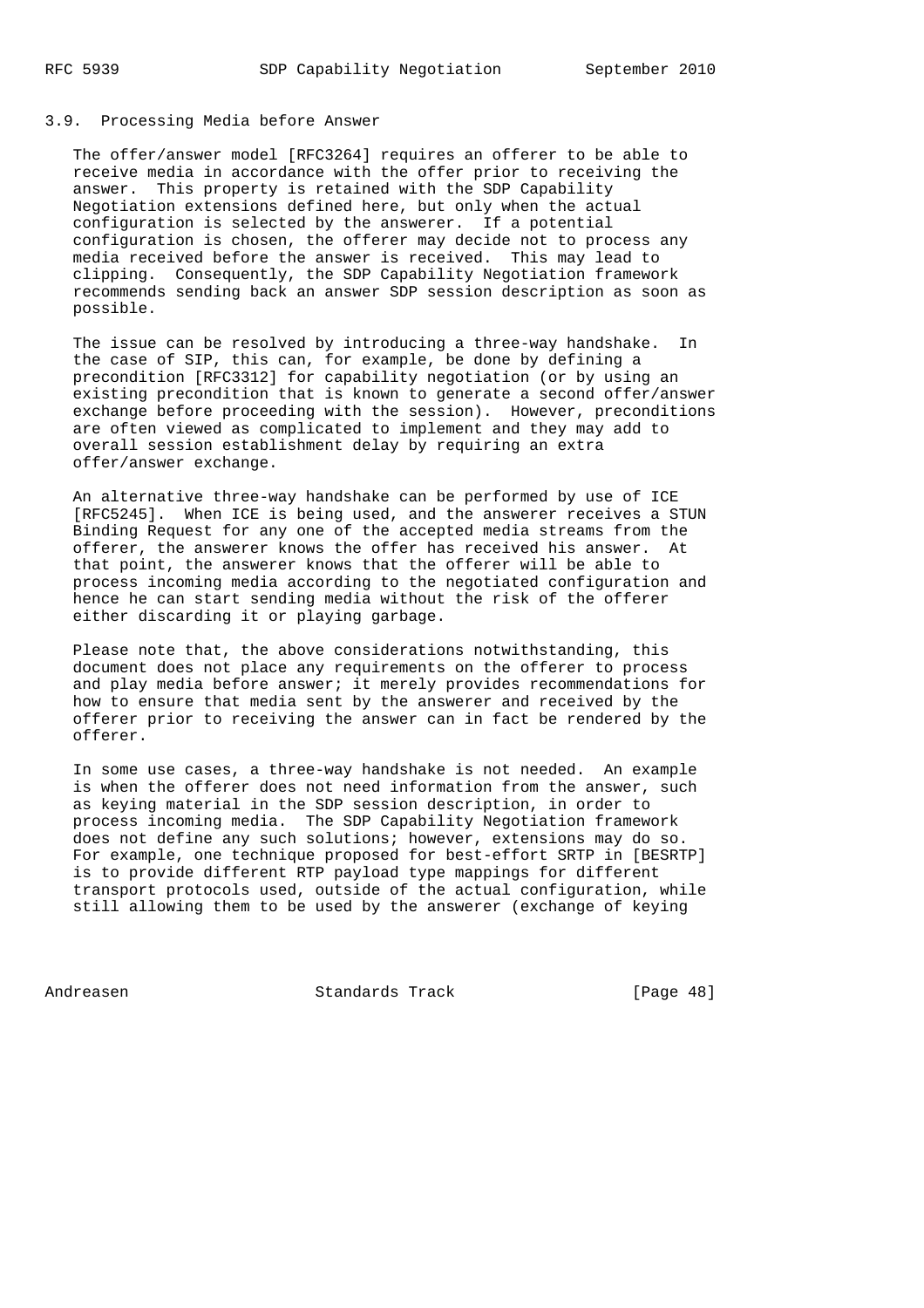material is still needed, e.g., inband). The basic SDP Capability Negotiation framework defined here does not include the ability to do so; however, extensions that enable that may be defined.

#### 3.10. Indicating Bandwidth Usage

 The amount of bandwidth used for a particular media stream depends on the negotiated codecs, transport protocol and other parameters. For example the use of Secure RTP [RFC3711] with integrity protection requires more bandwidth than plain RTP [RFC3551]. SDP defines the bandwidth ("b=") parameter to indicate the proposed bandwidth for the session or media stream.

 In SDP, as defined by [RFC4566], each media description contains one transport protocol and one or more codecs. When specifying the proposed bandwidth, the worst case scenario must be taken into account, i.e., use of the highest bandwidth codec provided, the transport protocol indicated, and the worst case (bandwidth-wise) parameters that can be negotiated (e.g., a 32-bit Hashed Message Authentication Code (HMAC) or an 80-bit HMAC).

 The base SDP Capability Negotiation framework does not provide a way to negotiate bandwidth parameters. The issue thus remains; however, it is potentially worse than with SDP per [RFC4566], since it is easier to negotiate additional codecs, and furthermore possible to negotiate different transport protocols. The recommended approach for addressing this is the same as for plain SDP; the worst case (now including potential configurations) needs to be taken into account when specifying the bandwidth parameters in the actual configuration. This can make the bandwidth value less accurate than in SDP per [RFC4566] (due to potential greater variability in the potential configuration bandwidth use). Extensions can be defined to address this shortcoming.

 Note, that when using RTP retransmission [RFC4588] with the RTCP based feedback profile [RFC4585] (RTP/AVPF), the retransmitted packets are part of the media stream bandwidth when using synchronization source (SSRC) multiplexing. If a feedback-based protocol is offered as the actual configuration transport protocol, a non-feedback-based protocol is offered as a potential configuration transport protocol and ends up being used, the actual bandwidth usage may be lower than the indicated bandwidth value in the offer (and vice versa).

Andreasen Standards Track [Page 49]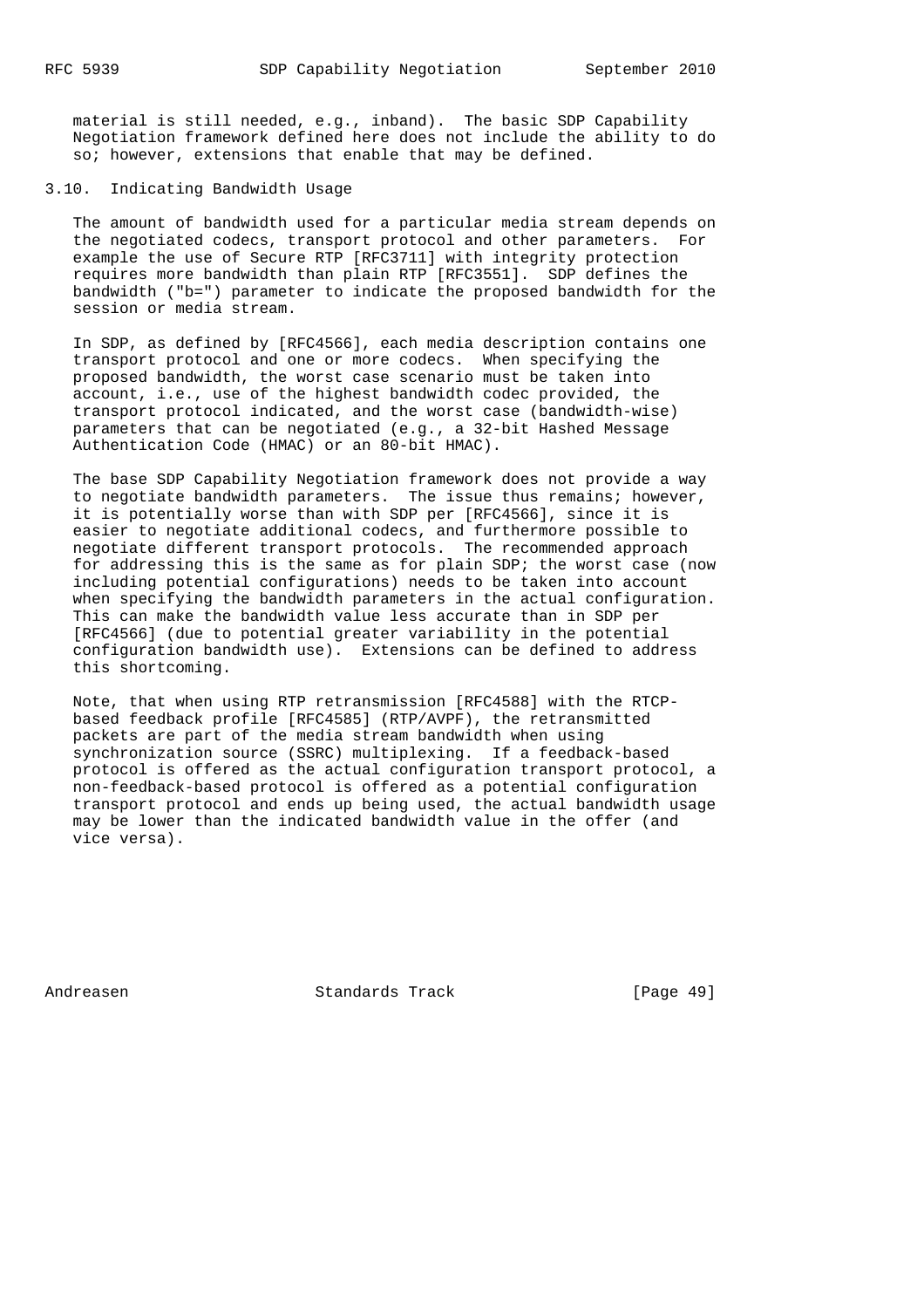3.11. Dealing with Large Number of Potential Configurations

 When using the SDP Capability Negotiation, it is easy to generate offers that contain a large number of potential configurations. For example, in the offer:

```
v=0 o=- 25678 753849 IN IP4 192.0.2.1
s= c=IN IP4 192.0.2.1
t=0 0
 m=audio 53456 RTP/AVP 0 18
 a=tcap:1 RTP/SAVPF RTP/SAVP RTP/AVPF
 a=acap:1 crypto:1 AES_CM_128_HMAC_SHA1_80
   inline:WVNfX19zZW1jdGwgKCkgewkyMjA7fQp9CnVubGVz|2^20|1:4
   FEC_ORDER=FEC_SRTP
 a=acap:2 key-mgmt:mikey AQAFgM0XflABAAAAAAAAAAAAAAsAyO...
 a=acap:3 rtcp-fb:0 nack
a = pcfg:1 t=1 a=1,3|2,3a = pcfg:2 t = 2 a = 1/2a = pcfq:3 t = 3 a = 3
```
 we have 5 potential configurations on top of the actual configuration for a single media stream. Adding an extension capability with just two alternatives for each would double that number (to 10), and doing the equivalent with two media streams would again double that number (to 20). While it is easy (and inexpensive) for the offerer to generate such offers, processing them at the answering side may not be. Consequently, it is RECOMMENDED that offerers do not create offers with unnecessarily large number of potential configurations in them.

 On the answering side, implementers MUST take care to avoid excessive memory and CPU consumption. For example, a naive implementation that first generates all the valid potential configuration SDP session descriptions internally, could find itself being memory exhausted, especially if it supports a large number of endpoints. Similarly, a naive implementation that simply performs iterative trial-and-error processing on each possible potential configuration SDP session description (in the preference order specified) could find itself being CPU constrained. An alternative strategy is to prune the search space first by discarding the set of offered potential configurations where the transport protocol indicated (if any) is not supported, and/or one or more mandatory attribute capabilities (if any) are either not supported or not valid. Potential configurations with unsupported mandatory extension configurations in them can be discarded as well.

Andreasen Standards Track [Page 50]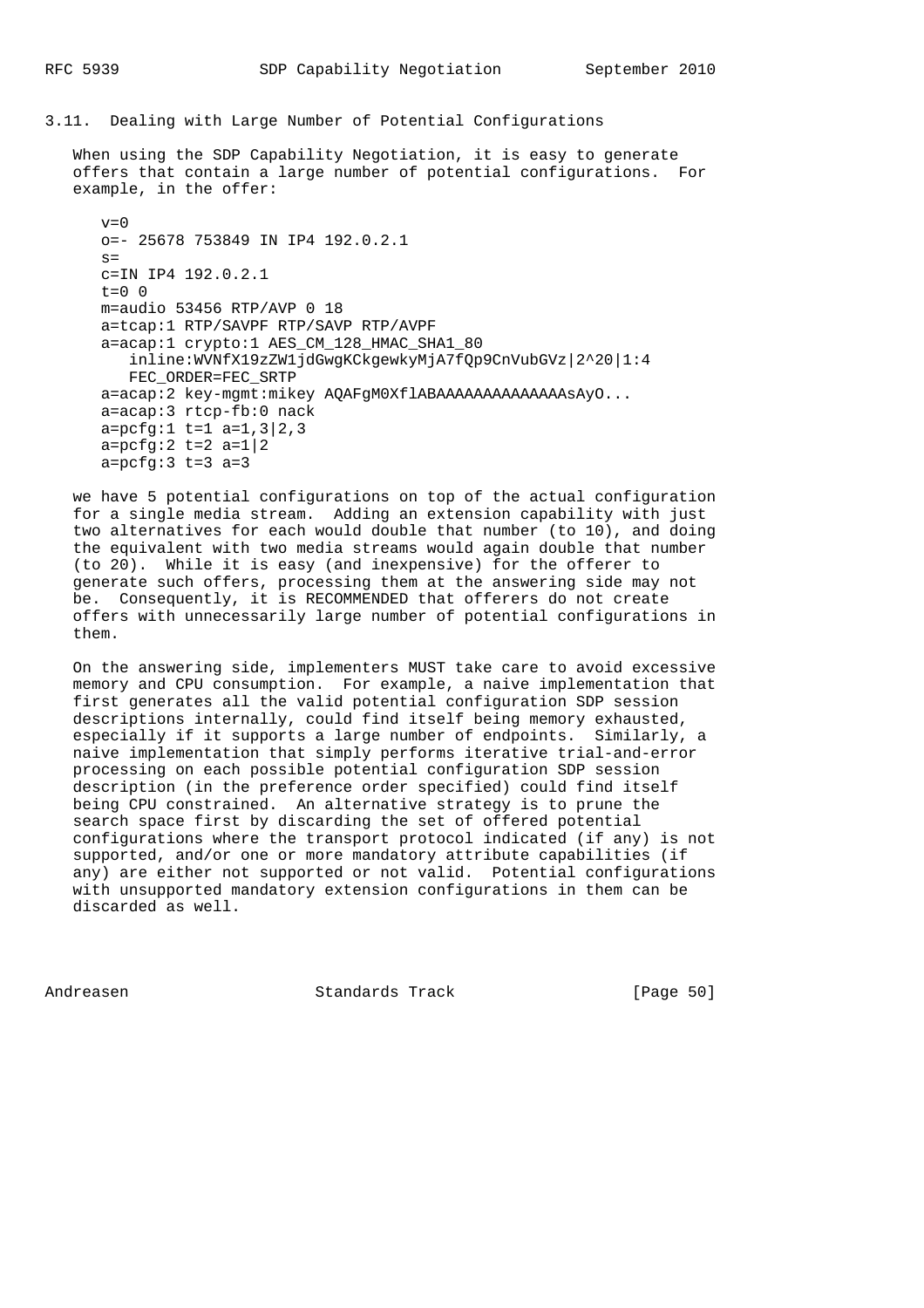# 3.12. SDP Capability Negotiation and Intermediaries

 An intermediary is here defined as an entity between a SIP user agent A and a SIP user agent B, that needs to perform some kind of processing on the SDP session descriptions exchanged between A and B, in order for the session establishment to operate as intended. Examples of such intermediaries include Session Border Controllers (SBCs) that may perform media relaying, Proxy Call Session Control Functions (P-CSCFs) that may authorize use of a certain amount of network resources (bandwidth), etc. The presence and design of such intermediaries may not follow the "Internet" model or the SIP requirements for proxies (which are not supposed to look in message bodies such as SDP session descriptions); however, they are a fact of life in some deployment scenarios and hence deserve consideration.

 If the intermediary needs to understand the characteristics of the media sessions being negotiated, e.g., the amount of bandwidth used or the transport protocol negotiated, then use of the SDP Capability Negotiation framework may impact them. For example, some intermediaries are known to disallow answers where the transport protocol differs from the one in the offer. Use of the SDP Capability Negotiation framework in the presence of such intermediaries could lead to session failures. Intermediaries that need to authorize use of network resources based on the negotiated media stream parameters are affected as well. If they inspect only the offer, then they may authorize parameters assuming a different transport protocol, codecs, etc., than what is actually being negotiated. For these, and other, reasons it is RECOMMENDED that implementers of intermediaries add support for the SDP Capability Negotiation framework.

 The SDP Capability Negotiation framework itself attempts to help out these intermediaries as well, by recommending a second offer/answer exchange when use of a potential configuration has been negotiated (see Section 3.6.3). However, there are several limitations with this approach. First of all, although the second offer/answer exchange is RECOMMENDED, it is not required and hence may not be performed. Secondly, the intermediary may refuse the initial answer, e.g., due to perceived transport protocol mismatch. Thirdly, the strategy is not foolproof since the offer/answer procedures [RFC3264] leave the original offer/answer exchange in effect when a subsequent one fails. Consider the following example:

 1. Offerer generates an SDP session description offer with the actual configuration specifying a low-bandwidth configuration (e.g., plain RTP) and a potential configuration specifying a high(er) bandwidth configuration (e.g., Secure RTP with integrity).

Andreasen Standards Track [Page 51]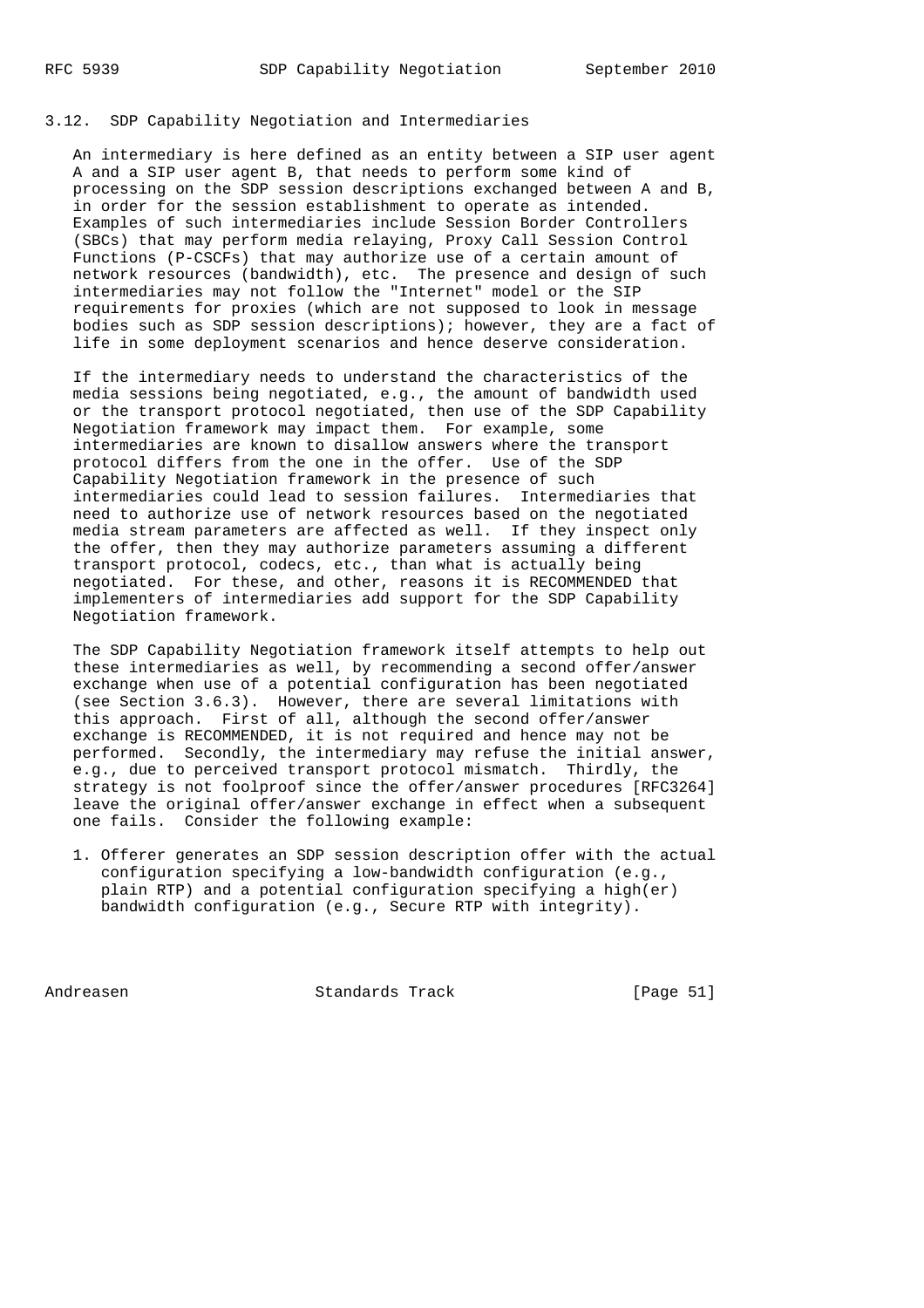- 2. An intermediary (e.g., an SBC or P-CSCF), that does not support SDP Capability Negotiation, authorizes the session based on the actual configuration it sees in the SDP session description.
- 3. The answerer chooses the high(er) bandwidth potential configuration and generates an answer SDP session description based on that.
- 4. The intermediary passes through the answer SDP session description.
- 5. The offerer sees the accepted answer, and generates an updated offer that contains the selected potential configuration as the actual configuration. In other words, the high(er) bandwidth configuration (which has already been negotiated successfully) is now the actual configuration in the offer SDP session description.
- 6. The intermediary sees the new offer; however, it does not authorize the use of the high(er) bandwidth configuration, and consequently generates a rejection message to the offerer.
- 7. The offerer receives the rejected offer.

 After step 7, per RFC 3264, the offer/answer exchange that completed in step 5 remains in effect; however, the intermediary may not have authorized the necessary network resources and hence the media stream may experience quality issues. The solution to this problem is to upgrade the intermediary to support the SDP Capability Negotiation framework.

3.13. Considerations for Specific Attribute Capabilities

3.13.1. The "rtpmap" and "fmtp" Attributes

 The base SDP Capability Negotiation framework defines transport capabilities and attribute capabilities. Media capabilities, which can be used to describe media formats and their associated parameters, are not defined in this document; however, the "rtpmap" and "fmtp" attributes can nevertheless be used as attribute capabilities. Using such attribute capabilities in a potential configuration requires a bit of care though.

 The rtpmap parameter binds an RTP payload type to a media format (e.g., codec). While it is possible to provide rtpmaps for payload types not found in the corresponding "m=" line, such rtpmaps provide no value in normal offer/answer exchanges, since only the payload types found in the "m=" line are part of the offer (or answer). This applies to the base SDP Capability Negotiation framework as well.

Andreasen Standards Track [Page 52]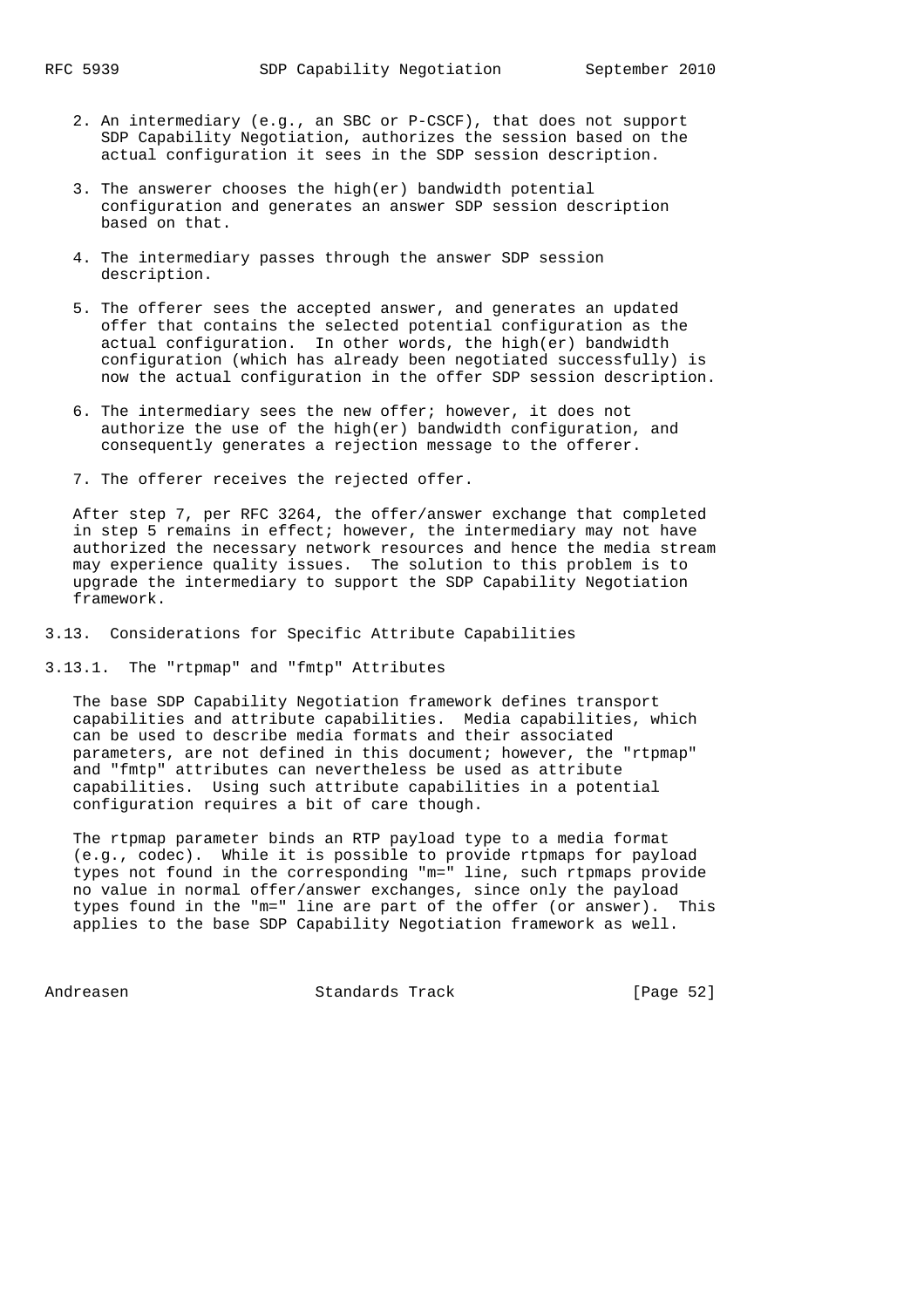Only the media formats (e.g., RTP payload types) provided in the "m=" line are actually offered; inclusion of "rtpmap" attributes with other RTP payload types in a potential configuration does not change this fact and hence they do not provide any useful information there. They may still be useful as pure capabilities though (outside a potential configuration) in order to inform a peer of additional codecs supported.

 It is possible to provide an "rtpmap" attribute capability with a payload type mapping to a different codec than a corresponding actual configuration "rtpmap" attribute for the media description has. Such practice is permissible as a way of indicating a capability. If that capability is included in a potential configuration, then delete attributes (see Section 3.5.1) MUST be used to ensure that there is not multiple "rtpmap" attributes for the same payload type in a given media description (which would not be allowed by SDP [RFC4566]).

 Similar considerations and rules apply to the "fmtp" attribute. An "fmtp" attribute capability for a media format not included in the "m=" line is useless in a potential configuration (but may be useful as a capability by itself). An "fmtp" attribute capability in a potential configuration for a media format that already has an "fmtp" attribute in the actual configuration may lead to multiple fmtp format parameters for that media format and that is not allowed by SDP [RFC4566]. The delete-attributes MUST be used to ensure that there are not multiple "fmtp" attributes for a given media format in a media description.

 Extensions to the base SDP Capability Negotiation framework may change the above behavior.

## 3.13.2. Direction Attributes

 SDP defines the "inactive", "sendonly", "recvonly", and "sendrecv" direction attributes. The direction attributes can be applied at either the session level or the media level. In either case, it is possible to define attribute capabilities for these direction capabilities; if used by a potential configuration, the normal offer/answer procedures still apply. For example, if an offered potential configuration includes the "sendonly" direction attribute, and it is selected as the actual configuration, then the answer MUST include a corresponding "recvonly" (or "inactive") attribute.

Andreasen Standards Track [Page 53]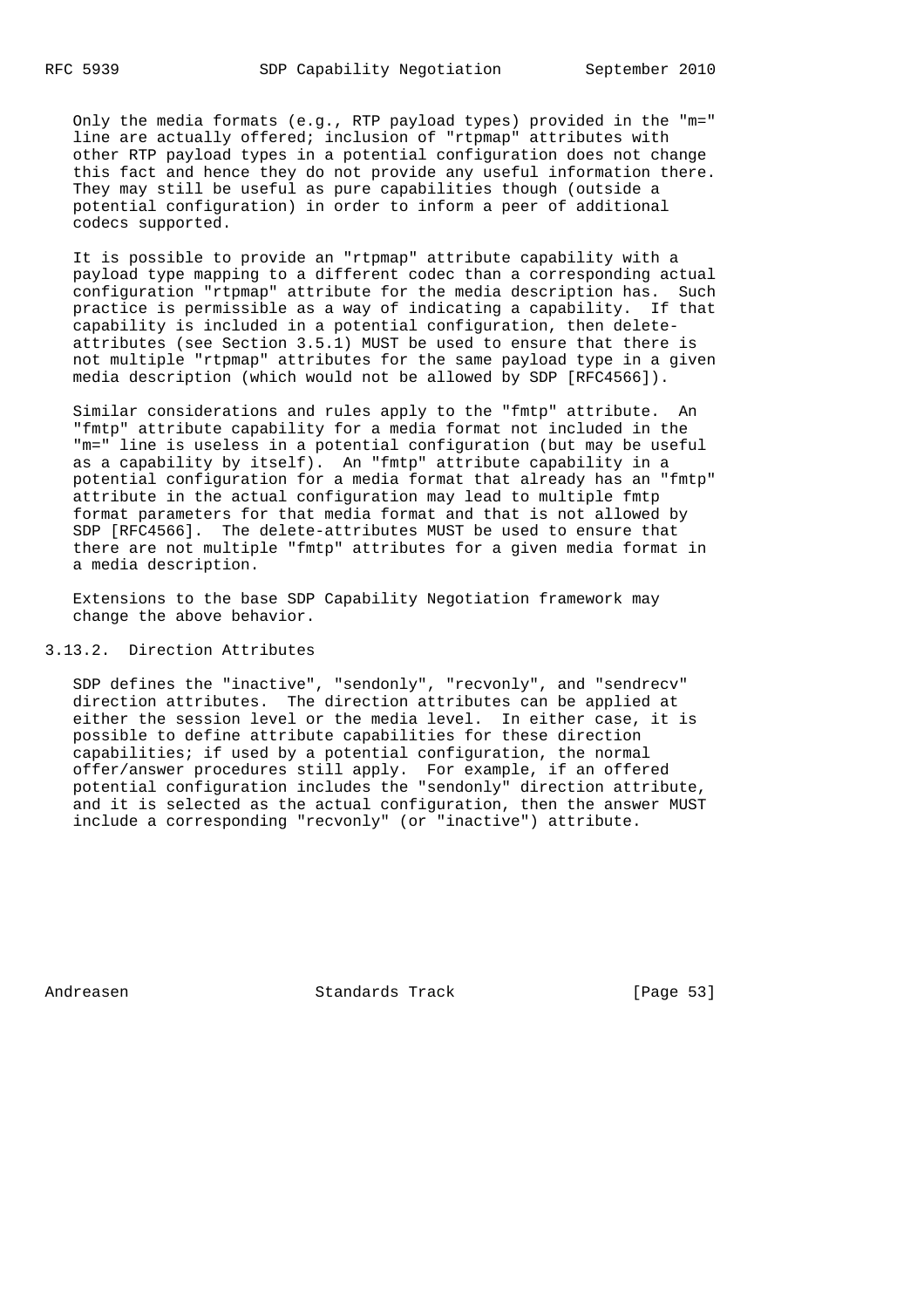#### 3.14. Relationship to RFC 3407

 RFC 3407 defines capability descriptions with limited abilities to describe attributes, bandwidth parameters, transport protocols and media formats. RFC 3407 does not define any negotiation procedures for actually using those capability descriptions.

 This document defines new attributes for describing attribute capabilities and transport capabilities. It also defines procedures for using those capabilities as part of an offer/answer exchange. In contrast to RFC 3407, this document does not define bandwidth parameters, and it also does not define how to express ranges of values. Extensions to this document may be defined in order to fully cover all the capabilities provided by RFC 3407 (for example, more general media capabilities).

 It is RECOMMENDED that implementations use the attributes and procedures defined in this document instead of those defined in [RFC3407]. If capability description interoperability with legacy RFC 3407 implementations is desired, implementations MAY include both RFC 3407 capability descriptions and capabilities defined by this document. The offer/answer negotiation procedures defined in this document will not use the RFC 3407 capability descriptions.

# 4. Examples

 In this section, we provide examples showing how to use the SDP Capability Negotiation.

#### 4.1. Multiple Transport Protocols

 The following example illustrates how to use the SDP Capability Negotiation extensions to negotiate use of one out of several possible transport protocols. The offerer uses the expected least common-denominator (plain RTP) as the actual configuration, and the alternative transport protocols as the potential configurations.

Andreasen Standards Track [Page 54]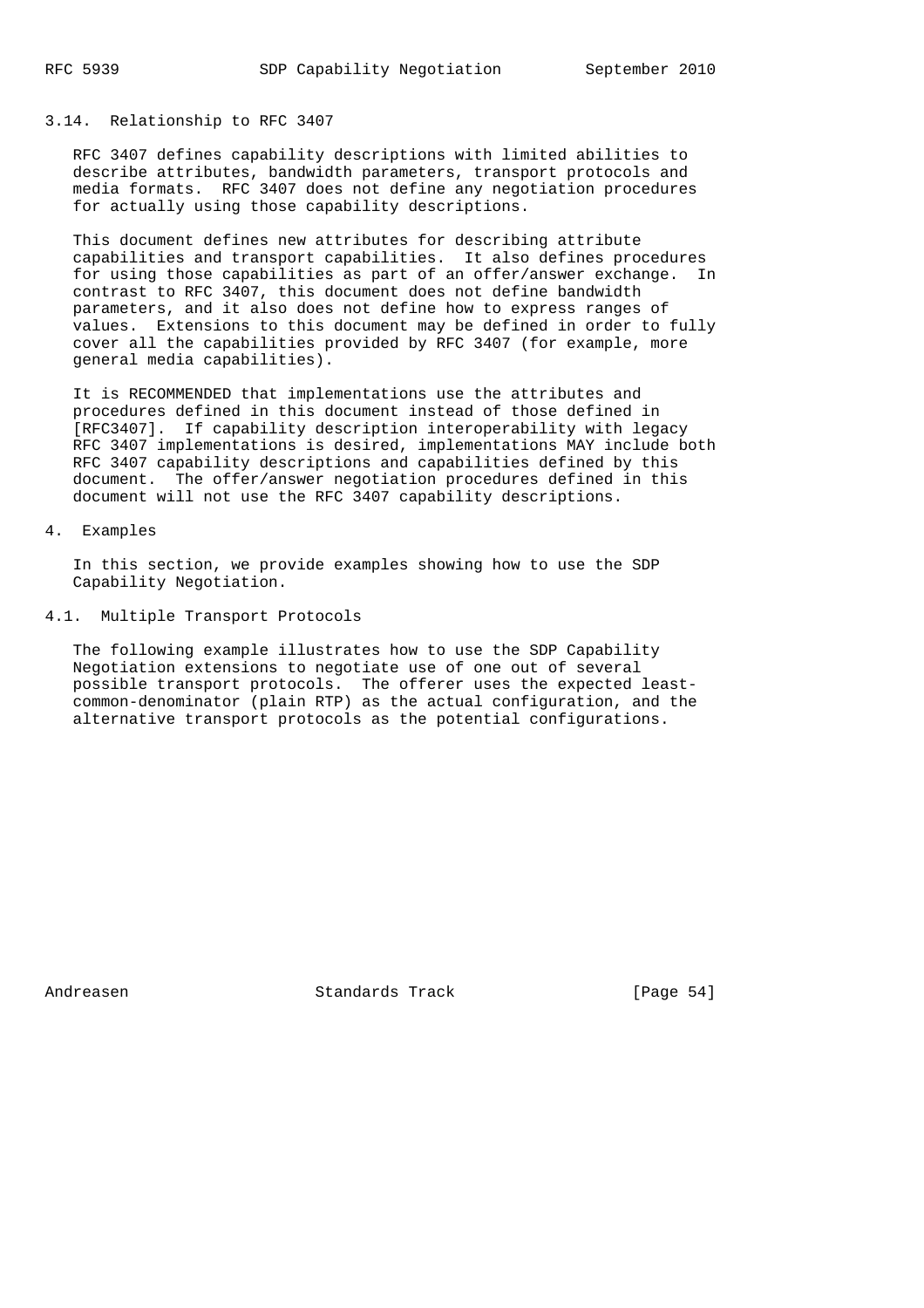The example is illustrated by the offer/answer exchange below, where Alice sends an offer to Bob:

Alice Bob

 | (1) Offer (RTP/[S]AVP[F]) | |--------------------------------->| | | | (2) Answer (RTP/AVPF) | |<---------------------------------| | | (3) Offer (RTP/AVPF) |--------------------------------->| | | (4) Answer (RTP/AVPF) |<---------------------------------| | |

 Alice's offer includes plain RTP (RTP/AVP), RTP with RTCP-based feedback (RTP/AVPF), Secure RTP (RTP/SAVP), and Secure RTP with RTCP based feedback (RTP/SAVPF) as alternatives. RTP is the default, with RTP/SAVPF, RTP/SAVP, and RTP/AVPF as the alternatives and preferred in the order listed:

 $v=0$  o=- 25678 753849 IN IP4 192.0.2.1  $s=$  c=IN IP4 192.0.2.1  $t=0$  0 m=audio 53456 RTP/AVP 0 18 a=tcap:1 RTP/SAVPF RTP/SAVP RTP/AVPF a=acap:1 crypto:1 AES\_CM\_128\_HMAC\_SHA1\_80 inline:WVNfX19zZW1jdGwgKCkgewkyMjA7fQp9CnVubGVz|2^20|1:4 FEC\_ORDER=FEC\_SRTP a=acap:2 rtcp-fb:0 nack  $a = pcfq:1 t=1 a=1, [2]$  $a = pcfg:2 t = 2 a = 1$  $a = pcfg:3 t = 3 a = [2]$ 

 The "m=" line indicates that Alice is offering to use plain RTP with PCMU or G.729. The capabilities are provided by the "a=tcap" and "a=acap" attributes. The "tcap" capability indicates that Secure RTP with RTCP-based feedback (RTP/SAVPF), Secure RTP (RTP/SAVP), and RTP with RTCP-based feedback are supported. The first "acap" attribute provides an attribute capability with a handle of 1. The capability is a "crypto" attribute, which provides the keying material for SRTP using SDP security descriptions [RFC4568]. The second "acap" attribute provides an attribute capability with a handle of 2. The

Andreasen Standards Track [Page 55]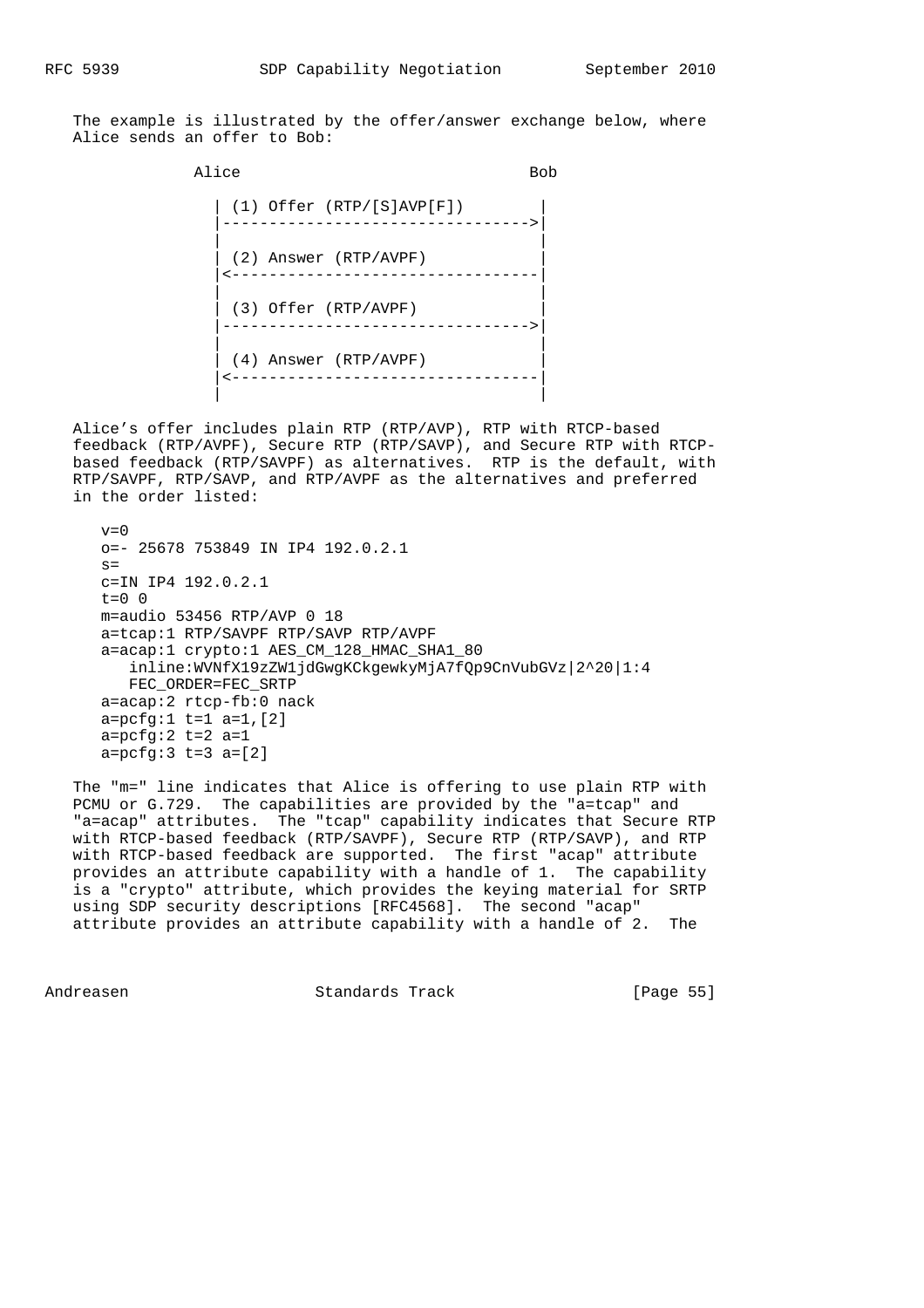capability is an "rtcp-fb" attribute, which is used by the RTCP-based feedback profiles to indicate that payload type 0 (PCMU) supports feedback type "nack". The "a=pcfg" attributes provide the potential configurations included in the offer by reference to the capabilities. There are three potential configurations:

- o Potential configuration 1, which is the most preferred potential configuration specifies use of transport protocol capability 1 (RTP/SAVPF) and attribute capabilities 1 (the "crypto" attribute) and 2 (the "rtcp-fb" attribute). Support for the first one is mandatory whereas support for the second one is optional.
- o Potential configuration 2, which is the second most preferred potential configuration specifies use of transport protocol capability 2 (RTP/SAVP) and mandatory attribute capability 1 (the "crypto" attribute).
- o Potential configuration 3, which is the least preferred potential configuration (but the second least preferred configuration overall, since the actual configuration provided by the "m=" line is always the least preferred configuration), specifies use of transport protocol capability 3 (RTP/AVPF) and optional attribute capability 2 (the "rtcp-fb" attribute).

 Bob receives the SDP session description offer from Alice. Bob does not support any Secure RTP profiles; however, he supports plain RTP and RTP with RTCP-based feedback, as well as the SDP Capability Negotiation extensions, and hence he accepts the potential configuration for RTP with RTCP-based feedback provided by Alice:

 $v=0$  o=- 24351 621814 IN IP4 192.0.2.2  $s=$  c=IN IP4 192.0.2.2  $t=0$  0 m=audio 54568 RTP/AVPF 0 18 a=rtcp-fb:0 nack  $a = acfg:1 t = 3 a = [2]$ 

 Bob includes the "a=acfg" attribute in the answer to inform Alice that he based his answer on an offer containing the potential configuration with transport protocol capability 3 and optional attribute capability 2 from the offer SDP session description (i.e., the RTP/AVPF profile using the "rtcp-fb" value provided). Bob also includes an "rtcp-fb" attribute with the value "nack" value for RTP payload type 0.

Andreasen Standards Track [Page 56]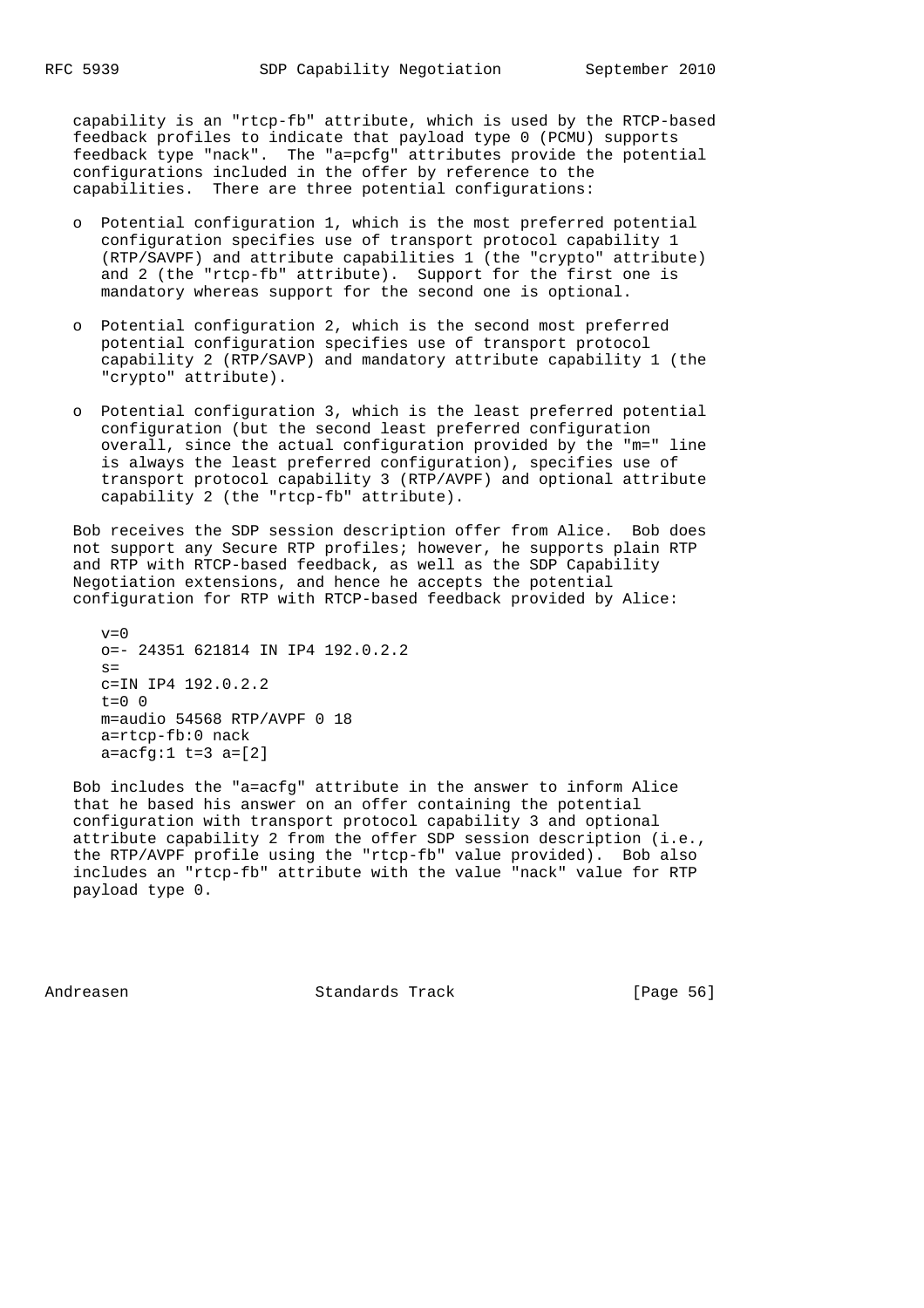When Alice receives Bob's answer, session negotiation has completed, however Alice nevertheless chooses to generate a new offer using the actual configuration. This is done purely to assist any intermediaries that may reside between Alice and Bob but do not support the SDP Capability Negotiation framework (and hence may not understand the negotiation that just took place):

 Alice's updated offer includes only RTP/AVPF, and it is not using the SDP Capability Negotiation framework (Alice could have included the capabilities as well if she wanted):

```
v=0 o=- 25678 753850 IN IP4 192.0.2.1
s= c=IN IP4 192.0.2.1
t=0 0
 m=audio 53456 RTP/AVPF 0 18
 a=rtcp-fb:0 nack
```
 The "m=" line now indicates that Alice is offering to use RTP with RTCP-based feedback and using PCMU or G.729. The "rtcp-fb" attribute provides the feedback type "nack" for payload type 0 again (but as part of the actual configuration).

 Bob receives the SDP session description offer from Alice, which he accepts, and then generates an answer to Alice:

 $v=0$  o=- 24351 621815 IN IP4 192.0.2.2  $s=$  c=IN IP4 192.0.2.2  $t=0$  0 m=audio 54568 RTP/AVPF 0 18 a=rtcp-fb:0 nack

 Bob includes the same "rtcp-fb" attribute as before, and the session proceeds without change. Although Bob did not include any capabilities in his answer, he could have done so if he wanted.

 Note that in this particular example, the answerer supported the SDP Capability Negotiation framework and hence the attributes and procedures defined here; however, had he not, the answerer would simply have ignored the new attributes received in step 1 and accepted the offer to use normal RTP. In that case, the following answer would have been generated in step 2 instead:

Andreasen Standards Track [Page 57]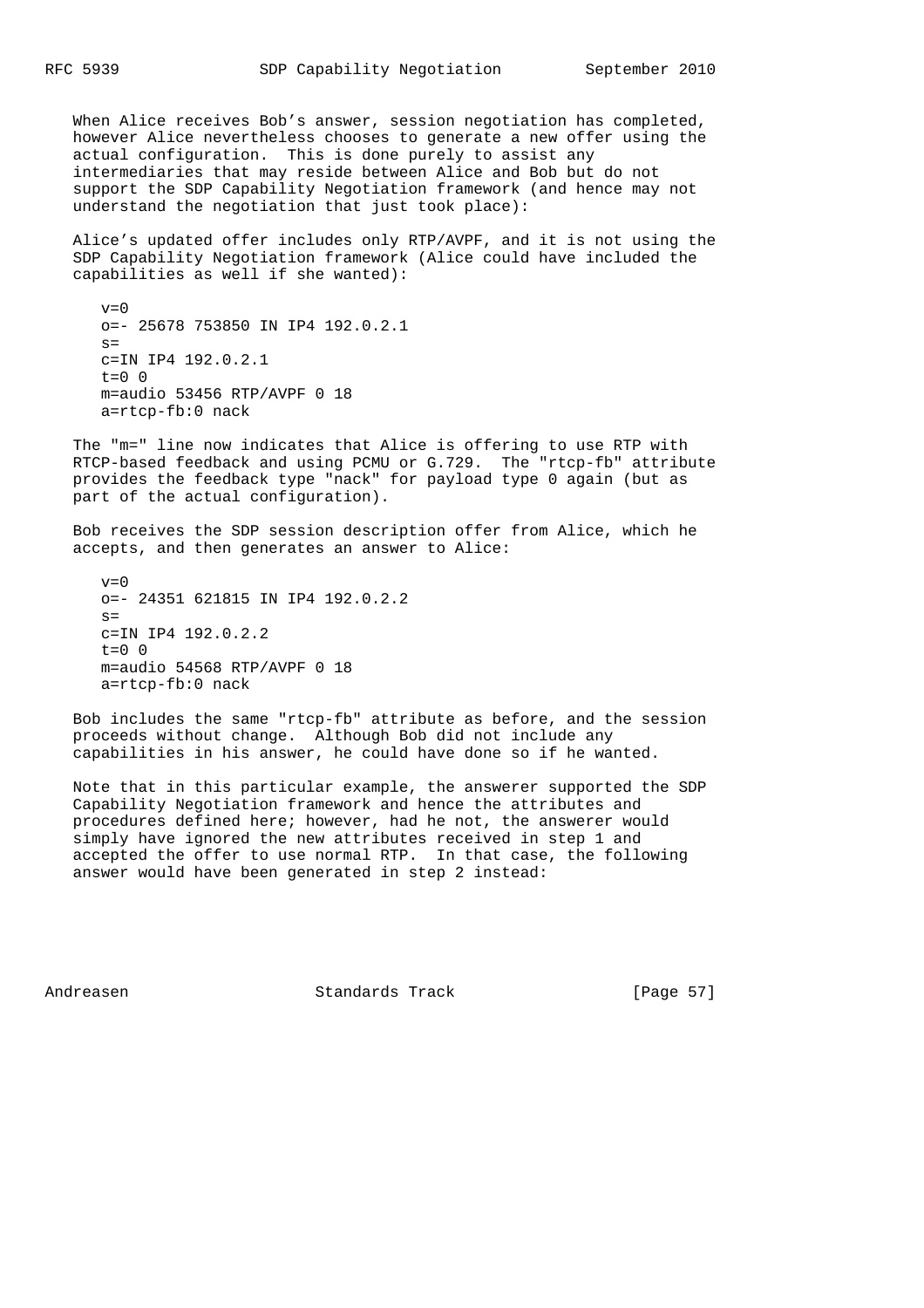$v=0$  o=- 24351 621814 IN IP4 192.0.2.2  $s=$  c=IN IP4 192.0.2.2  $t=0$  0 m=audio 54568 RTP/AVP 0 18

4.2. DTLS-SRTP or SRTP with Media-Level Security Descriptions

 The following example illustrates how to use the SDP Capability Negotiation framework to negotiate use of SRTP using either SDP security descriptions or DTLS-SRTP. The offerer (Alice) wants to establish a Secure RTP audio stream but is willing to use plain RTP. Alice prefers to use DTLS-SRTP as the key management protocol, but supports SDP security descriptions as well (note that [RFC5763] contains additional DTLS-SRTP examples).

 The example is illustrated by the offer/answer exchange below, where Alice sends an offer to Bob:

Alice Bob

 | (1) Offer (RTP/[S]AVP,SDES | DTLS-SRTP)| |--------------------------------------->| | | |<--------- DTLS-SRTP handshake -------->| | | | (2) Answer (DTLS-SRTP) | |<---------------------------------------| | | | (3) Offer (DTLS-SRTP) | |--------------------------------------->| | | (4) Answer (DTLS-SRTP) |<---------------------------------------| | |

 Alice's offer includes an audio stream that offers use of plain RTP and Secure RTP as alternatives. For the Secure RTP stream, it can be established using either DTLS-SRTP or SDP security descriptions:

Andreasen Standards Track [Page 58]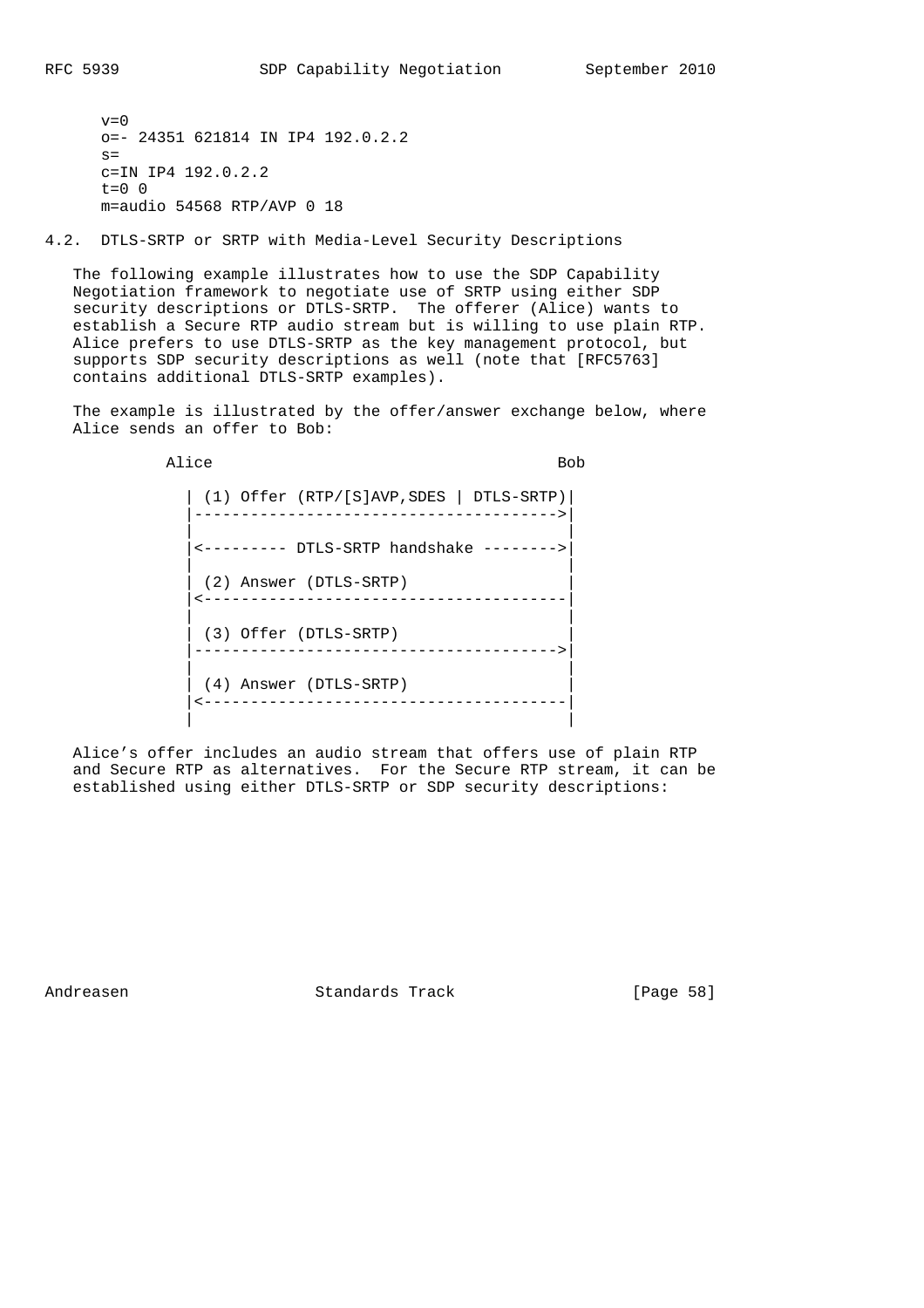```
v=0 o=- 25678 753849 IN IP4 192.0.2.1
\sigma =
t=0 0
 c=IN IP4 192.0.2.1
 a=acap:1 setup:actpass
 a=acap:2 fingerprint: SHA-1 \
      4A:AD:B9:B1:3F:82:18:3B:54:02:12:DF:3E:5D:49:6B:19:E5:7C:AB
 a=tcap:1 UDP/TLS/RTP/SAVP RTP/SAVP
 m=audio 59000 RTP/AVP 98
 a=rtpmap:98 AMR/8000
a=acap:3 crypto:1 AES CM 128 HMAC SHA1 32
    inline:NzB4d1BINUAvLEw6UzF3WSJ+PSdFcGdUJShpX1Zj|2^20|1:32
a = pcfg:1 t=1 a=1,2a = pcfq:2 t = 2 a = 3
```
 The first (and preferred) potential configuration for the audio stream specifies use of transport capability 1 (UDP/TLS/RTP/SAVP), i.e., DTLS-SRTP, and attribute capabilities 1 and 2 (active/passive mode and certificate fingerprint), both of which must be supported to choose this potential configuration. The second (and less preferred) potential configuration specifies use of transport capability 2 (RTP/SAVP) and mandatory attribute capability 3, i.e., the SDP security description.

 Bob receives the SDP session description offer from Alice. Bob supports DTLS-SRTP as preferred by Alice and Bob now initiates the DTLS-SRTP handshake to establish the DTLS-SRTP session (see [RFC5764] for details).

Bob also sends back an answer to Alice as follows:

 $v=0$  o=- 24351 621814 IN IP4 192.0.2.2  $s=$  a=setup:active a=fingerprint: SHA-1 \ FF:FF:FF:B1:3F:82:18:3B:54:02:12:DF:3E:5D:49:6B:19:E5:7C:AB  $t=0$  0 c=IN IP4 192.0.2.2 m=audio 54568 UDP/TLS/RTP/SAVP 98 a=rtpmap:98 AMR/8000  $a = acfg:1 t = 1 a = 1,2$ 

 For the audio stream, Bob accepted the use of DTLS-SRTP, and hence the profile in the "m=" line is "UDP/TLS/RTP/SAVP". Bob also includes a "setup:active" attribute to indicate he is the active

Andreasen Standards Track [Page 59]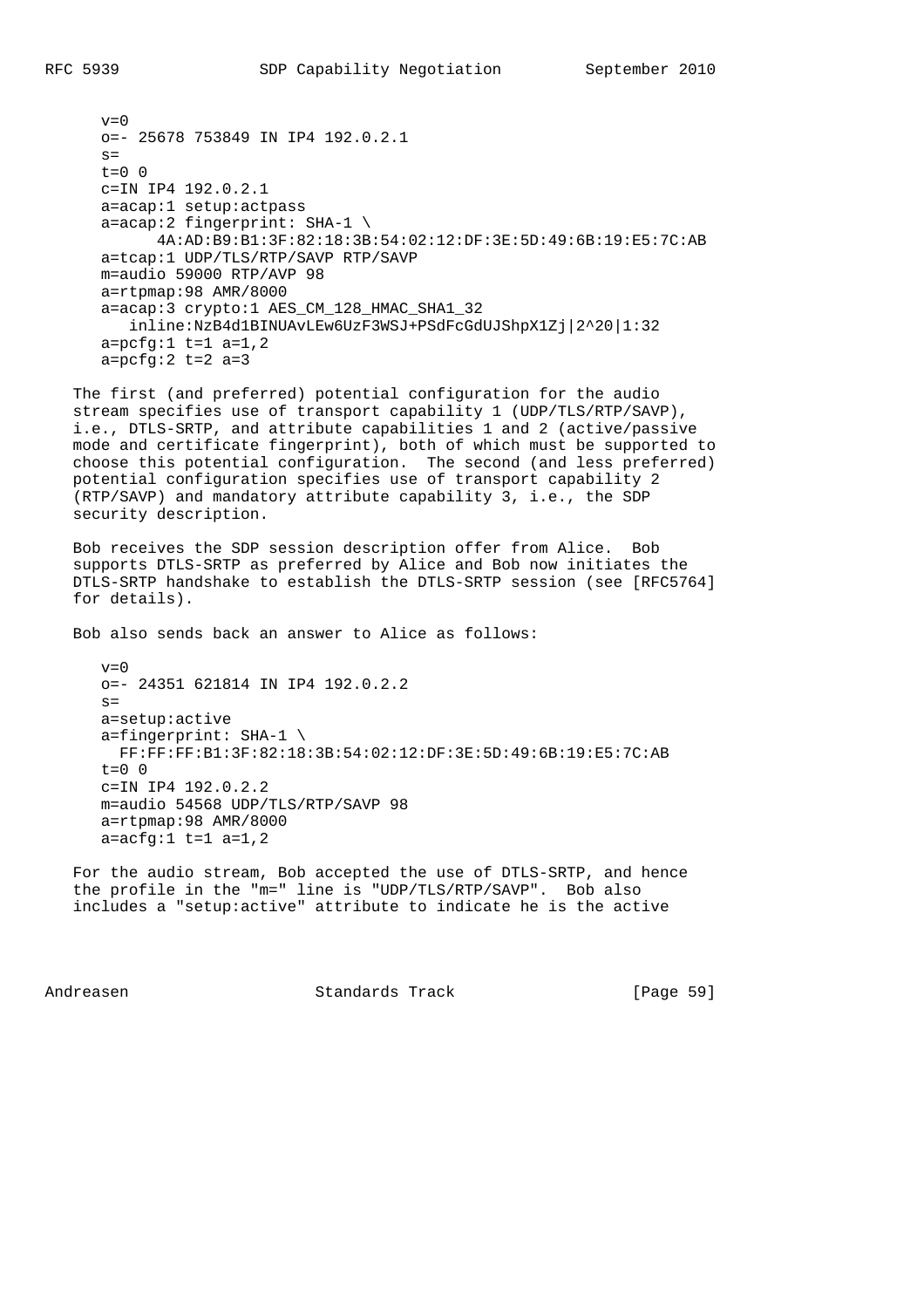endpoint for the DTLS-SRTP session as well as the fingerprint for Bob's certificate. Bob's "acfg" attribute indicates that he chose potential configuration 1 from Alice's offer.

 When Alice receives Bob's answer, session negotiation has completed (and Alice can verify the DTLS handshake using Bob's certificate fingerprint in the answer); however, Alice nevertheless chooses to generate a new offer using the actual configuration. This is done purely to assist any intermediaries that may reside between Alice and Bob but do not support the capability negotiation extensions (and hence may not understand the negotiation that just took place).

 Alice's updated offer includes only DTLS-SRTP for the audio stream, and it is not using the SDP Capability Negotiation framework (Alice could have included the capabilities as well if she wanted):

```
v=0 o=- 25678 753850 IN IP4 192.0.2.1
s=t=0 0
 c=IN IP4 192.0.2.1
 a=setup:actpass
 a=fingerprint: SHA-1 \
       4A:AD:B9:B1:3F:82:18:3B:54:02:12:DF:3E:5D:49:6B:19:E5:7C:AB
 m=audio 59000 UDP/TLS/RTP/AVP 98
 a=rtpmap:98 AMR/8000
```
 The "m=" line for the audio stream now indicates that Alice is offering to use DTLS-SRTP in active/passive mode using her certificate fingerprint provided.

 Bob receives the SDP session description offer from Alice, which he accepts, and then generates an answer to Alice:

```
v=0 o=- 24351 621814 IN IP4 192.0.2.2
s= a=setup:active
 a=fingerprint: SHA-1 \
  FF:FF:FF:B1:3F:82:18:3B:54:02:12:DF:3E:5D:49:6B:19:E5:7C:AB
t=0 0
 c=IN IP4 192.0.2.2
 m=audio 54568 UDP/TLS/RTP/SAVP 98
 a=rtpmap:98 AMR/8000
a = acfg:1 t = 1 a = 1,2
```
Andreasen Standards Track [Page 60]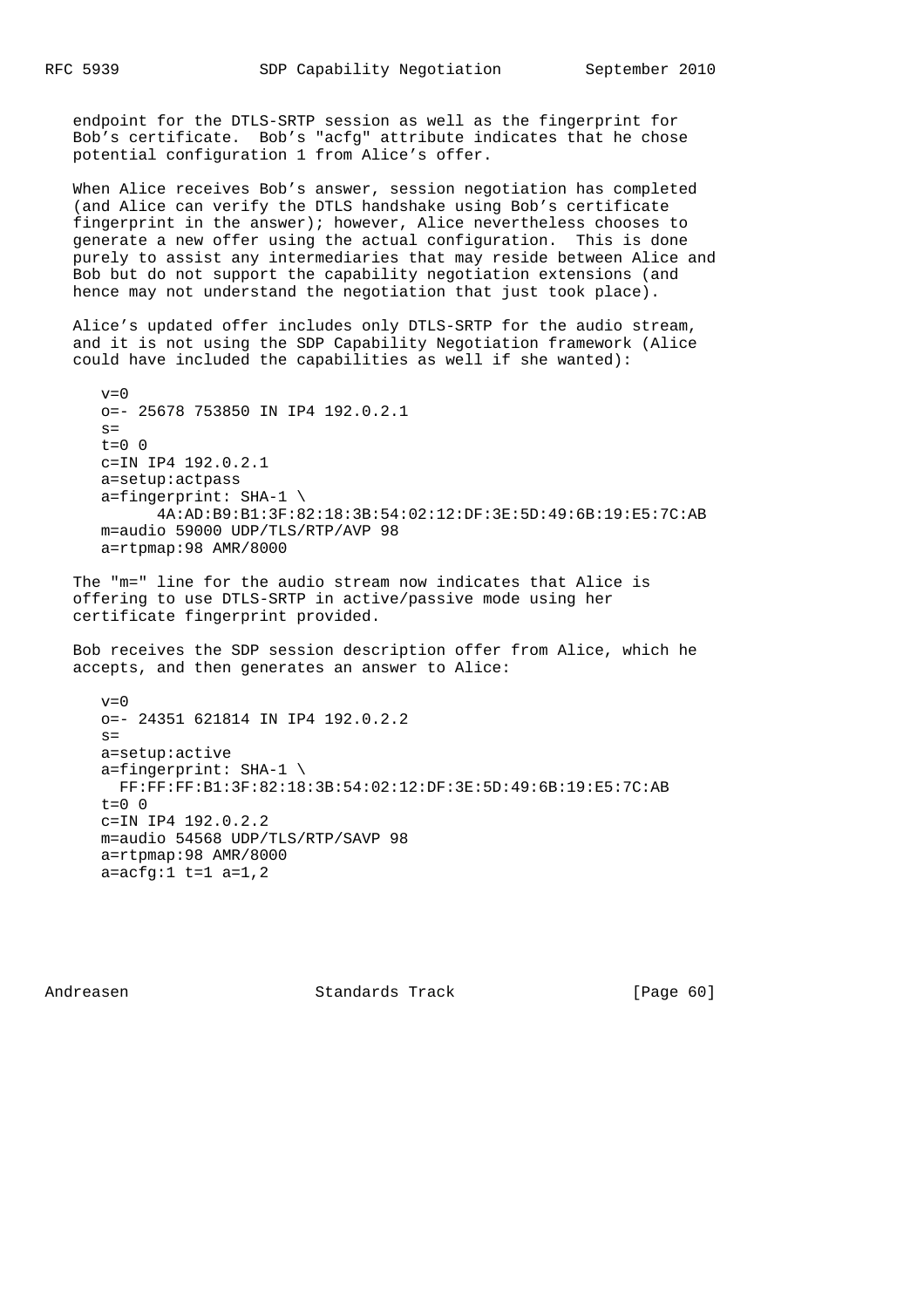Bob includes the same "setup:active" and fingerprint attributes as before, and the session proceeds without change. Although Bob did not include any capabilities in his answer, he could have done so if he wanted.

 Note that in this particular example, the answerer supported the capability extensions defined here; however, had he not, the answerer would simply have ignored the new attributes received in step 1 and accepted the offer to use normal RTP. In that case, the following answer would have been generated in step 2 instead:

```
v=0 o=- 24351 621814 IN IP4 192.0.2.2
s=t=0 0
 c=IN IP4 192.0.2.2
 m=audio 54568 RTP/AVP 98
 a=rtpmap:98 AMR/8000
```
 Finally, if Bob had chosen to use SDP security descriptions instead of DTLS-SRTP, the following answer would have been generated:

 $v=0$  o=- 24351 621814 IN IP4 192.0.2.2  $s=$  $t=0$  0 c=IN IP4 192.0.2.2 m=audio 54568 RTP/SAVP 98 a=rtpmap:98 AMR/8000 a=crypto:1 AES\_CM\_128\_HMAC\_SHA1\_32 inline:WSJ+PSdFcGdUJShpX1ZjNzB4d1BINUAvLEw6UzF3|2^20|1:32  $a=acfq:2 t=2 a=3$ 

4.3. Best-Effort SRTP with Session-Level MIKEY and Media-Level Security Descriptions

 The following example illustrates how to use the SDP Capability Negotiation extensions to support so-called Best-Effort Secure RTP as well as alternative keying mechanisms, more specifically MIKEY [RFC3830] and SDP security descriptions. The offerer (Alice) wants to establish an audio and video session. Alice prefers to use session-level MIKEY as the key management protocol, but supports SDP security descriptions as well.

 The example is illustrated by the offer/answer exchange below, where Alice sends an offer to Bob:

Andreasen Standards Track [Page 61]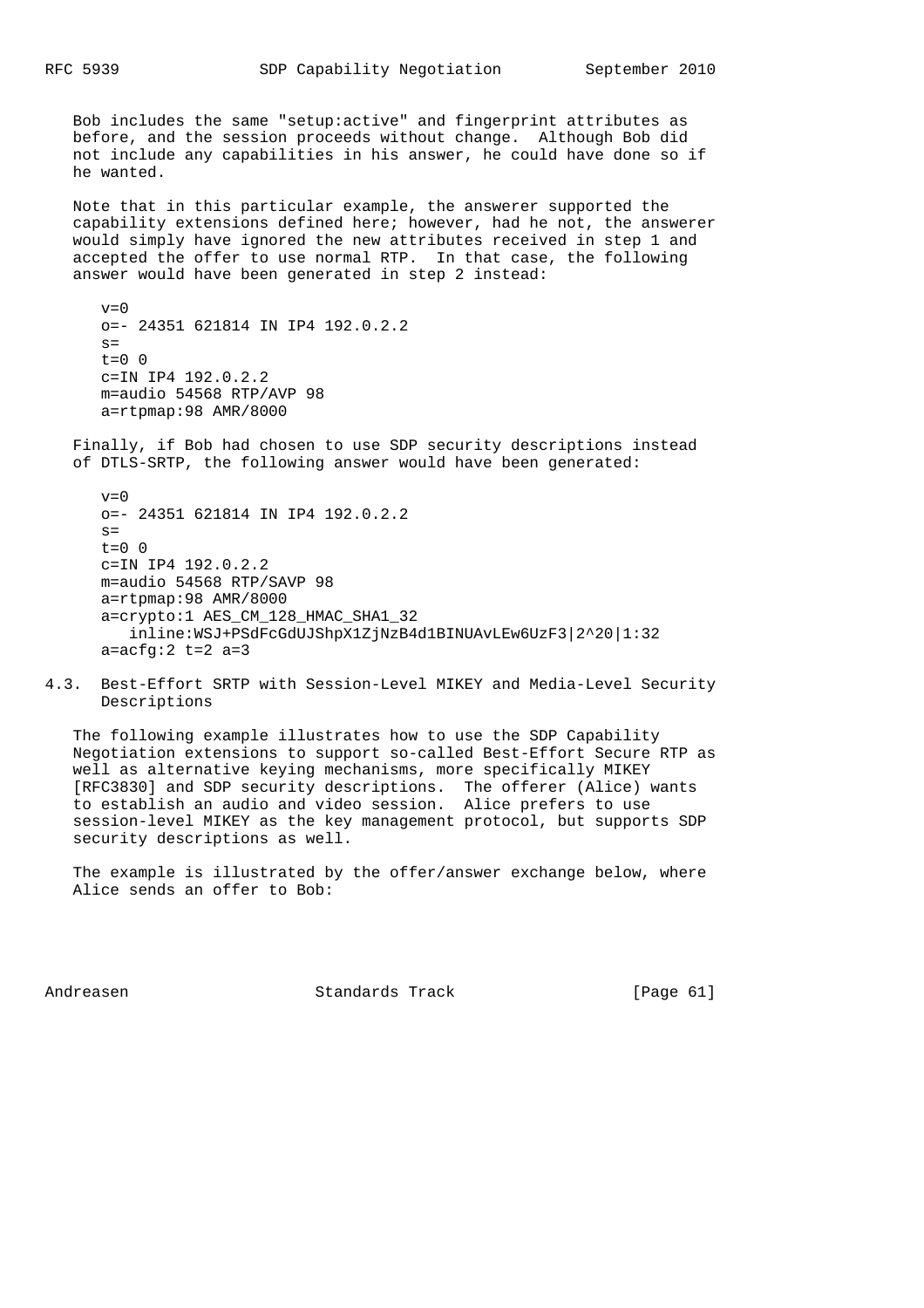# Alice Bob

```
 | (1) Offer (RTP/[S]AVP[F], SDES|MIKEY) |
           |--------------------------------------->|
 | |
           | (2) Answer (RTP/SAVP, SDES) |
           |<---------------------------------------|
 | |
           | (3) Offer (RTP/SAVP, SDES) |
           |--------------------------------------->|
 | |
           | (4) Answer (RTP/SAVP, SDES) |
           |<---------------------------------------|
 | |
```
 Alice's offer includes an audio and a video stream. The audio stream offers use of plain RTP and Secure RTP as alternatives, whereas the video stream offers use of plain RTP, RTP with RTCP-based feedback, Secure RTP, and Secure RTP with RTCP-based feedback as alternatives:

```
v=0 o=- 25678 753849 IN IP4 192.0.2.1
s=t=0 0
 c=IN IP4 192.0.2.1
 a=acap:1 key-mgmt:mikey AQAFgM0XflABAAAAAAAAAAAAAAsAyO...
 a=tcap:1 RTP/SAVPF RTP/SAVP RTP/AVPF
 m=audio 59000 RTP/AVP 98
 a=rtpmap:98 AMR/8000
a=acap:2 crypto:1 AES CM 128 HMAC SHA1 32
   inline:NzB4d1BINUAvLEw6UzF3WSJ+PSdFcGdUJShpX1Zj|2^20|1:32
a = pcfg:1 t = 2 a = 1/2 m=video 52000 RTP/AVP 31
 a=rtpmap:31 H261/90000
 a=acap:3 crypto:1 AES_CM_128_HMAC_SHA1_80
   inline:d0RmdmcmVCspeEc3QGZiNWpVLFJhQX1cfHAwJSoj|2^20|1:32
 a=acap:4 rtcp-fb:* nack
a = pcfg:1 t = 1 a = 1, 4 | 3, 4a = pcfg:2 t = 2 a = 1|3a = pcfg:3 t = 3 a = 4
```
 The potential configuration for the audio stream specifies use of transport capability 2 (RTP/SAVP) and either attribute capability 1 (session-level MIKEY as the keying mechanism) or 2 (SDP security descriptions as the keying mechanism). Support for either of these attribute capabilities is mandatory. There are three potential configurations for the video stream.

Andreasen Standards Track [Page 62]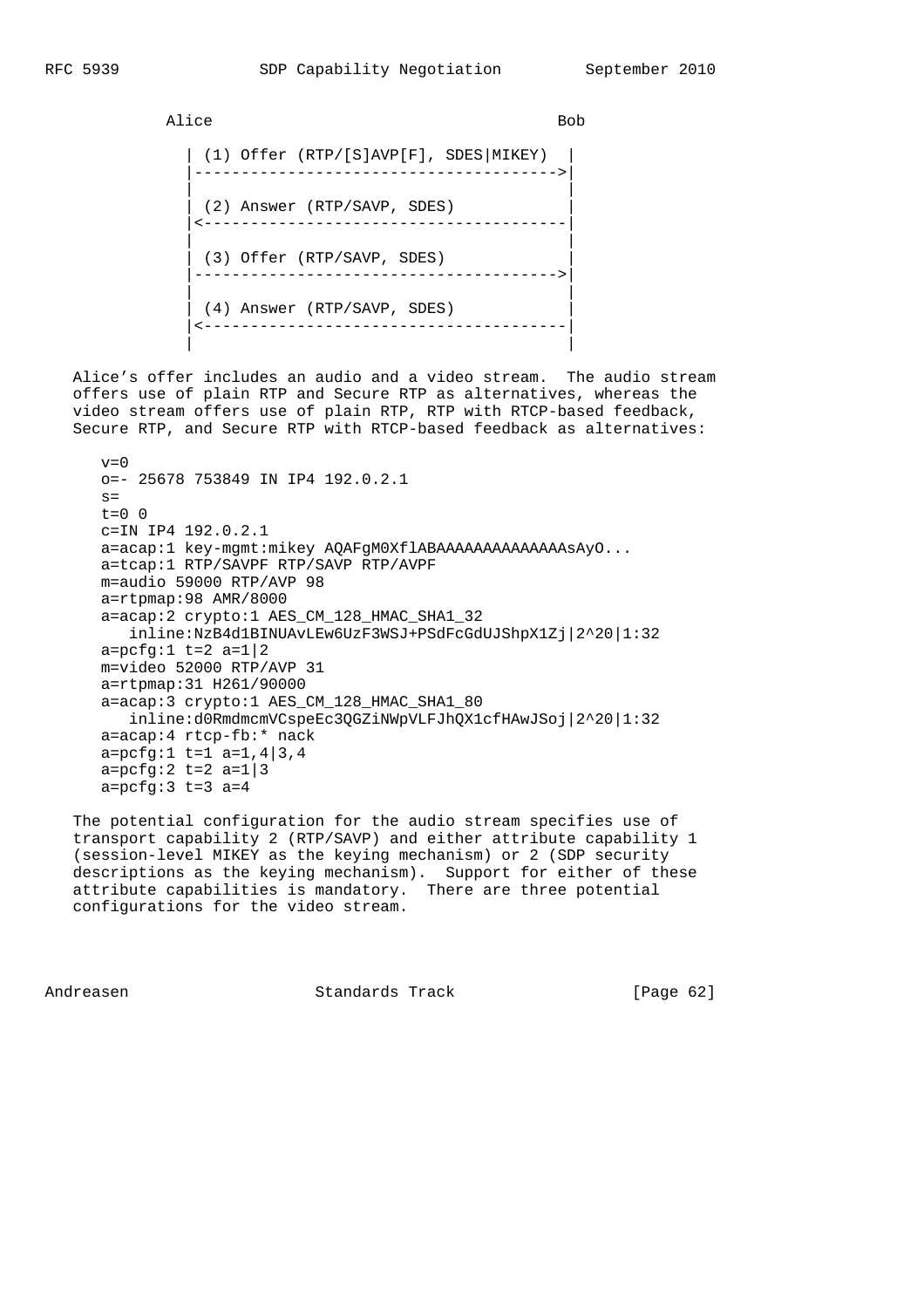- o The first configuration with configuration number 1 uses transport capability 1 (RTP/SAVPF) with either attribute capabilities 1 and 4 (session-level MIKEY and the "rtcp-fb" attribute) or attribute capabilities 3 and 4 (SDP security descriptions and the "rtcp-fb" attribute). In this example, the offerer insists on not only the keying mechanism being supported, but also that the "rtcp-fb" attribute is supported with the value indicated. Consequently, all the attribute capabilities are marked as mandatory in this potential configuration.
- The second configuration with configuration number 2 uses transport capability 2 (RTP/SAVP) and either attribute capability 1 (session-level MIKEY) or attribute capability 3 (SDP security descriptions). Both attribute capabilities are mandatory in this configuration.
- o The third configuration with configuration number 3 uses transport capability 3 (RTP/AVPF) and mandatory attribute capability 4 (the "rtcp-fb" attribute).

 Bob receives the SDP session description offer from Alice. Bob supports Secure RTP, Secure RTP with RTCP-based feedback and the SDP Capability Negotiation extensions. Bob also supports SDP security descriptions, but not MIKEY, and hence he generates the following answer:

```
\overline{v}=-0 o=- 24351 621814 IN IP4 192.0.2.2
s=t=0 0
 c=IN IP4 192.0.2.2
 m=audio 54568 RTP/SAVP 98
 a=rtpmap:98 AMR/8000
 a=crypto:1 AES_CM_128_HMAC_SHA1_32
    inline:WSJ+PSdFcGdUJShpX1ZjNzB4d1BINUAvLEw6UzF3|2^20|1:32
a=acfg:1 t=2 a=2 m=video 55468 RTP/SAVPF 31
 a=rtpmap:31 H261/90000
 a=crypto:1 AES_CM_128_HMAC_SHA1_80
    inline:AwWpVLFJhQX1cfHJSojd0RmdmcmVCspeEc3QGZiN|2^20|1:32
 a=rtcp-fb:* nack
a = acfg:1 t = 1 a = 3,4
```
 For the audio stream, Bob accepted the use of Secure RTP, and hence the profile in the "m=" line is "RTP/SAVP". Bob also includes a "crypto" attribute with his own keying material, and an "acfg" attribute identifying actual configuration 1 for the audio media stream from the offer, using transport capability 2 (RTP/SAVP) and

Andreasen Standards Track [Page 63]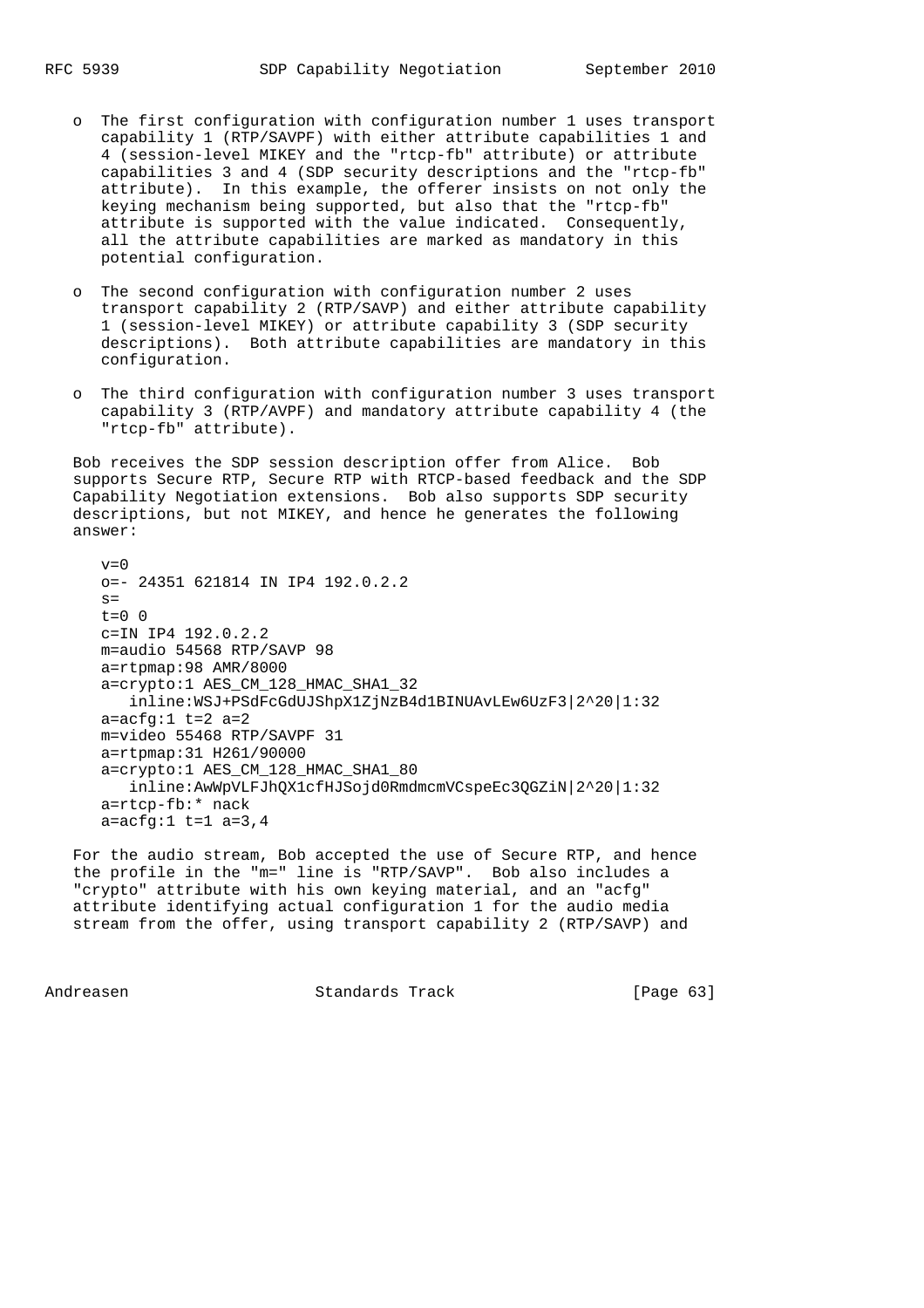attribute capability 2 (the "crypto" attribute from the offer). For the video stream, Bob accepted the use of Secure RTP with RTCP-based feedback, and hence the profile in the "m=" line is "RTP/SAVPF". Bob also includes a "crypto" attribute with his own keying material, and an "acfg" attribute identifying actual configuration 1 for the video stream from the offer, using transport capability 1 (RTP/SAVPF) and attribute capabilities 3 (the "crypto" attribute from the offer) and 4 (the "rtcp-fb" attribute from the offer).

When Alice receives Bob's answer, session negotiation has completed; however, Alice nevertheless chooses to generate a new offer using the actual configuration. This is done purely to assist any intermediaries that may reside between Alice and Bob but do not support the capability negotiation extensions (and hence may not understand the negotiation that just took place).

 Alice's updated offer includes only SRTP for the audio stream SRTP with RTCP-based feedback for the video stream, and it is not using the SDP Capability Negotiation framework (Alice could have included the capabilities as well is she wanted):

 $v=0$  o=- 25678 753850 IN IP4 192.0.2.1  $s=$  $t=0$  0 c=IN IP4 192.0.2.1 m=audio 59000 RTP/SAVP 98 a=rtpmap:98 AMR/8000 a=crypto:1 AES\_CM\_128\_HMAC\_SHA1\_32 inline:NzB4d1BINUAvLEw6UzF3WSJ+PSdFcGdUJShpX1Zj|2^20|1:32 m=video 52000 RTP/SAVPF 31 a=rtpmap:31 H261/90000 a=crypto:1 AES\_CM\_128\_HMAC\_SHA1\_80 inline:d0RmdmcmVCspeEc3QGZiNWpVLFJhQX1cfHAwJSoj|2^20|1:32 a=rtcp-fb:\* nack

 The "m=" line for the audio stream now indicates that Alice is offering to use Secure RTP with PCMU or G.729, whereas the "m=" line for the video stream indicates that Alice is offering to use Secure RTP with RTCP-based feedback and H.261. Each media stream includes a "crypto" attribute, which provides the SRTP keying material, with the same value again.

Andreasen Standards Track [Page 64]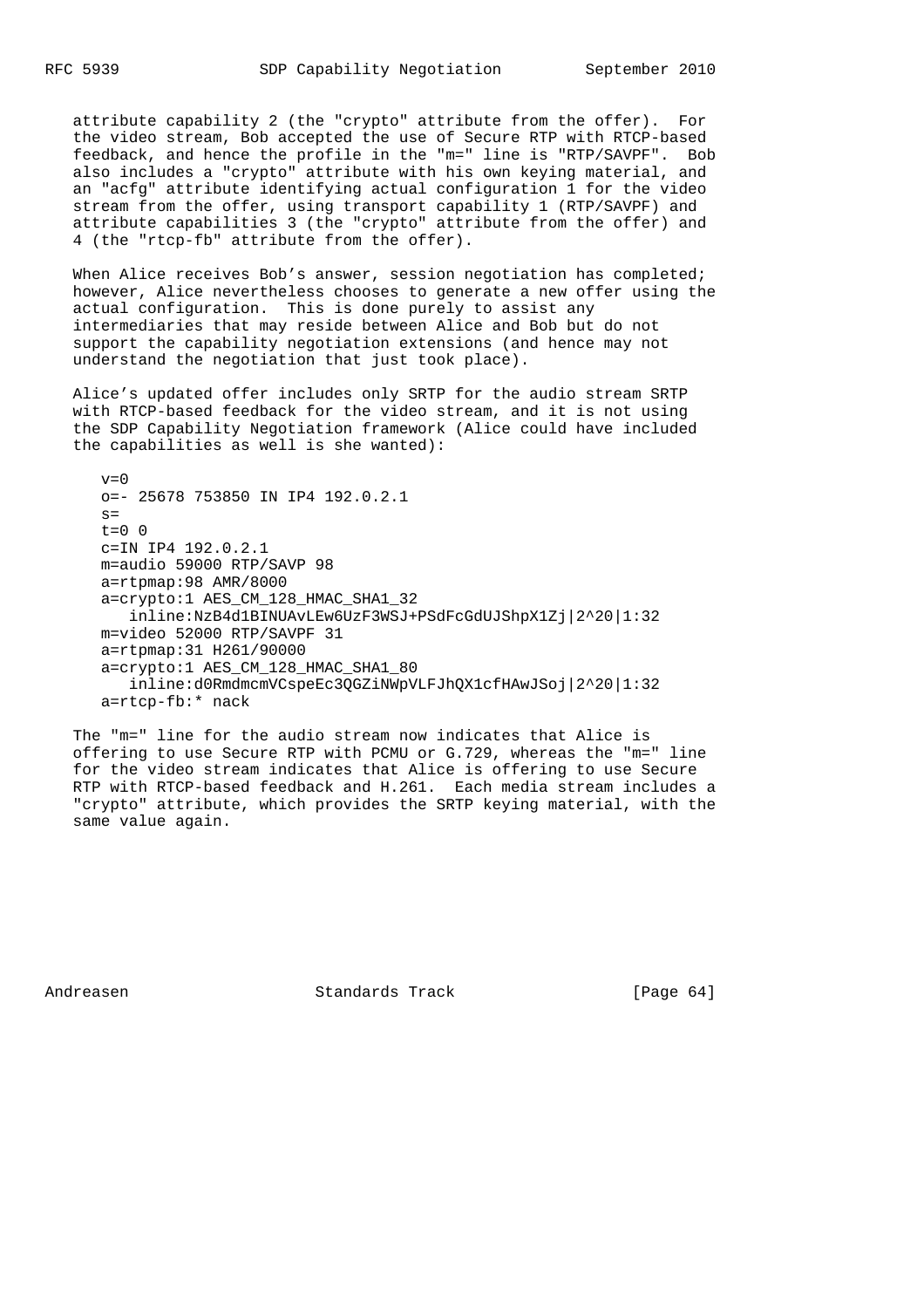Bob receives the SDP session description offer from Alice, which he accepts, and then generates an answer to Alice:

```
\overline{v} = 0 o=- 24351 621815 IN IP4 192.0.2.2
s=t=0 0
 c=IN IP4 192.0.2.2
 m=audio 54568 RTP/SAVP 98
 a=rtpmap:98 AMR/8000
 a=crypto:1 AES_CM_128_HMAC_SHA1_32
   inline:WSJ+PSdFcGdUJShpX1ZjNzB4d1BINUAvLEw6UzF3|2^20|1:32
 m=video 55468 RTP/SAVPF 31
 a=rtpmap:31 H261/90000
 a=crypto:1 AES_CM_128_HMAC_SHA1_80
    inline:AwWpVLFJhQX1cfHJSojd0RmdmcmVCspeEc3QGZiN|2^20|1:32
 a=rtcp-fb:* nack
```
 Bob includes the same "crypto" attribute as before, and the session proceeds without change. Although Bob did not include any capabilities in his answer, he could have done so if he wanted.

 Note that in this particular example, the answerer supported the capability extensions defined here; however, had he not, the answerer would simply have ignored the new attributes received in step 1 and accepted the offer to use normal RTP. In that case, the following answer would have been generated in step 2 instead:

```
v=0 o=- 24351 621814 IN IP4 192.0.2.2
s=t=0 0
 c=IN IP4 192.0.2.2
 m=audio 54568 RTP/AVP 98
 a=rtpmap:98 AMR/8000
 m=video 55468 RTP/AVP 31
 a=rtpmap:31 H261/90000
 a=rtcp-fb:* nack
```
 Finally, if Bob had chosen to use session-level MIKEY instead of SDP security descriptions, the following answer would have been generated:

Andreasen Standards Track [Page 65]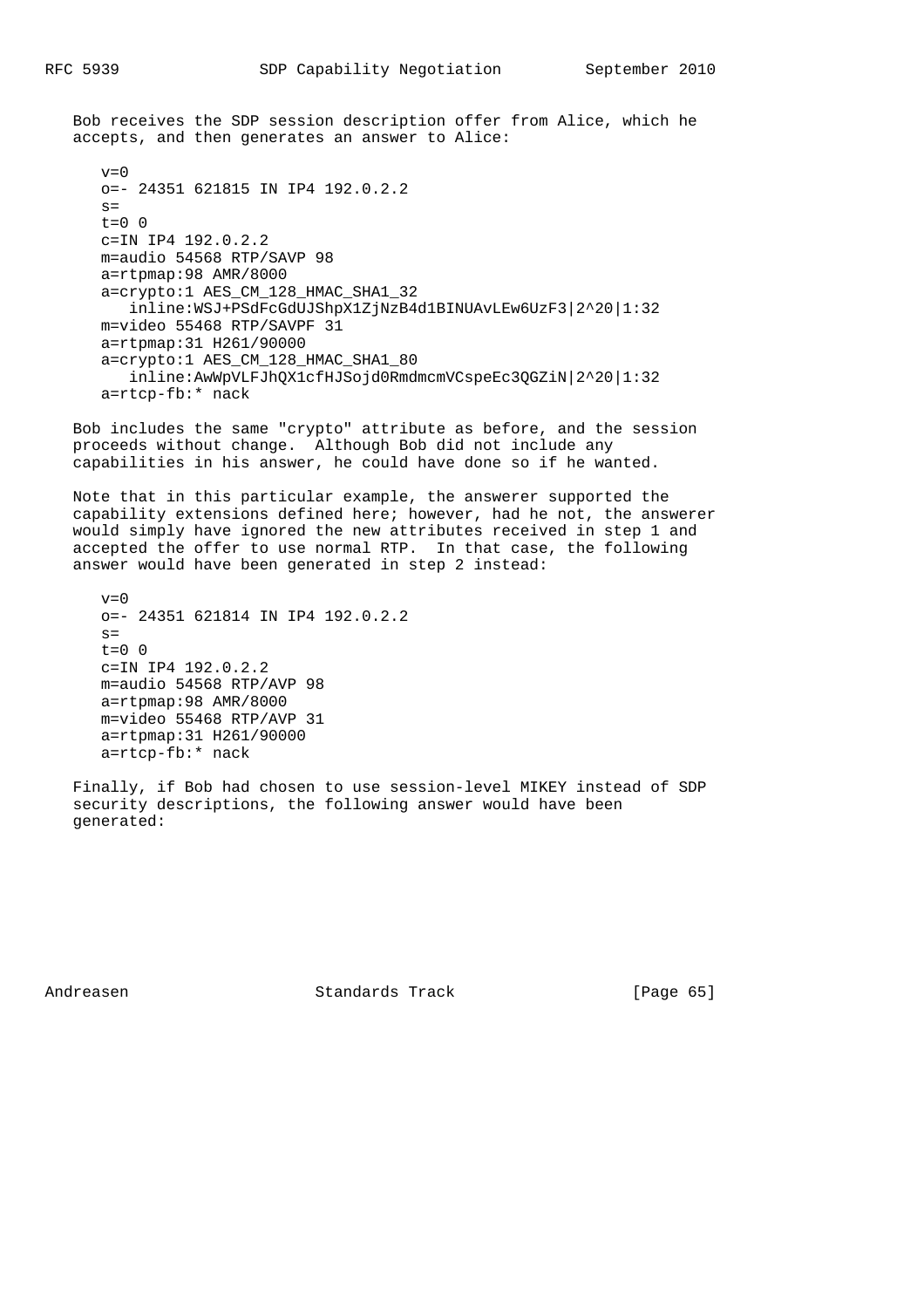$v=0$  o=- 24351 621814 IN IP4 192.0.2.2  $s=$  $t=0$  0 c=IN IP4 192.0.2.2 a=key-mgmt:mikey AQEFgM0XflABAAAAAAAAAAAAAAYAyO... m=audio 54568 RTP/SAVP 98 a=rtpmap:98 AMR/8000  $a = acfg:1 t=2 a=1$  m=video 55468 RTP/SAVPF 31 a=rtpmap:31 H261/90000 a=rtcp-fb:\* nack  $a = acfg:1 t = 1 a = 1,4$ 

 It should be noted, that although Bob could have chosen session-level MIKEY for one media stream, and SDP security descriptions for another media stream, there are no well-defined offerer processing rules of the resulting answer for this, and hence the offerer may incorrectly assume use of MIKEY for both streams. To avoid this, if the answerer chooses session-level MIKEY, then all Secure RTP-based media streams SHOULD use MIKEY (this applies irrespective of whether or not SDP Capability Negotiation is being used). Use of media-level MIKEY does not have a similar constraint.

4.4. SRTP with Session-Level MIKEY and Media-Level Security Descriptions as Alternatives

 The following example illustrates how to use the SDP Capability Negotiation framework to negotiate use of either MIKEY or SDP security descriptions, when one of them is included as part of the actual configuration, and the other one is being selected. The offerer (Alice) wants to establish an audio and video session. Alice prefers to use session-level MIKEY as the key management protocol, but supports SDP security descriptions as well.

 The example is illustrated by the offer/answer exchange below, where Alice sends an offer to Bob:

Alice Bob | (1) Offer (RTP/[S]AVP[F], SDES|MIKEY) | |--------------------------------------->| | | | (2) Answer (RTP/SAVP, SDES) | |<---------------------------------------| | |

Andreasen Standards Track [Page 66]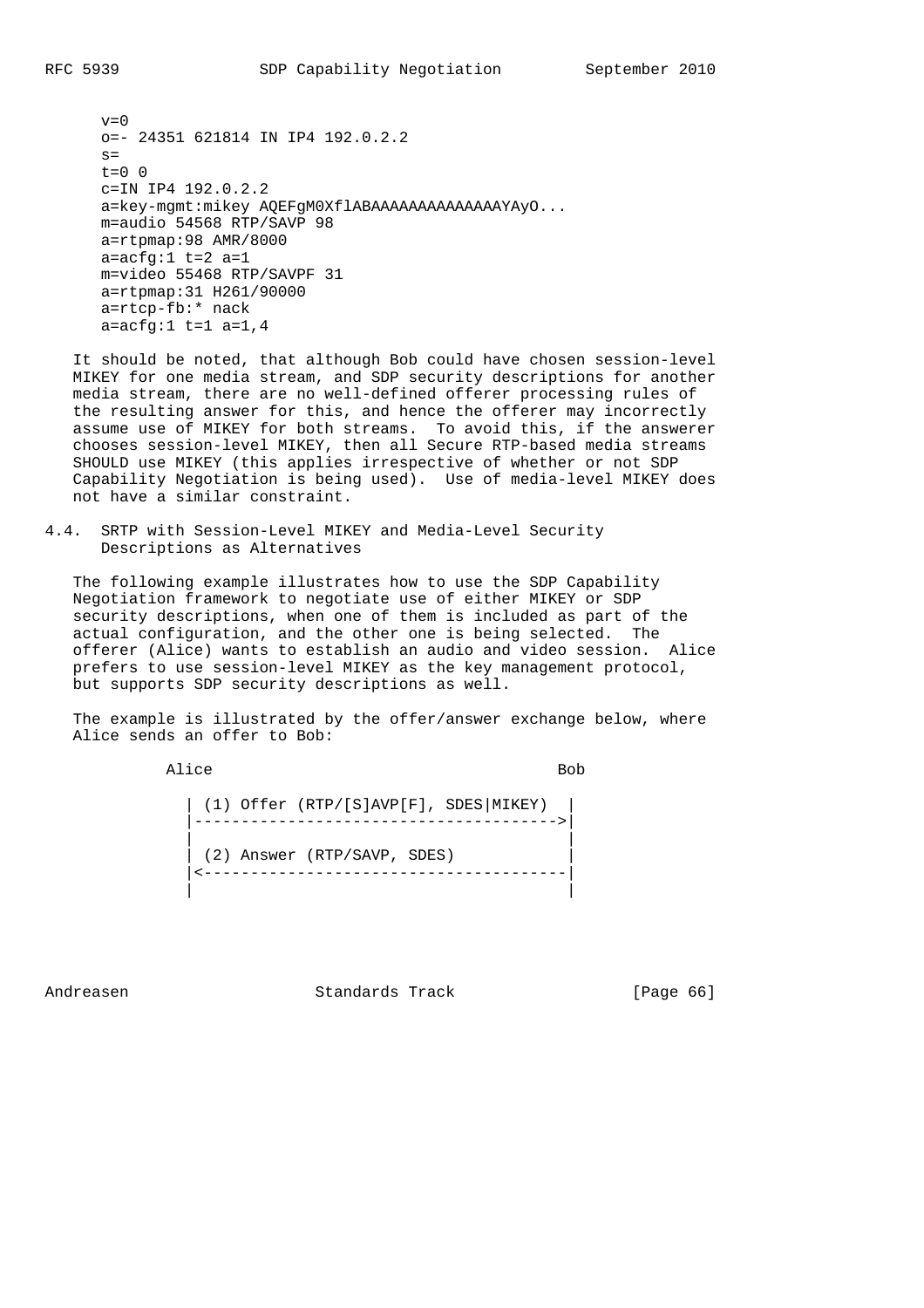Alice's offer includes an audio and a video stream. Both the audio and the video stream offer use of Secure RTP:  $\overline{v} = 0$  o=- 25678 753849 IN IP4 192.0.2.1  $s=$  $t=0$  0 c=IN IP4 192.0.2.1 a=key-mgmt:mikey AQAFgM0XflABAAAAAAAAAAAAAAsAyO... m=audio 59000 RTP/SAVP 98 a=rtpmap:98 AMR/8000 a=acap:1 crypto:1 AES CM 128 HMAC SHA1 32 inline:NzB4d1BINUAvLEw6UzF3WSJ+PSdFcGdUJShpX1Zj|2^20|1:32  $a = pcfq:1$   $a = -s:1$  m=video 52000 RTP/SAVP 31 a=rtpmap:31 H261/90000 a=acap:2 crypto:1 AES\_CM\_128\_HMAC\_SHA1\_80 inline:d0RmdmcmVCspeEc3QGZiNWpVLFJhQX1cfHAwJSoj|2^20|1:32  $a = pcfg:1 a = -s:2$ 

 Alice does not know whether Bob supports MIKEY or SDP security descriptions. She could include attributes for both; however, the resulting procedures and potential interactions are not well defined. Instead, she places a session-level "key-mgmt" attribute for MIKEY in the actual configuration with SDP security descriptions as an alternative in the potential configuration. The potential configuration for the audio stream specifies that all session-level attributes are to be deleted (i.e., the session-level "a=key-mgmt" attribute) and that mandatory attribute capability 2 is to be used (i.e., the "crypto" attribute). The potential configuration for the video stream is similar, except it uses its own mandatory "crypto" attribute capability (2). Note how the deletion of the session-level attributes does not affect the media-level attributes.

 Bob receives the SDP session description offer from Alice. Bob supports Secure RTP and the SDP Capability Negotiation framework. Bob also supports both SDP security descriptions and MIKEY. Since the potential configuration is more preferred than the actual configuration, Bob (conceptually) generates an internal potential configuration SDP session description that contains the "crypto" attributes for the audio and video stream, but not the "key-mgmt" attribute for MIKEY, thereby avoiding any ambiguity between the two keying mechanisms. As a result, he generates the following answer:

Andreasen Standards Track [Page 67]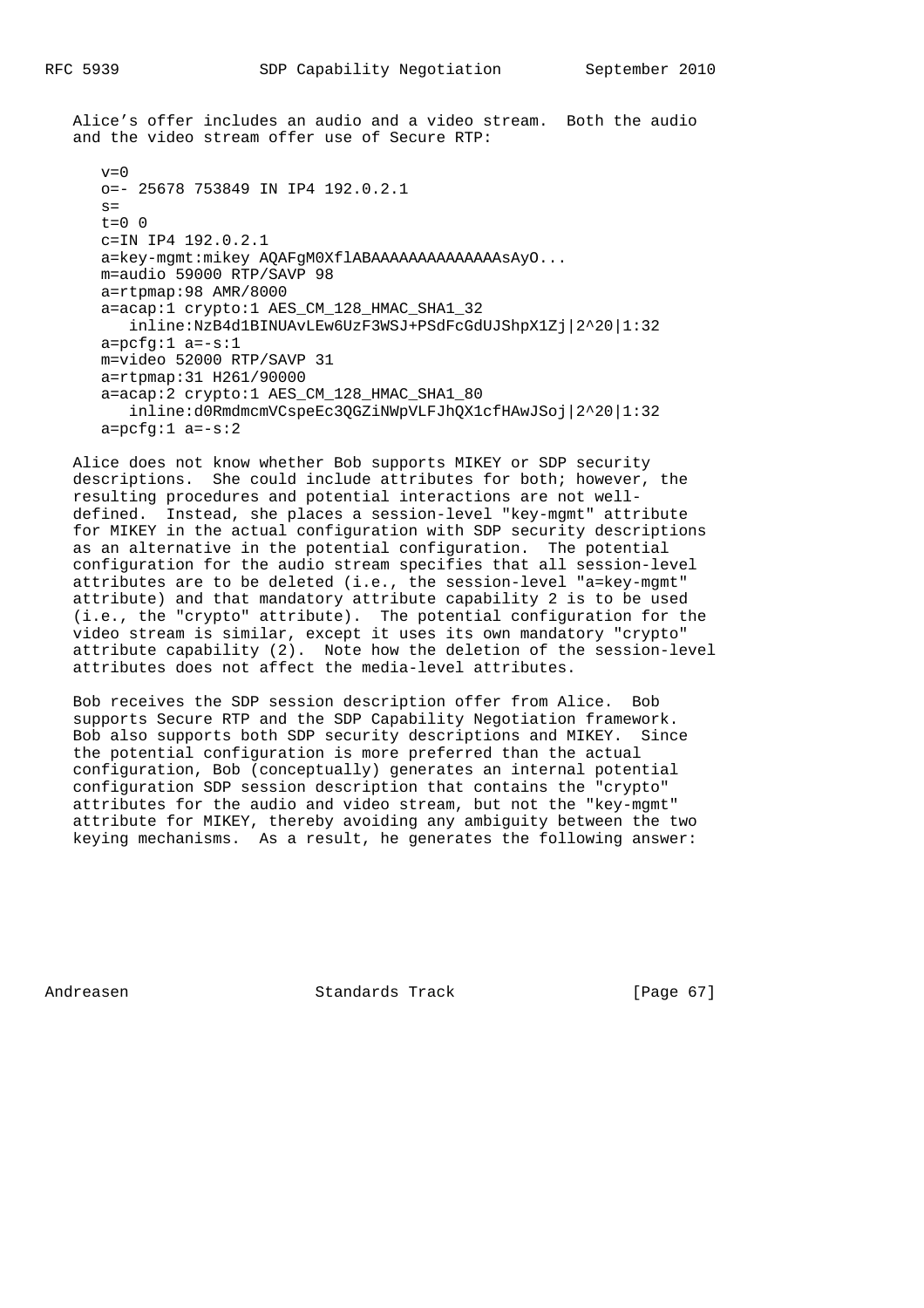```
v=0 o=- 24351 621814 IN IP4 192.0.2.2
s=t=0 0
 c=IN IP4 192.0.2.2
 m=audio 54568 RTP/SAVP 98
 a=rtpmap:98 AMR/8000
 a=crypto:1 AES_CM_128_HMAC_SHA1_32
   inline:WSJ+PSdFcGdUJShpX1ZjNzB4d1BINUAvLEw6UzF3|2^20|1:32
 a=acfg:1 a=-s:1
 m=video 55468 RTP/SAVP 31
 a=rtpmap:31 H261/90000
 a=crypto:1 AES_CM_128_HMAC_SHA1_80
   inline:AwWpVLFJhQX1cfHJSojd0RmdmcmVCspeEc3QGZiN|2^20|1:32
a = acfg:1 a = -s:2
```
 For the audio stream, Bob accepted the use of Secure RTP using SDP security descriptions. Bob therefore includes a "crypto" attribute with his own keying material, and an "acfg" attribute identifying the actual configuration 1 for the audio media stream from the offer, with the delete-attributes ("-s") and attribute capability 1 (the "crypto" attribute from the offer). For the video stream, Bob also accepted the use of Secure RTP using SDP security descriptions. Bob therefore includes a "crypto" attribute with his own keying material, and an "acfg" attribute identifying actual configuration 1 for the video stream from the offer, with the delete-attributes ("-s") and attribute capability 2.

 Below, we illustrate the offer SDP session description, when Bob instead offers the "crypto" attribute as the actual configuration keying mechanism and "key-mgmt" as the potential configuration:

Andreasen Standards Track [Page 68]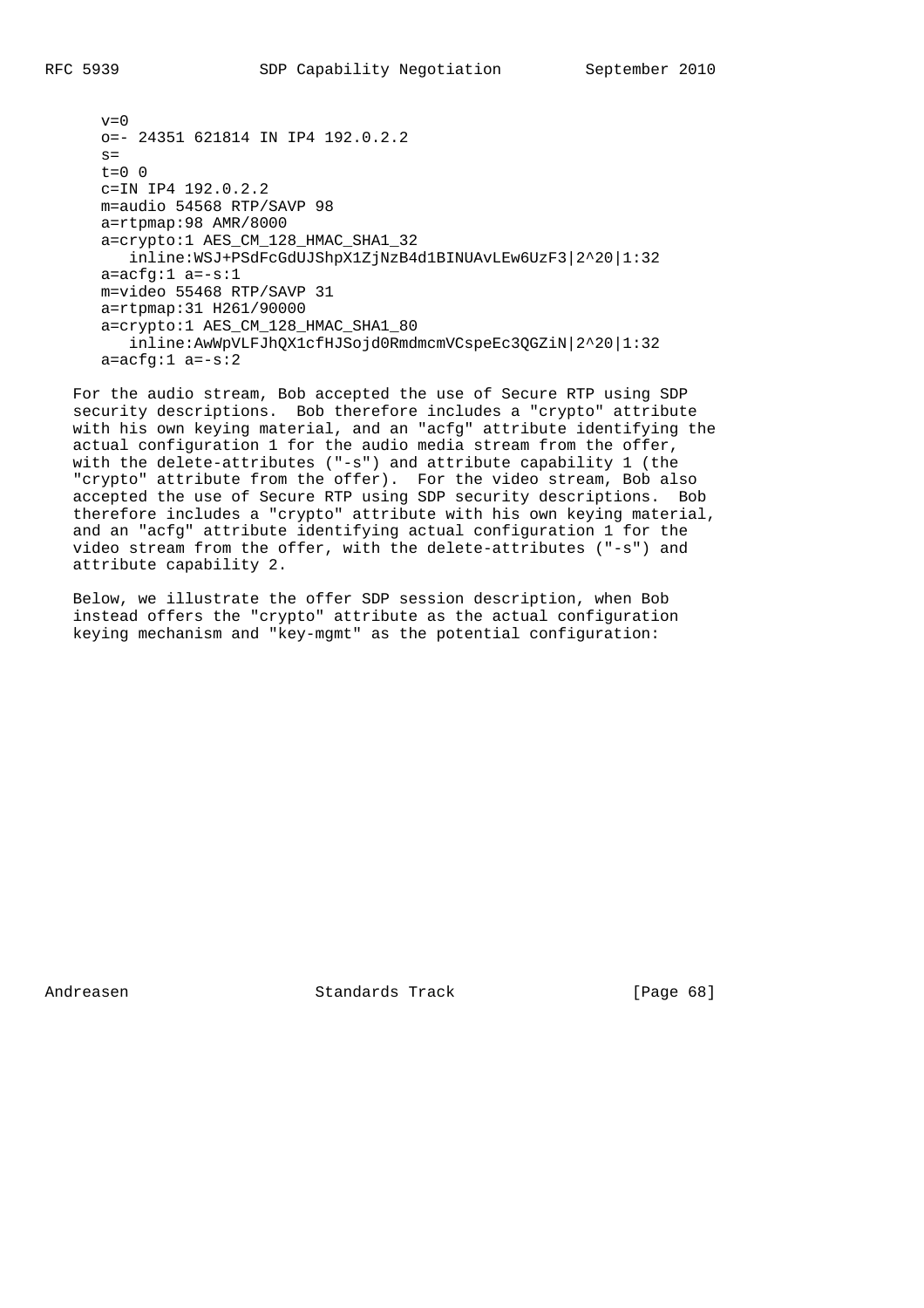```
v=0 o=- 25678 753849 IN IP4 192.0.2.1
\sigma =
t=0 0
 c=IN IP4 192.0.2.1
 a=acap:1 key-mgmt:mikey AQAFgM0XflABAAAAAAAAAAAAAAsAyO...
 m=audio 59000 RTP/SAVP 98
 a=rtpmap:98 AMR/8000
 a=crypto:1 AES_CM_128_HMAC_SHA1_32
   inline:NzB4d1BINUAvLEw6UzF3WSJ+PSdFcGdUJShpX1Zj|2^20|1:32
 a=acap:2 rtpmap:98 AMR/8000
a = pcfq:1 a = -m:1,2 m=video 52000 RTP/SAVP 31
 a=rtpmap:31 H261/90000
 a=acap:3 crypto:1 AES_CM_128_HMAC_SHA1_80
   inline:d0RmdmcmVCspeEc3QGZiNWpVLFJhQX1cfHAwJSoj|2^20|1:32
 a=acap:4 rtpmap:31 H261/90000
a = pcfq:1 a = -m:1,4
```
 Note how we this time need to perform delete-attributes at the media level instead of the session level. When doing that, all attributes from the actual configuration SDP session description, including the rtpmaps provided, are removed. Consequently, we had to include these rtpmaps as capabilities as well, and then include them in the potential configuration, thereby effectively recreating the original "rtpmap" attributes in the resulting potential configuration SDP session description.

# 5. Security Considerations

 The SDP Capability Negotiation framework is defined to be used within the context of the offer/answer model, and hence all the offer/answer security considerations apply here as well [RFC3264]. Similarly, the Session Initiation Protocol (SIP) uses SDP and the offer/answer model, and hence, when used in that context, the SIP security considerations apply as well [RFC3261].

 However, SDP Capability Negotiation introduces additional security issues. Its use as a mechanism to enable alternative transport protocol negotiation (secure and non-secure) as well as its ability to negotiate use of more or less secure keying methods and material warrant further security considerations. Also, the (continued) support for receiving media before answer combined with negotiation of alternative transport protocols (secure and non-secure) warrants further security considerations. We discuss these issues below.

Andreasen Standards Track [Page 69]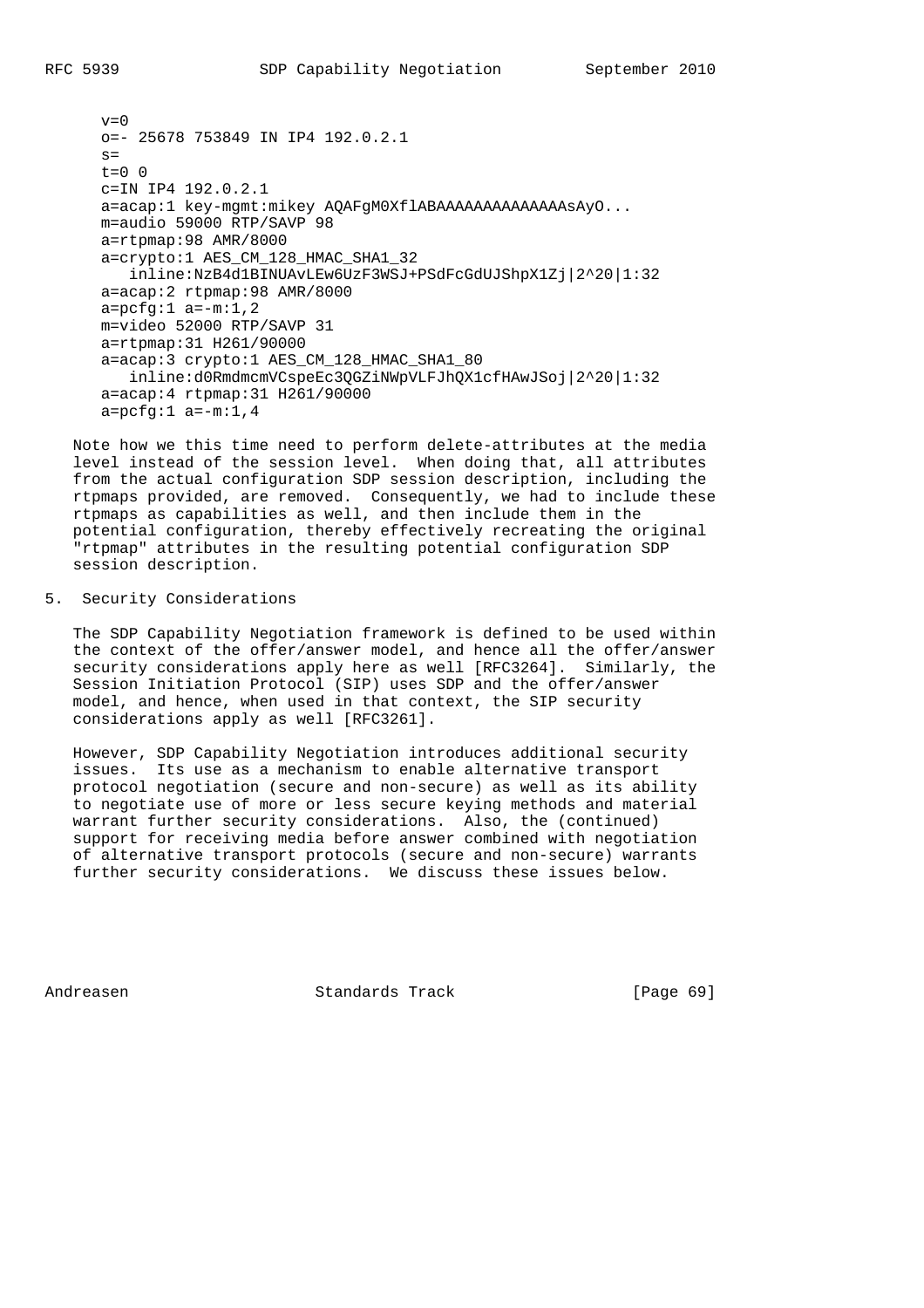The SDP Capability Negotiation framework allows for an offered media stream to both indicate and support various levels of security for that media stream. Different levels of security can for example be negotiated by use of alternative attribute capabilities each indicating more or less secure keying methods as well as more or less strong ciphers. Since the offerer indicates support for each of these alternatives, he will presumably accept the answerer seemingly selecting any of the offered alternatives. If an attacker can modify the SDP session description offer, he can thereby force the negotiation of the weakest security mechanism that the offerer is willing to accept. This may enable the attacker to compromise the security of the negotiated media stream. Similarly, if the offerer wishes to negotiate use of a secure media stream (e.g., Secure RTP), but includes a non-secure media stream (e.g., plain RTP) as a valid (but less preferred) alternative, then an attacker that can modify the offered SDP session description will be able to force the establishment of an insecure media stream. The solution to both of these problems involves the use of integrity protection over the SDP session description. Ideally, this integrity protection provides end-to-end integrity protection in order to protect from any man-in the-middle attack; secure multiparts such as Secure/Multipurpose Internet Mail Extensions (S/MIME) [RFC5751] provide one such solution; however, S/MIME requires use and availability of a Public Key Infrastructure (PKI). A slightly less secure alternative when using SIP, but generally much easier to deploy in practice, is to use SIP Identity [RFC4474]; this requires the existence of an authentication service (see [RFC4474]). Although this mechanism still requires a PKI, it only requires that servers (as opposed to end-users) have third-party validatable certificates, which significantly reduces the barrier to entry by ordinary users. Yet another, and considerably less secure, alternative is to use hop-by hop security only, e.g., TLS or IPsec thereby ensuring the integrity of the offered SDP session description on a hop-by-hop basis. This is less secure because SIP allows partially trusted intermediaries on the signaling path, and such intermediaries processing the SIP request at each hop would be able to perform a man-in-the-middle attack by modifying the offered SDP session description. In simple architectures where the two UA's proxies communicate directly, the security provided by this method is roughly comparable to that provided by the previously discussed signature-based mechanisms.

 Per the normal offer/answer procedures, as soon as the offerer has generated an offer, the offerer must be prepared to receive media in accordance with that offer. The SDP Capability Negotiation preserves that behavior for the actual configuration in the offer; however, the offerer has no way of knowing which configuration (actual or potential) was selected by the answerer, until an answer indication is received. This opens up a new security issue where an attacker

Andreasen Standards Track [Page 70]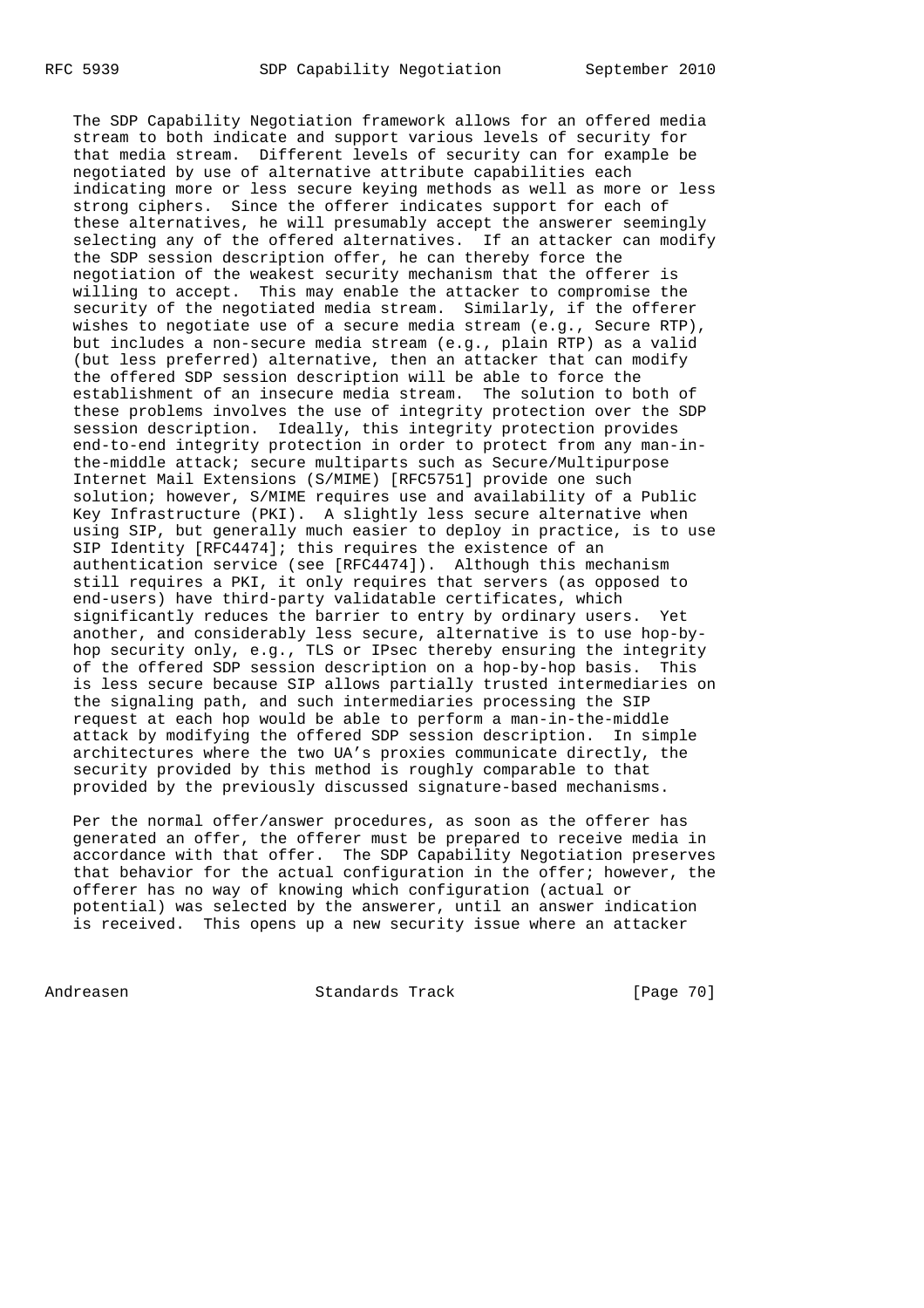may be able to interject media towards the offerer until the answer is received. For example, the offerer may use plain RTP as the actual configuration and Secure RTP as an alternative potential configuration. Even though the answerer selects Secure RTP, the offerer will not know that until he receives the answer, and hence an attacker will be able to send media to the offerer meanwhile. The easiest protection against such an attack is to not offer use of the non-secure media stream in the actual configuration; however, that may in itself have undesirable side effects: If the answerer does not support the secure media stream and also does not support the capability negotiation framework, then negotiation of the media stream will fail. Alternatively, SDP security preconditions [RFC5027] can be used. This will ensure that media is not flowing until session negotiation has completed and hence the selected configuration is known. Use of preconditions however requires both sides to support them. If they don't, and use of them is required, the session will fail. As a (limited) work around to this, it is RECOMMENDED that SIP entities generate an answer SDP session description and send it to the offerer as soon as possible, for example, in a 183 Session Progress message. This will limit the time during which an attacker can send media to the offerer. Section 3.9 presents other alternatives as well.

 Additional security considerations apply to the answer SDP session description as well. The actual configuration attribute tells the offerer on which potential configuration the answer was based, and hence an attacker that can either modify or remove the actual configuration attribute in the answer can cause session failure as well as extend the time window during which the offerer will accept incoming media that does not conform to the actual answer. The solutions to this SDP session description answer integrity problem are the same as for the offer, i.e., use of end-to-end integrity protection, SIP identity, or hop-by-hop protection. The mechanism to use depends on the mechanisms supported by the offerer as well as the acceptable security trade offs.

 As described in Sections 3.1 and 3.11, SDP Capability Negotiation conceptually allows an offerer to include many different offers in a single SDP session description. This can cause the answerer to process a large number of alternative potential offers, which can consume significant memory and CPU resources. An attacker can use this amplification feature to launch a denial-of-service attack against the answerer. The answerer must protect itself from such attacks. As explained in Section 3.11, the answerer can help reduce the effects of such an attack by first discarding all potential configurations that contain unsupported transport protocols, unsupported or invalid mandatory attribute capabilities, or unsupported mandatory extension configurations. The answerer should

Andreasen Standards Track [Page 71]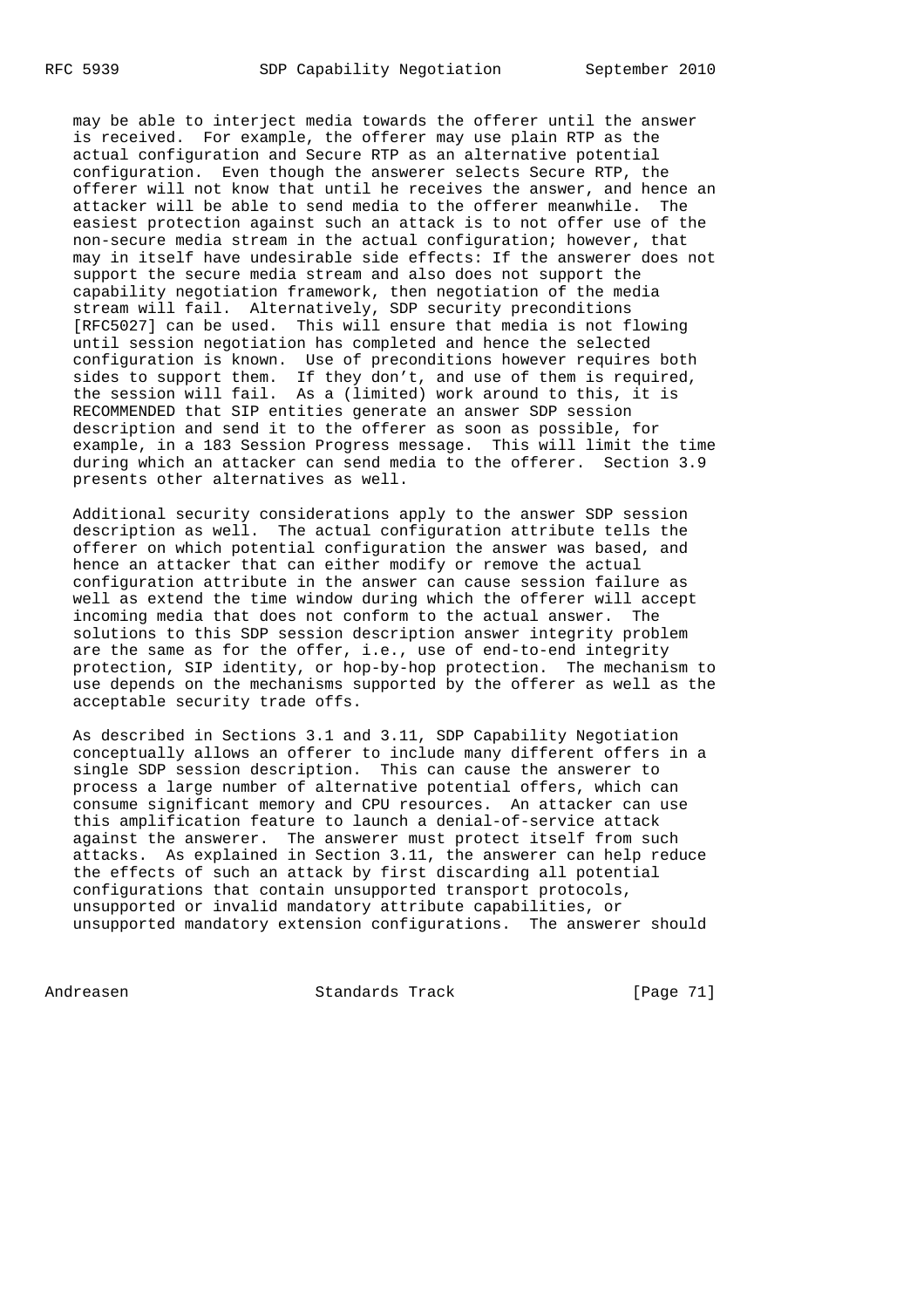also look out for potential configurations that are designed to pass the above test, but nevertheless produce a large number of potential configuration SDP session descriptions that cannot be supported.

 A possible way of achieving that is for an attacker to find a valid session-level attribute that causes conflicts or otherwise interferes with individual media description configurations. At the time of publication of this document, we do not know of such an SDP attribute; however, this does not mean it does not exist, or that it will not exist in the future. If such attributes are found to exist, implementers should explicitly protect against them.

 A significant number of valid and supported potential configurations may remain. However, since all of those contain only valid and supported transport protocols and attributes, it is expected that only a few of them will need to be processed on average. Still, the answerer must ensure that it does not needlessly consume large amounts of memory or CPU resources when processing those as well as be prepared to handle the case where a large number of potential configurations still need to be processed.

#### 6. IANA Considerations

#### 6.1. New SDP Attributes

The IANA has registered the following new SDP attributes:

|          | Attribute name:     | csup                                                               |
|----------|---------------------|--------------------------------------------------------------------|
|          | Long form name:     | Supported capability negotiation extensions                        |
|          | Type of attribute:  | Session-level and media-level                                      |
|          | Subject to charset: | Nο                                                                 |
| Purpose: |                     | Option tags for supported SDP Capability<br>Negotiation extensions |
|          | Appropriate values: | See Section 3.3.1 of RFC 5939                                      |
|          | Contact name:       | Flemming Andreasen, fandreas@cisco.com                             |
|          | Attribute name:     | creq                                                               |
|          | Long form name:     | Required capability negotiation extensions                         |
|          | Type of attribute:  | Session-level and media-level                                      |
|          | Subject to charset: | Nο                                                                 |
| Purpose: |                     | Option tags for required SDP Capability                            |
|          |                     | Negotiation extensions                                             |
|          | Appropriate values: | See Section 3.3.2 of RFC 5939                                      |
|          | Contact name:       | Flemming Andreasen, fandreas@cisco.com                             |

Andreasen Standards Track [Page 72]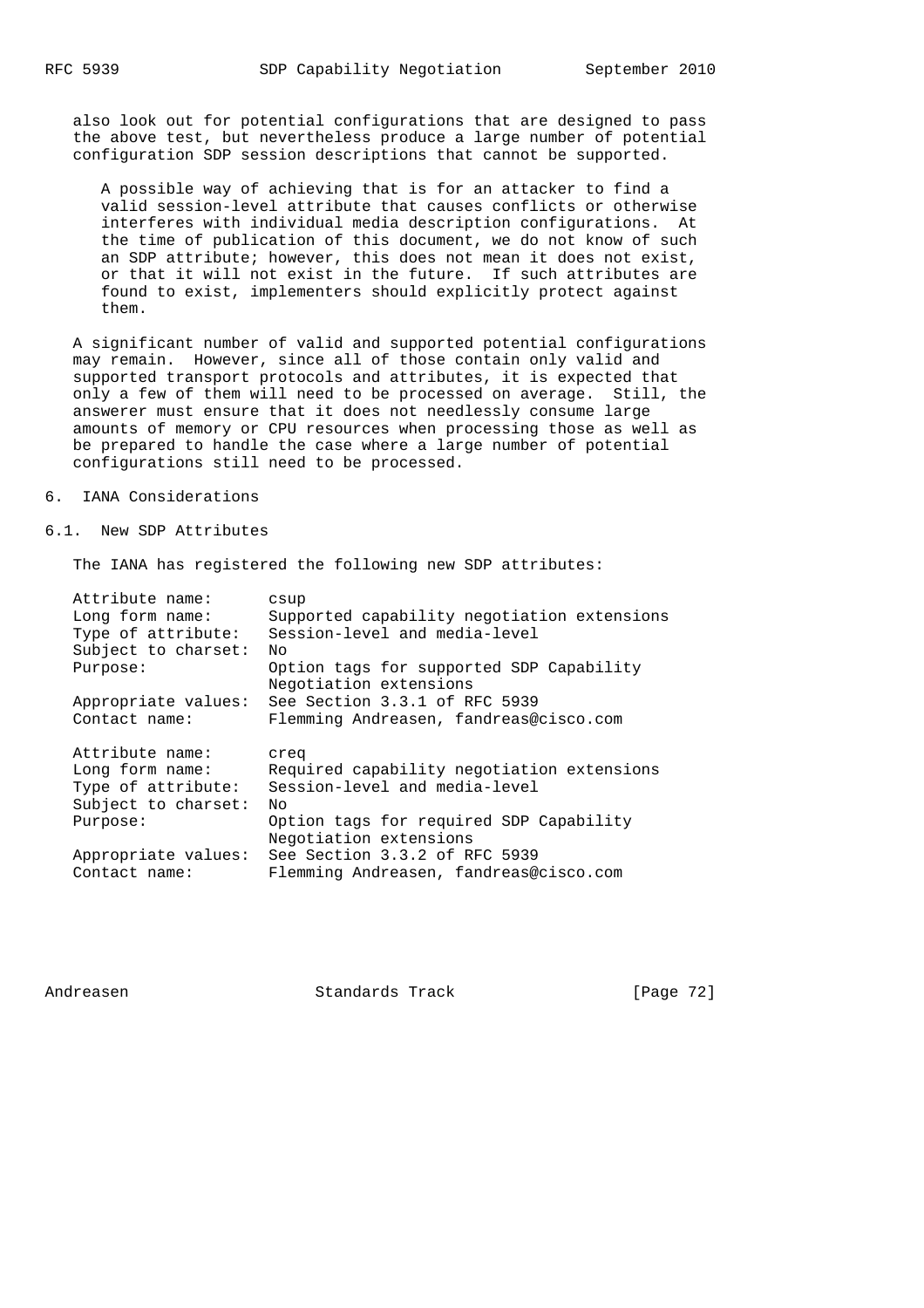| Attribute name:<br>Long form name:<br>Type of attribute:<br>Subject to charset:<br>Purpose:<br>Appropriate values:<br>Contact name: | acap<br>Attribute capability<br>Session-level and media-level<br>$N_{\bigcirc}$<br>Attribute capability containing an attribute<br>name and associated value<br>See Section 3.4.1 of RFC 5939<br>Flemming Andreasen, fandreas@cisco.com |
|-------------------------------------------------------------------------------------------------------------------------------------|-----------------------------------------------------------------------------------------------------------------------------------------------------------------------------------------------------------------------------------------|
| Attribute name:<br>Long form name:<br>Type of attribute:<br>Subject to charset:<br>Purpose:<br>Appropriate values:<br>Contact name: | tcap<br>Transport Protocol Capability<br>Session-level and media-level<br>NΟ<br>Transport protocol capability listing one or<br>more transport protocols<br>See Section 3.4.2 of RFC 5939<br>Flemming Andreasen, fandreas@cisco.com     |
| Attribute name:<br>Long form name:<br>Type of attribute:<br>Subject to charset:<br>Purpose:<br>Appropriate values:<br>Contact name: | pcfq<br>Potential Configuration<br>Media-level<br>NΟ<br>Potential configuration for SDP Capability<br>Negotiation<br>See Section 3.5.1 of RFC 5939<br>Flemming Andreasen, fandreas@cisco.com                                            |
| Attribute name:<br>Long form name:<br>Type of attribute:<br>Subject to charset:<br>Purpose:                                         | acfq<br>Actual configuration<br>Media-level<br>NΟ<br>Actual configuration for SDP Capability<br>Negotiation                                                                                                                             |
| Appropriate values:<br>Contact name:                                                                                                | See Section 3.5.2 of RFC 5939<br>Flemming Andreasen, fandreas@cisco.com                                                                                                                                                                 |

6.2. New SDP Capability Negotiation Option Tag Registry

 The IANA has created a new SDP Capability Negotiation Option Tag registry. An IANA SDP Capability Negotiation Option Tag registration MUST be documented in an RFC in accordance with the [RFC5226] IETF Review policy. The RFC MUST provide the name of the option tag, a syntax, and a semantic specification of any new SDP attributes and any extensions to the potential configuration ("a=pcfg") and actual configuration ("a=acfg") attributes provided in this document. If the extension defines any new SDP attributes that are intended to be capabilities for use by the capability negotiation framework (e.g., similar to "a=acap"), those capabilities MUST adhere to the

Andreasen Standards Track [Page 73]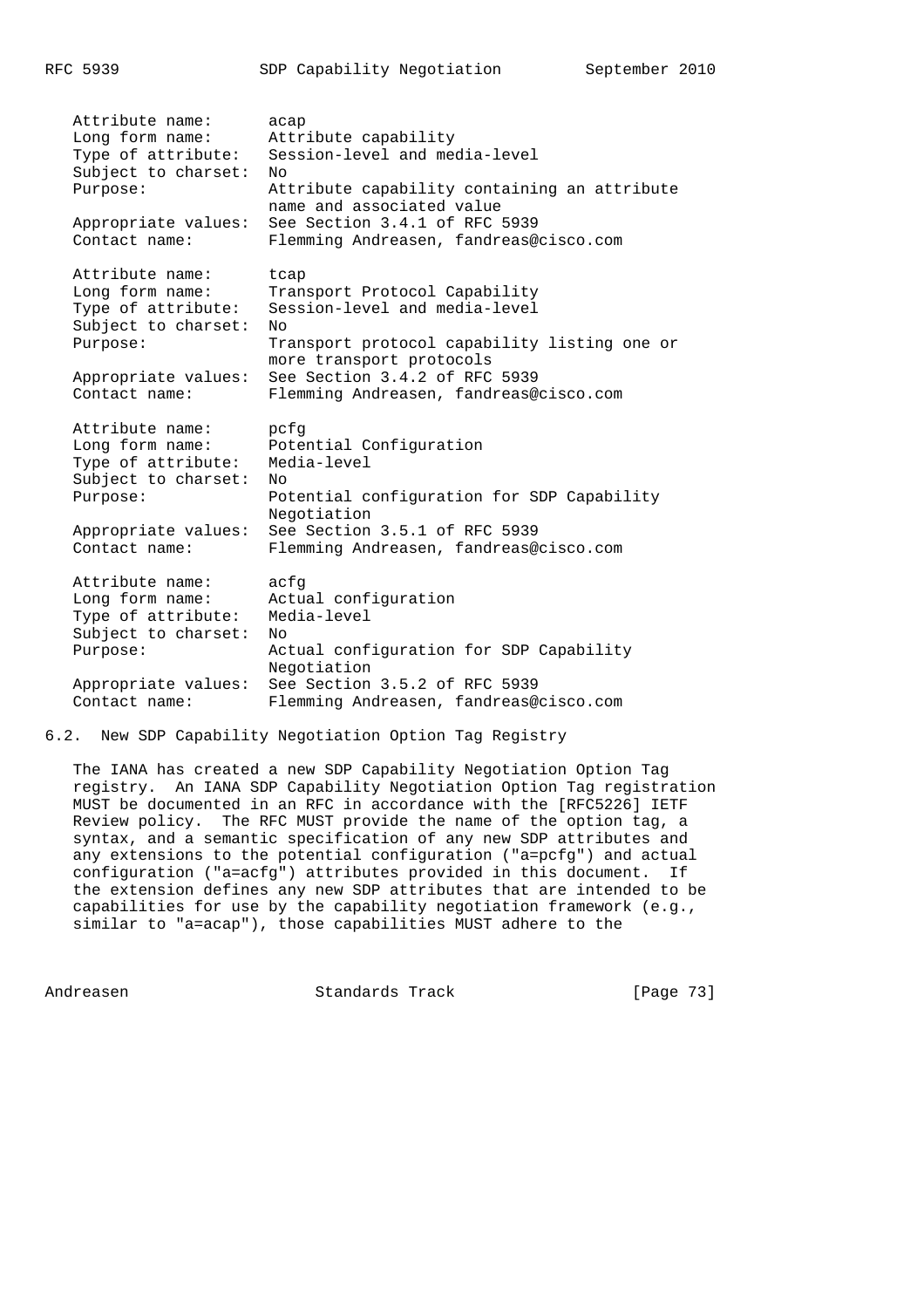guidelines provided in Section 3.4.3. Extensions to the potential and actual configuration attributes MUST adhere to the syntax provided in Sections 3.5.1 and 3.5.2.

 The option tag "cap-v0" is defined in this document, and the IANA has registered this option tag.

6.3. New SDP Capability Negotiation Potential Configuration Parameter Registry

 The IANA has created a new SDP Capability Negotiation Potential Configuration Parameter registry. An IANA SDP Capability Negotiation Potential Configuration registration MUST be documented in an RFC in accordance with the [RFC5226] IETF Review policy. The RFC MUST define the syntax and semantics of each new potential configuration parameter. The syntax MUST adhere to the syntax provided for extensions in Section 3.5.1 and the semantics MUST adhere to the semantics provided for extensions in Section 3.5.1 and 3.5.2. Associated with each registration MUST be the encoding name for the parameter as well as a short descriptive name for it.

 The potential configuration parameters "a" for "attribute" and "t" for "transport protocol" are defined in this document, and the IANA has registered them.

7. Acknowledgments

 The SDP Capability Negotiation solution defined in this document draws on the overall capability negotiation framework that was defined by [SDPng]. Also, the SDP Capability Negotiation solution is heavily influenced by the discussions and work done by the SDP Capability Negotiation Design Team. The following people in particular provided useful comments and suggestions to either the document itself or the overall direction of the solution defined here: Francois Audet, John Elwell, Roni Even, Miguel Garcia, Robert Gilman, Cullen Jennings, Jonathan Lennox, Matt Lepinski, Jean- Francois Mule, Joerg Ott, Colin Perkins, Jonathan Rosenberg, Thomas Stach, and Dan Wing.

 General Area review comments were provided by Christian Vogt, and Stephen Kent provided Security Directorate review comments. Eric Rescorla provided textual input to the Security Considerations. Alexey Melnikov, Robert Sparks, and Magnus Westerlund provided several review comments as well.

Andreasen Standards Track [Page 74]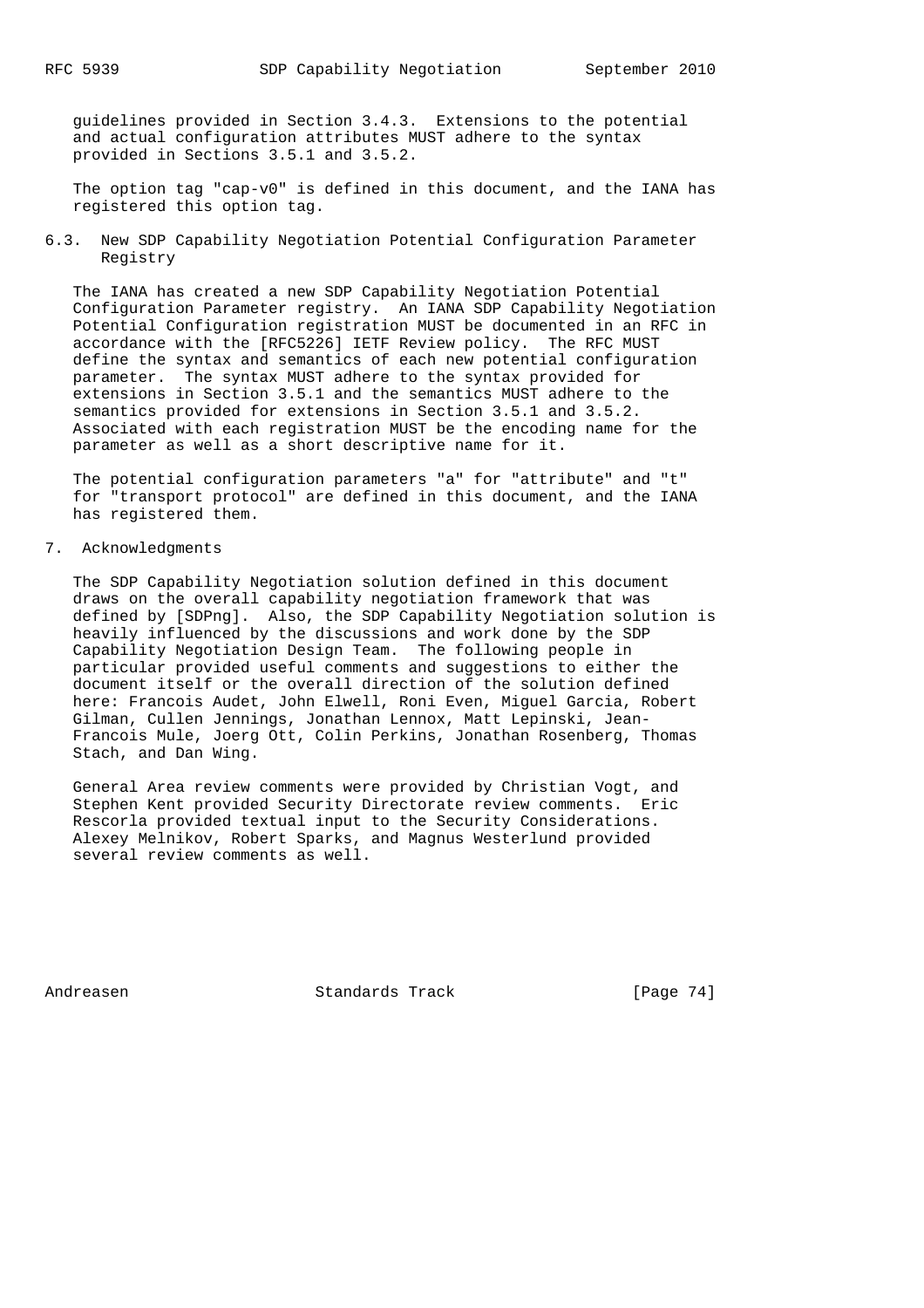## 8. References

8.1. Normative References

- [RFC2119] Bradner, S., "Key words for use in RFCs to Indicate Requirement Levels", BCP 14, RFC 2119, March 1997.
- [RFC3264] Rosenberg, J. and H. Schulzrinne, "An Offer/Answer Model with Session Description Protocol (SDP)", RFC 3264, June 2002.
- [RFC4566] Handley, M., Jacobson, V., and C. Perkins, "SDP: Session Description Protocol", RFC 4566, July 2006.
- [RFC5226] Narten, T. and H. Alvestrand, "Guidelines for Writing an IANA Considerations Section in RFCs", BCP 26, RFC 5226, May 2008.
- [RFC5234] Crocker, D., Ed., and P. Overell, "Augmented BNF for Syntax Specifications: ABNF", STD 68, RFC 5234, January 2008.
- [RFC5245] Rosenberg, J., "Interactive Connectivity Establishment (ICE): A Protocol for Network Address Translator (NAT) Traversal for Offer/Answer Protocols", RFC 5245, April 2010.
- 8.2. Informative References
	- [RFC3261] Rosenberg, J., Schulzrinne, H., Camarillo, G., Johnston, A., Peterson, J., Sparks, R., Handley, M., and E. Schooler, "SIP: Session Initiation Protocol", RFC 3261, June 2002.
	- [RFC3312] Camarillo, G., Ed., Marshall, W., Ed., and J. Rosenberg, "Integration of Resource Management and Session Initiation Protocol (SIP)", RFC 3312, October 2002.
	- [RFC3262] Rosenberg, J. and H. Schulzrinne, "Reliability of Provisional Responses in Session Initiation Protocol (SIP)", RFC 3262, June 2002.
	- [RFC3407] Andreasen, F., "Session Description Protocol (SDP) Simple Capability Declaration", RFC 3407, October 2002.
	- [RFC3551] Schulzrinne, H. and S. Casner, "RTP Profile for Audio and Video Conferences with Minimal Control", STD 65, RFC 3551, July 2003.

Andreasen Standards Track [Page 75]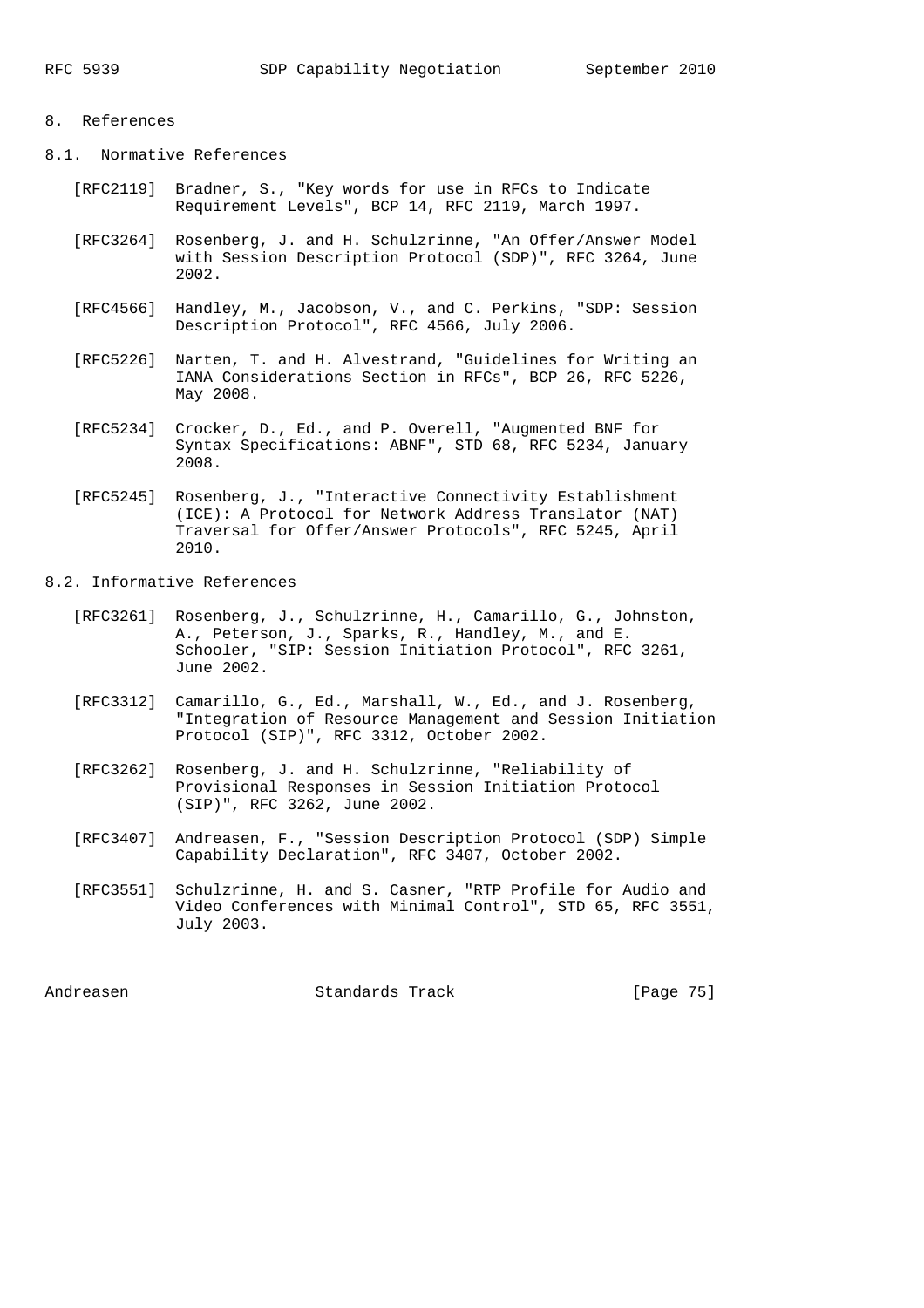- [RFC3711] Baugher, M., McGrew, D., Naslund, M., Carrara, E., and K. Norrman, "The Secure Real-time Transport Protocol (SRTP)", RFC 3711, March 2004.
- [RFC3830] Arkko, J., Carrara, E., Lindholm, F., Naslund, M., and K. Norrman, "MIKEY: Multimedia Internet KEYing", RFC 3830, August 2004.
- [RFC4145] Yon, D. and G. Camarillo, "TCP-Based Media Transport in the Session Description Protocol (SDP)", RFC 4145, September 2005.
- [RFC4474] Peterson, J. and C. Jennings, "Enhancements for Authenticated Identity Management in the Session Initiation Protocol (SIP)", RFC 4474, August 2006.
- [RFC4567] Arkko, J., Lindholm, F., Naslund, M., Norrman, K., and E. Carrara, "Key Management Extensions for Session Description Protocol (SDP) and Real Time Streaming Protocol (RTSP)", RFC 4567, July 2006.
- [RFC4568] Andreasen, F., Baugher, M., and D. Wing, "Session Description Protocol (SDP) Security Descriptions for Media Streams", RFC 4568, July 2006.
- [RFC4585] Ott, J., Wenger, S., Sato, N., Burmeister, C., and J. Rey, "Extended RTP Profile for Real-time Transport Control Protocol (RTCP)-Based Feedback (RTP/AVPF)", RFC 4585, July 2006.
- [RFC4588] Rey, J., Leon, D., Miyazaki, A., Varsa, V., and R. Hakenberg, "RTP Retransmission Payload Format", RFC 4588, July 2006.
- [RFC4756] Li, A., "Forward Error Correction Grouping Semantics in Session Description Protocol", RFC 4756, November 2006.
- [RFC5027] Andreasen, F. and D. Wing, "Security Preconditions for Session Description Protocol (SDP) Media Streams", RFC 5027, October 2007.
- [RFC5124] Ott, J. and E. Carrara, "Extended Secure RTP Profile for Real-time Transport Control Protocol (RTCP)-Based Feedback (RTP/SAVPF)", RFC 5124, February 2008.
- [RFC5751] Ramsdell, B. and S. Turner, "Secure/Multipurpose Internet Mail Extensions (S/MIME) Version 3.2 Message Specification", RFC 5751, January 2010.

Andreasen Standards Track [Page 76]